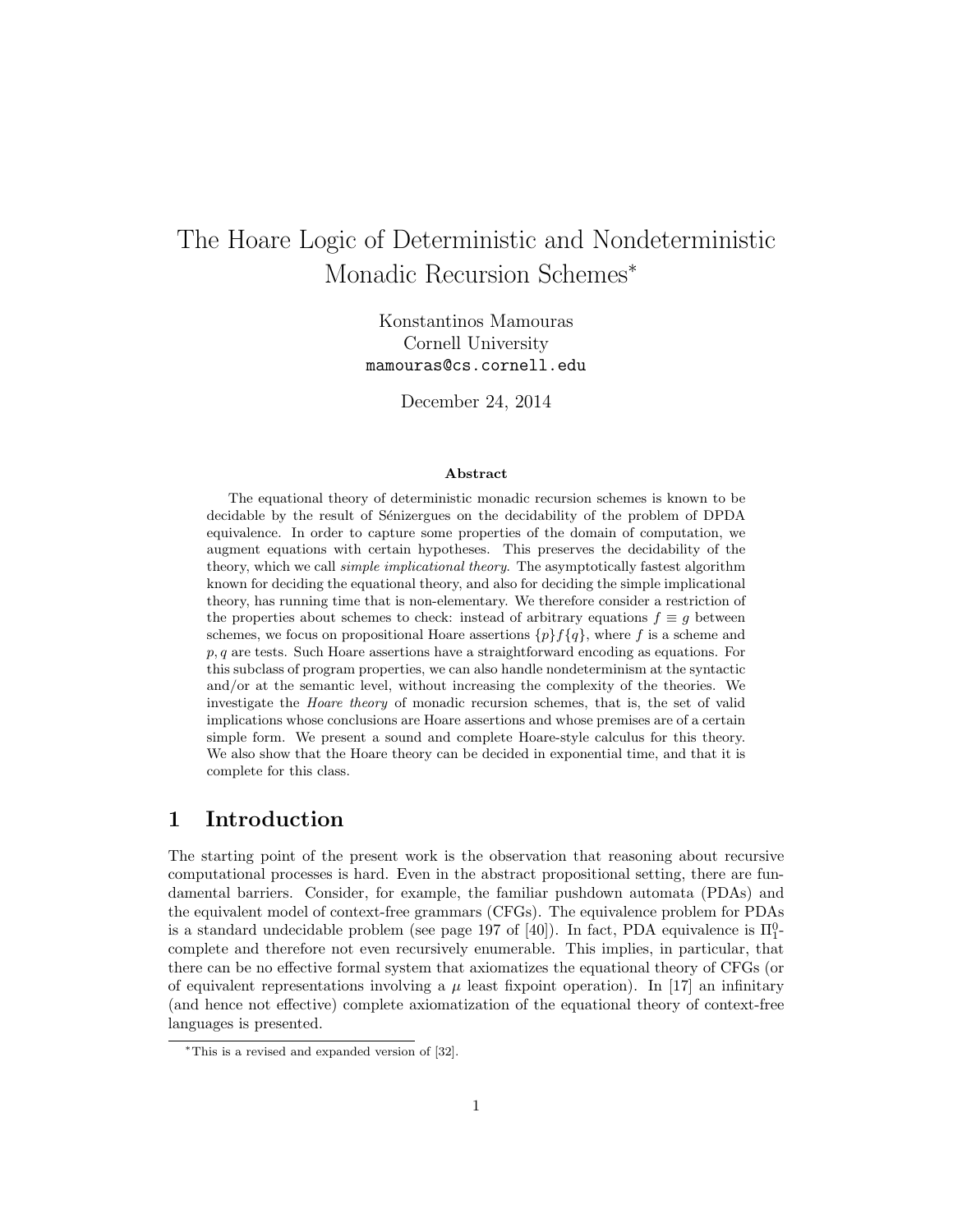For a special subclass of PDAs, called deterministic PDAs or DPDAs, the question of the decidability of language-equivalence was posed in [16]. After remaining open for three decades, this question was settled positively by Sénizergues in  $[36]$  (journal version  $[37]$ ). Simplified proofs of this decidability result were presented later in [41] and [38]. Stirling has also obtained a primitive recursive upper bound for the problem [42], but the proposed algorithm witnessing this bound has worst-case running time that is non-elementary. Recently, Jančar gave a simplified proof of the decidability result for DPDA equivalence [22, 21]. Jančar's proof relies on the use of first-order terms and grammars.

DPDA equivalence is related to the problem of equivalence of deterministic monadic recursion schemes (MRSs). The atomic actions and predicates in such schemes are uninterpreted, and hence completely abstract. The schemes are called monadic because they only have one variable. In other words, the entire state of the program is viewed as an indivisible entity, as opposed to the case of being able to "see" various variables that can be set and read separately. The (strong) equivalence problem for program schemes is checking whether two schemes denote the same partial function under every possible deterministic interpretation of the atomic actions and predicates. It was shown in [15] (page 132, Theorem 2.10, part (b)) that the equivalence of deterministic MRSs can be reduced to the equivalence problem for deterministic context-free grammars (these grammars correspond to DPDAs). Moreover, Friedman showed in [14] the converse, namely, that DPDA equivalence can be reduced to deterministic MRS equivalence. So, by the results of Sénizergues and Stirling, the equational theory of deterministic MRSs (the set of equations between such schemes that hold under every deterministic interpretation) is decidable and, in fact, it is a primitive recursive set.

The decidability of the equational theory of deterministic MRSs suggests that this formalism can offer a convenient level of abstraction at which to reason about the control structure of recursive deterministic programs. However, in order to use such schemes for real programming applications, we need to reason under hypotheses that capture some properties of the domain of computation. For example, consider the following equivalent programs:

| program 1                                           | program 2 |
|-----------------------------------------------------|-----------|
| $x := 1$ ;                                          | $x:=1$ :  |
| if $(x \ge 0)$ then $y := 2$ else $y := 3   y := 2$ |           |

The equivalence of the above programs hinges on a property of the domain of computation (the integers) that can be expressed with the Hoare assertion  $\{\text{true}\}\,x := 1\{x \geq 0\}$ . This assertion is read as follows: "after the execution of the statement  $x := 1$ , the test  $x \ge 0$ holds". However, for the monadic schematic abstractions

$$
a; \text{if } p \text{ then } b \text{ else } c \qquad \text{and} \qquad a; b
$$

of the above programs (where  $a, b, c$  are abstract atomic actions replacing the statements  $x := 1, y := 2$ , and  $y := 3$  respectively, and p is an abstract atomic test replacing  $x \ge 0$ ) equivalence does not hold. Now, reasoning under the hypothesis  $\{\text{true}\}\text{a}\{p\}$ , the schemes a; if p then b else c and a; b can be shown to be equivalent. This simple example suggests that it would be desirable to be able to handle implications, e.g.

$$
{\rm true} \} a \{ p \} \Rightarrow a; b \equiv a; \text{ if } p \text{ then } b \text{ else } c,
$$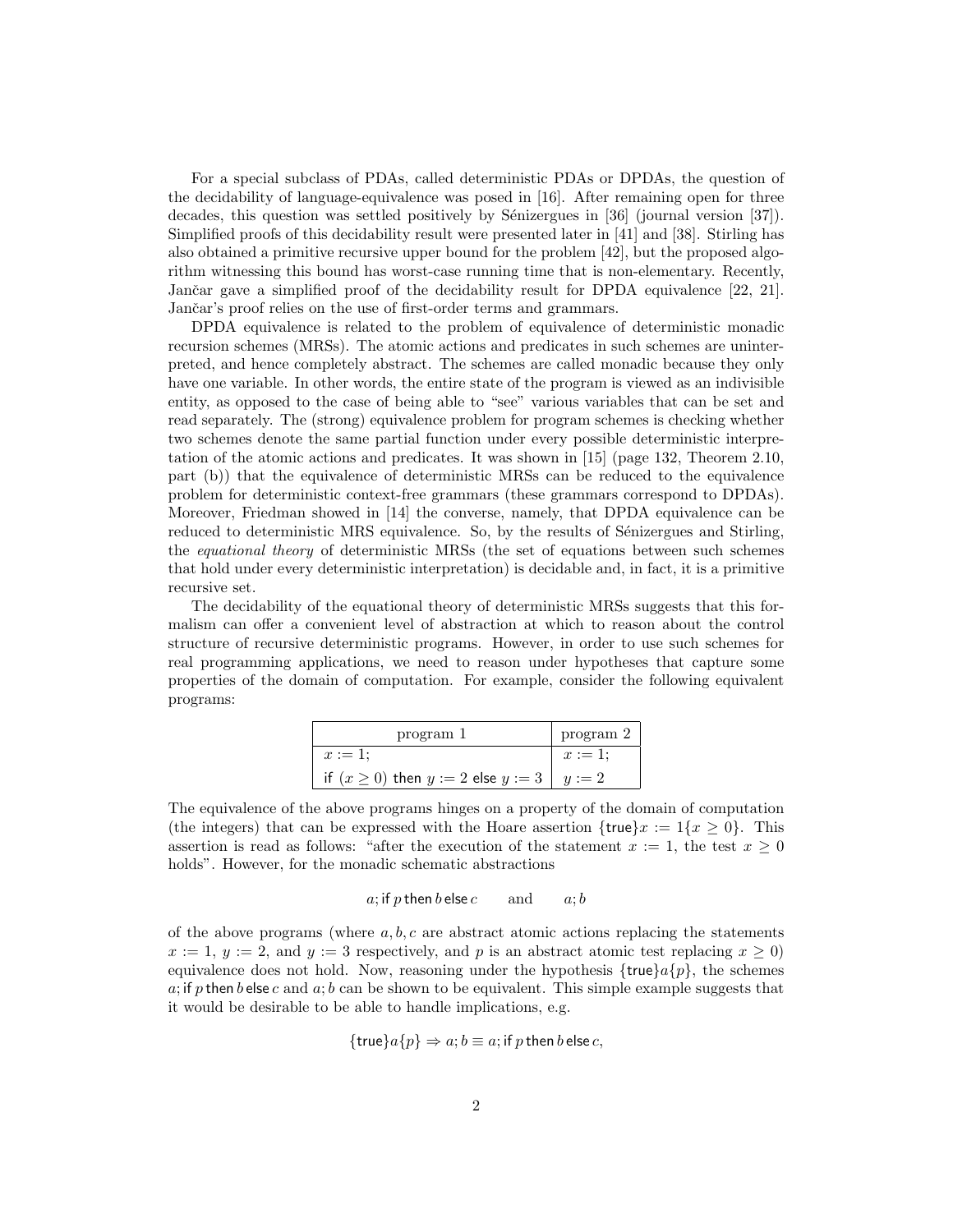in addition to just equations. If the hypotheses are allowed to be arbitrary equations, the theory is rendered undecidable [34] (see also [10]). So, we are led to consider here more restricted hypotheses that are either Hoare assertions for atomic actions (that is, statements of the form  $\{p\}a\{q\}$ , or propositional formulas for tests. The set of valid implications  $\Phi \Rightarrow f \equiv g$ , where  $\Phi$  is a finite collection of thus restricted hypotheses, is called the *simple* implicational theory of MRSs.

The best known algorithm for deciding DPDA equivalence, due to Stirling [42], has nonelementary asymptotic running time. As far as the inherent computational complexity of the problem is concerned, no non-trivial lower bounds are known. The complexity gap between the known P-hard lower bound and the primitive recursive upper bound has motivated the study of further subclasses of DPDAs. Sénizergues shows in [39] that for every integer  $t \geq 1$ , the equivalence problem for t-turn DPDAs lies in coNP. In such DPDAs the number of switches between pushing to and popping from the stack is bounded. Böhm, Göller, and Jančar study deterministic one-counter automata, which extend the standard DFAs with a non-negative counter, and show that their equivalence problem is NL-complete [5, 6]. An earlier result for deterministic real-time one-counter automata was obtained in [4].

For the works mentioned in the previous paragraph, the decision problem of scheme equivalence was shown to be easier by restricting the functionality of the stack of the DPDA. Intuitively, this can be understood in the context of program schemes as restricting recursion. In the present work we explore a different way of obtaining an easier decision problem: we do not restrict recursion, but rather we check a property that is simpler than equivalence. For an arbitrary monadic recursion scheme  $f$ , we check a property given by the Hoare assertion  $\{p\}f\{q\}$ . These formulas were introduced in the seminal work of Hoare [20], which is partially based on the intermediate assertion method of Floyd [13] (see also the surveys [2, 3]). The assertion  $\{p\}f\{q\}$  expresses the same property as the equation

## $\perp \equiv$  if p then  $(f;$  if q then  $\perp$  else id) else  $\perp$ ,

where  $\perp$  is the program that always diverges, and id is the program that does nothing. Thus, any Hoare assertion can be encoded as an equation. Again, we want to allow hypotheses of the form  $\{p\}a\{q\}$ , where a is an atomic action, and hypotheses that are propositional formulas for tests. More formally, the properties we consider are expressed by implications  $\Phi \Rightarrow \{p\} f\{q\}$ , where  $\Phi$  is a list of hypotheses. The set of such implications that are true under any interpretation is called the *Hoare theory* of MRSs. This Hoare theory is the primary object of study for the present paper.

As we will see, by restricting attention to program properties that can be encoded as Hoare assertions, we can allow nondeterminism at the syntactic and/or at the semantic level without increasing the computational complexity of the theories.

At a technical level, our work is closely related to the line of work on the propositional fragment of Hoare logic, called Propositional Hoare Logic or PHL. This logic was introduced by Kozen in [27, 28], where it is shown to be subsumed by KAT. Kleene algebra with tests (or KAT) [25] is a propositional Horn equational system that combines Kleene algebra (KA) [23, 24] with Boolean algebra. It has been proved that PHL is PSPACE-complete (see also [8] for an alternative proof). So, PHL is as complex to decide as the more expressive KAT, which is also PSPACE-complete. A deductive Hoare-style calculus for a variant of PHL is presented in [31], which is sound and complete for the set of relationally valid implications of the form

$$
\{p_1\}a_1\{q_1\},\ \ldots,\ \{p_k\}a_k\{q_k\} \Rightarrow \{p\}f\{q\},\
$$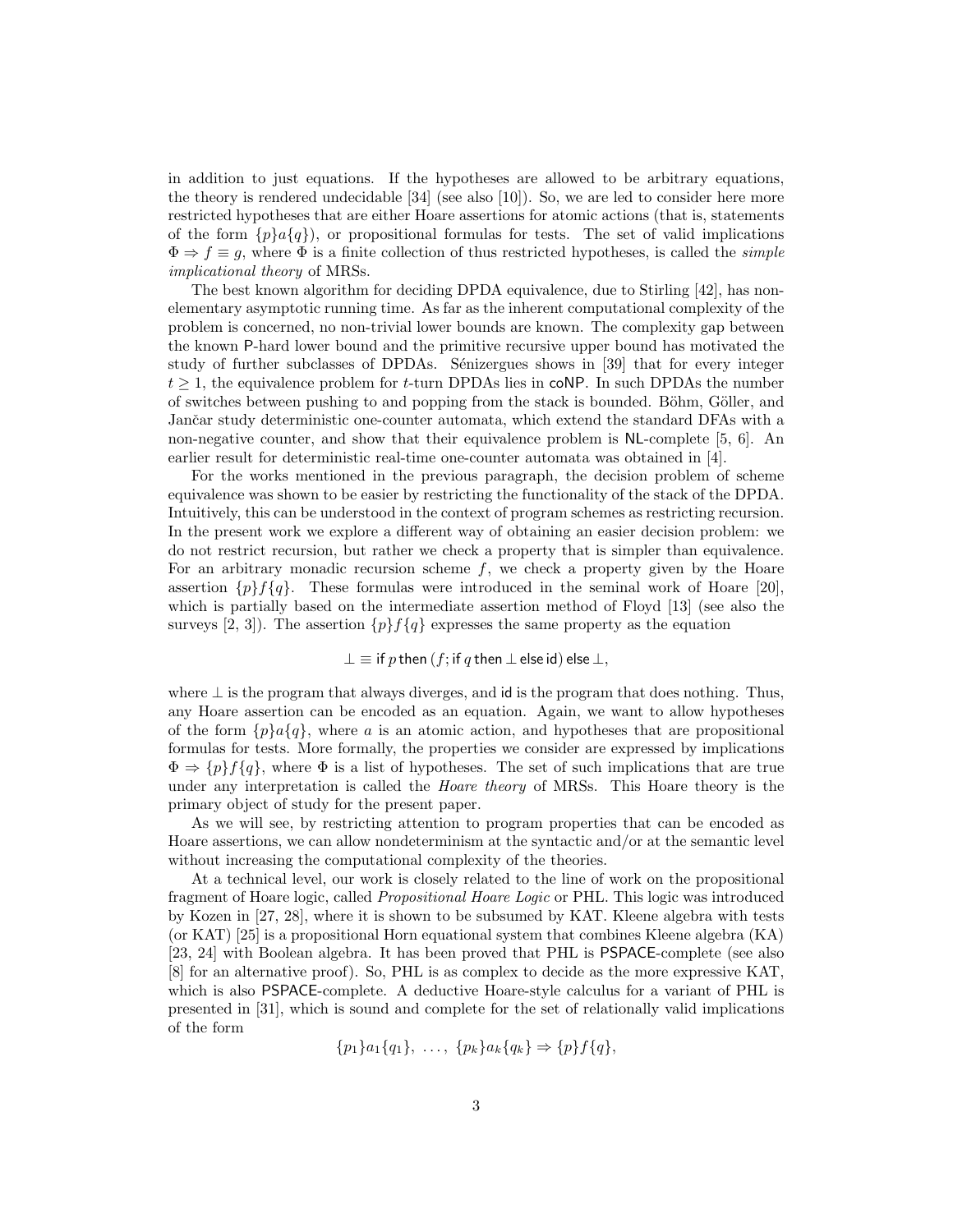where  $a_1, \ldots, a_k$  are atomic actions and f is an arbitrary regular program (built using the operations of composition ;, nondeterministic choice +, and nondeterministic iteration <sup>∗</sup> ). Contrary to the present paper, both PHL and KAT are concerned with iteration and do not handle arbitrary recursion.

Motivated by verification applications, several variants of KA and KAT have been considered that investigate types [26, 29] (e.g., typed KA with products), extra mutable state [18] (KAT + B!), extra equations for the primitive letters [30] (KA + Equations, or KAT + Equations), as well as the modeling of network policies for software-defined networks (SDNs) [1] (NetKAT).

We note that the result of [27, 28] on the subsumption of PHL by KAT suggests that for practical reasoning purposes KAT offers an expressiveness advantage over PHL with no complexity increase. However, if we add a recursion operator to the language of KAT, then arbitrary context-free languages can be expressed. This means that the equational theory can have no recursive axiomatization and no decision procedure. The increased complexity of such an equational theory that combines nondeterminism and recursion raises the need for identification of more computationally manageable fragments.

Related to both PHL and KAT is the system called Propositional Dynamic Logic (PDL) [11, 12], which is a modal logic for reasoning about regular programs. Standard PDL only concerns programs with iteration and is already EXPTIME-complete. Extensions of PDL with recursive programs can be highly complex. For example, its extension with the contextfree program  $\{a^iba^i \mid i \geq 0\}$  is  $\Pi_1^1$ -complete. Much more on the subject of non-regular PDL can be found in [19].

**Our contribution.** We investigate the simple implicational theory and the Hoare theory of monadic recursion schemes. Our results are the following:

• We show that the simple implicational theory of MRSs can be reduced to their equational theory with an exponential blow-up. It follows that the simple implicational theory of deterministic MRSs is decidable and, in fact, primitive recursive. This extends the known result about the decidability of the equational theory of deterministic MRSs.

• We give a sound and complete Hoare-style calculus for the Hoare theory of MRSs. Completeness is first established w.r.t. the class of all nondeterministic interpretations, and then it is strengthened to the case of deterministic interpretations. We also obtain analogous completeness results for monadic while program schemes as a special case. All our completeness results are unconditional (no extra assumptions). They are not relative completeness theorems in the sense of Cook [9].

• A decision procedure is given for the Hoare theory that requires exponential time. Moreover, it is shown that the Hoare theory is EXPTIME-hard.

## 2 Preliminaries

Monadic recursion schemes can be given as a collection of equations, which are to be thought of as mutually recursive parameterless procedure declarations. For example,

$$
X \triangleq \text{if } p \text{ then } a; X; Y; b \text{ else } c \qquad \qquad Y \triangleq \text{if } q \text{ then } a \text{ else } c; Y; X; d
$$

where  $p, q$  are abstract atomic tests and  $a, b, c, d$  are abstract atomic actions. The procedure symbol  $X$  is designated as the start symbol. Alternatively, such schemes can be given as terms that involve the recursion operation  $\mu$ . The  $\mu$  operation binds program variables, e.g.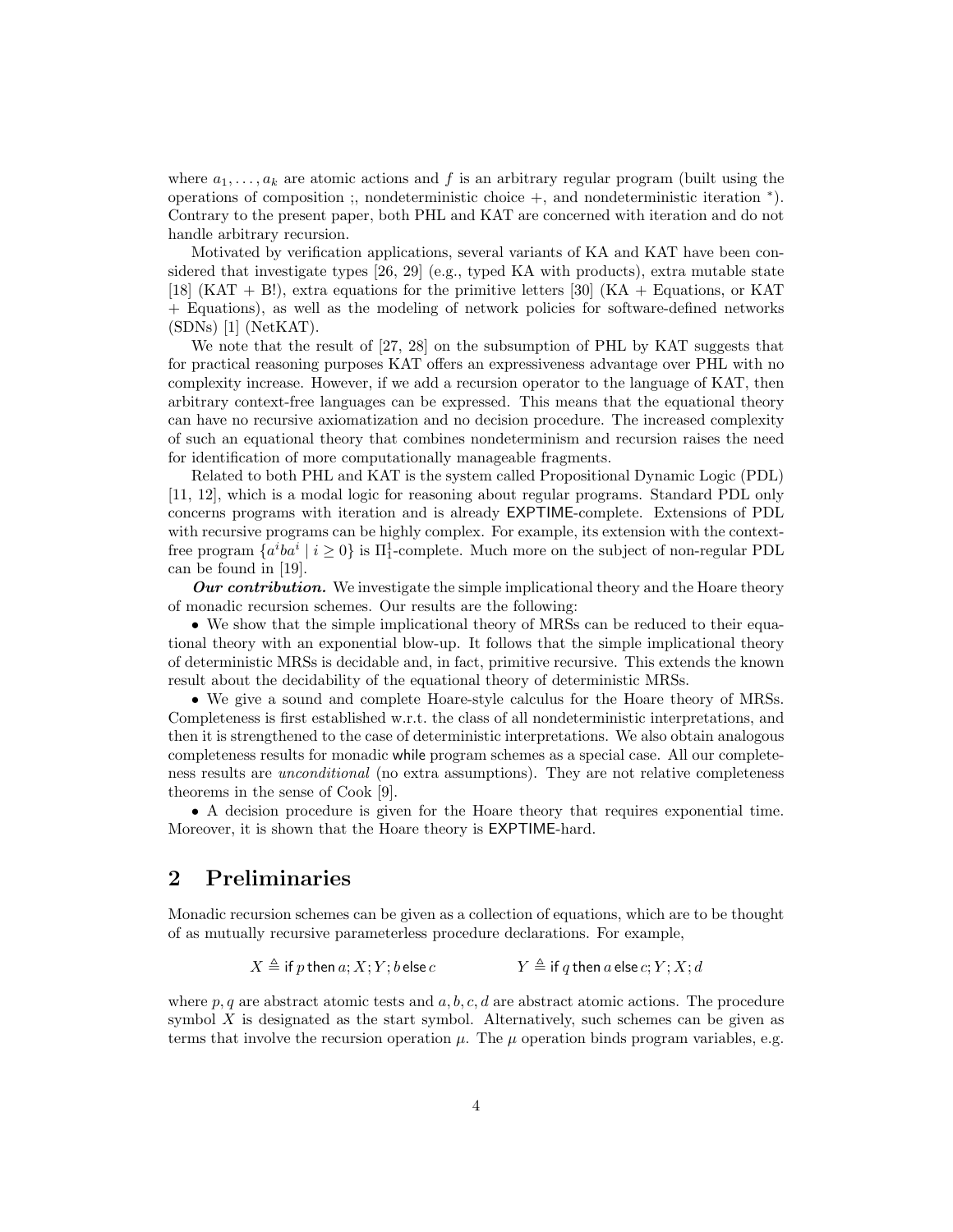|                             | while MPS (without $\mu$ ) | MRS (with $\mu$ ) |
|-----------------------------|----------------------------|-------------------|
| deterministic (without $+)$ | without + or $\mu$         | without $+$       |
| nondeterministic (with $+)$ | without $\mu$              | full syntax       |

Figure 1: Monadic Recursion Schemes: syntactic restrictions.

 $\mu X$ . if p then  $a; X; b$  corresponds to the recursive definition

$$
X \triangleq \text{if } p \text{ then } a; X; b.
$$

There are straightforward translations from one formalism to the other that only incur a polynomial blow-up in size. These translations are related to Bekić's theorem (see Chapter 10 of [43] for an elementary exposition).

#### 2.1 The language of nondeterministic monadic recursion schemes

The language of monadic recursion schemes is algebraic, and it involves two sorts: the sort of tests, and the sort of programs.

The tests are built up from atomic tests and the constants true and false, using the test operations ¬ (negation), ∧ (conjunction), and ∨ (disjunction). We typically use the letters  $p, q, \ldots$  to range over arbitrary tests. So, the tests are given by the grammar

tests p, q ::= atomic test | true | false  $|\neg p| p \wedge q | p \vee q$ .

As usual, the implication  $p \to q$  is treated as abbreviation for  $\neg p \lor q$ , and the double implication  $p \leftrightarrow q$  as abbreviation for  $(p \rightarrow q) \land (q \rightarrow p)$ .

The base programs are *atomic programs*  $a, b, \ldots$  (also called *atomic actions*), program variables  $X, Y, \ldots$ , and the constants id and  $\perp$ , called skip and diverge respectively. Compound programs are constructed using the operations; if, while,  $\mu$ , and  $+$ , called *(sequential)* composition, conditional, iteration, recursion, and (nondeterministic) choice respectively. The programs are thus given by the following grammar:

> programs f, g ::= actions a, b, ... | variables  $X, Y, \ldots$  | id  $|\perp|$  $f$ ;  $q$  | if p then f else  $q$  | while p do  $f$  |  $\mu X.f$  |  $f + q$ .

For notational brevity, we will sometimes write  $p[f,g]$  instead of if p then f else g, and  $Wpf$ instead of while  $p$  do  $f$ .

In Figure 1 we summarize some syntactic restrictions of the language of nondeterministic MRSs that will be of interest for the present work. In particular, we consider the removal of the nondeterministic choice + operation and/or the removal of the recursion  $\mu$  operation.

### 2.2 Denotational semantics of programs

We present the standard denotational semantics of monadic program schemes. A nonempty set S represents the abstract state space. Every test is interpreted as a unary predicate on the state space. Every program term is interpreted as a function from S to the powerset of S. This semantics is often referred to as the *relational semantics* of programs (see [35]).

Before we give the formal semantics of the language, we present some relevant notation and definitions.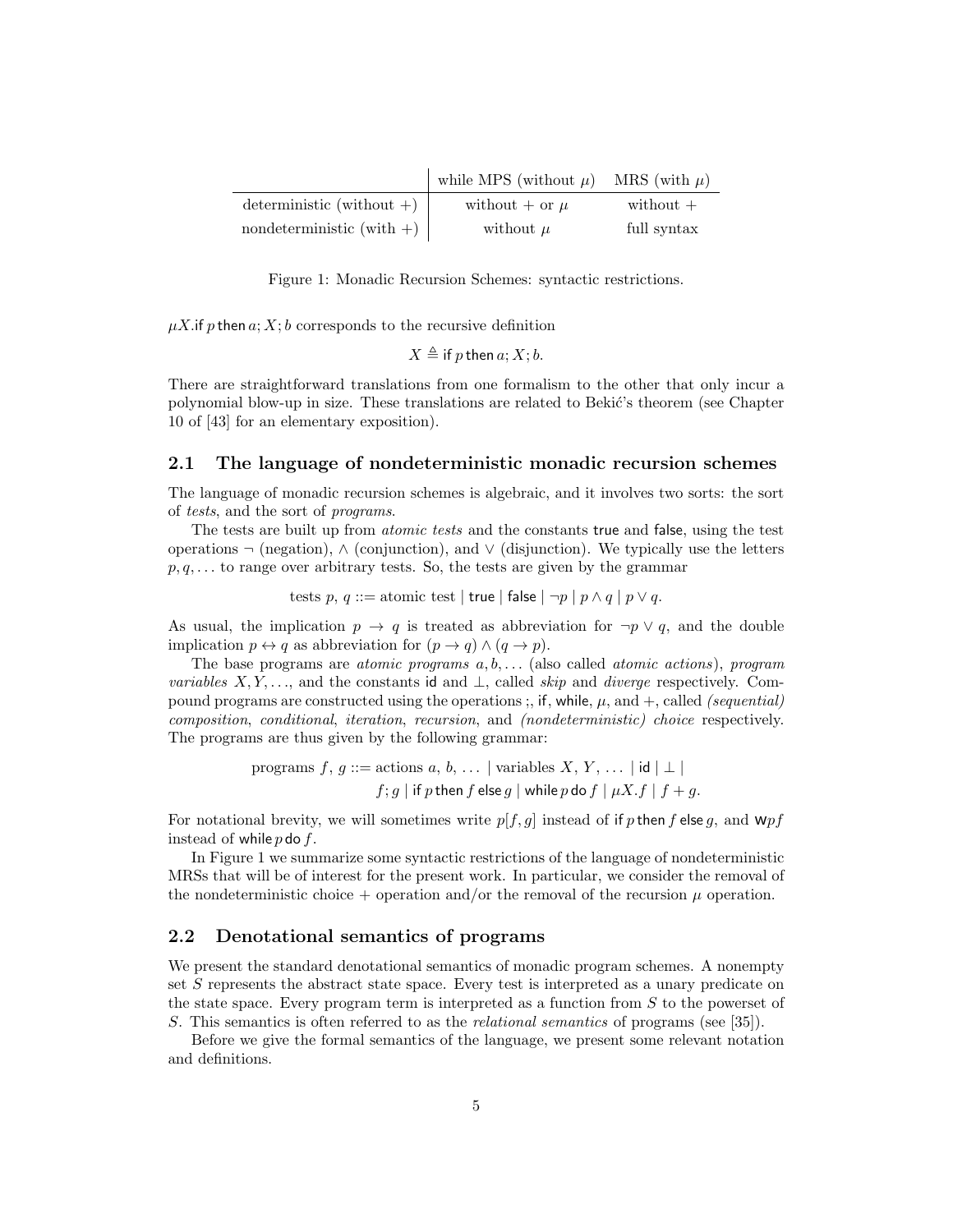**Notation 1** (nondeterministic functions). For a set A, we write  $\wp A$  for the *powerset* of A. A function  $f : A \to \varphi B$  is said to be a *nondeterministic function* from A to B. We write  $f : A \leadsto B$  to denote that f is of type  $A \rightarrow \varphi B$ . The notation  $f : x \mapsto y$  means that  $y \in f(x)$ . For nondeterministic functions, we define a *binary sum* operation +, and an arbitrary sum operation  $\sum$  as:

$$
\frac{f: A \rightsquigarrow B \qquad g: A \rightsquigarrow B \qquad f_k: A \rightsquigarrow B \qquad k \in K
$$
  

$$
f + g \triangleq \lambda x \in A. \ f(x) \cup g(x): A \rightsquigarrow B \qquad \sum_{k \in K} f_k \triangleq \lambda x \in A. \ \bigcup_{k \in K} f_k(x): A \rightsquigarrow B
$$

The *identity function*  $Id_A : A \rightarrow A$  and the zero function  $0_{AB} : A \rightarrow B$  are given by:

$$
Id_A \triangleq \lambda x \in A. \ \{x\} \qquad \qquad 0_{AB} \triangleq \lambda x \in A. \ \emptyset
$$

We consider a *(Kleisli) composition operation*; with the typing rule and definition:

$$
f: A \rightsquigarrow B \qquad g: B \rightsquigarrow C
$$
  

$$
f; g \triangleq \lambda x \in A. \bigcup_{y \in f(x)} g(y) : A \rightsquigarrow C
$$

The operation  $+$  is associative, commutative, and idempotent. The unit for  $+$  is the zero function 0. The operation; is associative with left and right unit the identity function Id. The following left and right distributivity laws hold:

$$
f; (g_1 + g_2) = f; g_1 + f; g_2
$$
  
\n
$$
(f_1 + f_2); g = f_1; g + f_2; g
$$
  
\n
$$
( \sum_{k \in K} f_k); g = \sum_{k \in K} f; g_k
$$
  
\n
$$
( \sum_{k \in K} f_k); g = \sum_{k \in K} f_k; g_k
$$

For a function  $f: A \rightarrow A$ , we define the function  $f^n: A \rightarrow A$  to be the *n-fold composite* of f. That is,  $f^0 = Id_A$  and  $f^{n+1} = f^n$ ; f for every  $n \ge 0$ . We define the partial order  $\le$  on functions of type  $A \rightsquigarrow B$  by:  $f \le g$  iff  $f + g = g$ . Observe that  $f \le g$  iff  $(f(x) \subseteq g(x))$  for every  $x$  in  $A$ ).

**Notation 2** (partial functions). We say that  $f : A \rightarrow B$  is a partial function, and we write  $f: A \to B$ , if  $f(x)$  is either empty or a singleton set for every  $x \in A$ . So, we think of  $A \to B$ as being a subtype of  $A \rightarrow B$ .

$$
\frac{f:A \to B}{f:A \leadsto B}
$$

We say that  $f : A \to B$  is defined on  $x \in A$  if  $f(x) = \{y\}$  for some  $y \in B$ . The domain of the partial function  $f : A \to B$  is given by dom  $f := \{x \in A \mid f(x)$  is defined.

Representing partial functions as nondeterministic functions offers economy of language, since we can use the operations we defined previously. We observe that the identity and zero functions are partial, and that nondeterministic composition ; is composition of partial functions when applied to partial functions.

$$
Id_A: A \rightharpoonup A \qquad \qquad 0_{AB}: A \rightharpoonup B \qquad \qquad \frac{f: A \rightharpoonup B \qquad g: B \rightharpoonup C}{f; g: A \rightharpoonup C}
$$

As operations on partial functions, the sums + and  $\sum$  are partial. For  $f, g : A \to B$ , the sum  $f + g$  is defined when  $f(x) = g(x)$  for every x in dom f ∩ dom g. We say that f and g are compatible when their sum  $f + q$  is defined. If dom f and dom q are disjoint, then f and g are clearly compatible. The order  $\leq$  on  $A \to B$  is called the *extension order*. We have that  $f \leq g : A \to B$  when dom  $f \subseteq$  dom g and g agrees with f on dom f.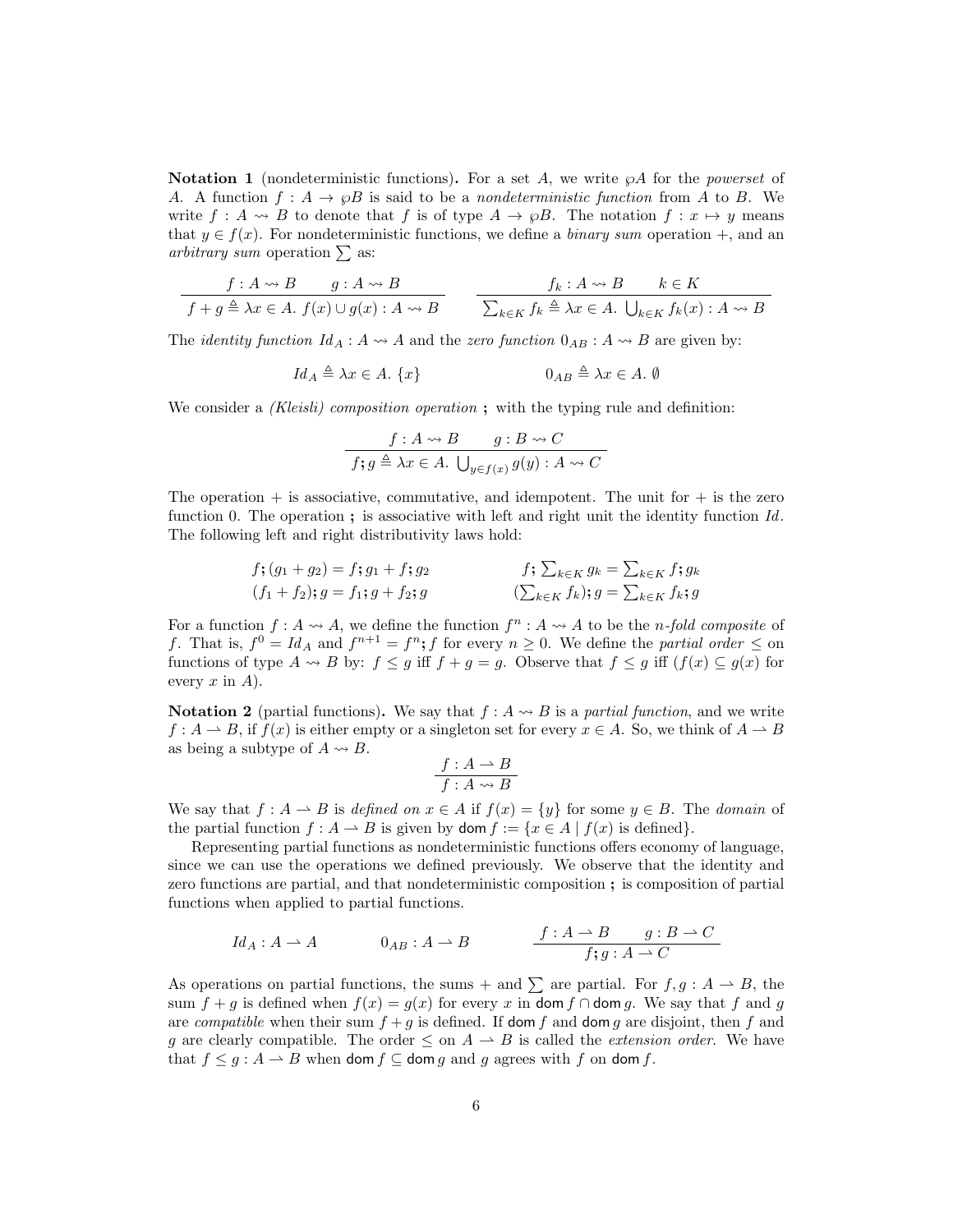For a partial function  $p : A \to A$  with  $p \leq Id_A$  we define its *complement*  $\sim p : A \to A$  to be the unique partial function with  $p + \sim p = Id_A$ . Equivalently, we have:

$$
\frac{p:A \to A \qquad p \le Id_A}{\sim p:A \to A} \qquad (\sim p)(x) \triangleq \begin{cases} \{x\}, & \text{if } p(x) = \emptyset \\ \emptyset, & \text{if } p(x) = \{x\} \end{cases}
$$

Notice that a partial function  $p : A \to A$  with  $p \leq Id_A$  carries the same information as a unary predicate on A.

Definition 3 (nondeterministic interpretation). An interpretation of the language of monadic program schemes consists of a set S, called the state space, and an interpretation function I. The elements of the set S are called *states*, and we use lowercase letters  $x, y, \ldots$  to range over them. For a program term f, its interpretation  $I(f)$ :  $S \rightsquigarrow S$  is a nondeterministic function on the state space.

The interpretation of a test p is a partial function  $I(p) : S \to S$ . Intuitively,  $I(p)(x) =$  ${x}$  when  $p(x)$  is true, and  $I(p)(x) = \emptyset$  when  $p(x)$  is false. The interpretation function specifies the meaning of every atomic test and extends to all tests as:

$$
I(\text{true}) \triangleq Id_S \qquad \qquad I(\neg p) \triangleq \sim I(p) \qquad \qquad I(p \land q) \triangleq I(p); I(q)
$$
  

$$
I(\text{false}) \triangleq 0_{SS} \qquad \qquad I(p \lor q) \triangleq I(p) + I(q)
$$

The interpretation function specifies the meaning  $I(a)$ :  $S \sim S$  of every atomic program a, as well as the meaning  $I(X)$ :  $S \rightarrow S$  of every program variable X. Now, we describe how I extends to all program terms:

$$
I(\text{id}) \triangleq Id_S \qquad I(f; g) \triangleq I(f); I(g) \qquad I(f + g) \triangleq I(f) + I(g)
$$
  
\n
$$
I(\perp) \triangleq 0_{SS} \qquad I(p[f, g]) \triangleq I(p); I(f) + \sim I(p); I(g)
$$
  
\n
$$
I(\mathbf{w}pf) \triangleq \sum_{n\geq 0} \sigma_n, \text{ where } \qquad I(\mu X.f) \triangleq \sum_{n\geq 0} \tau_n, \text{ where }
$$
  
\n
$$
\sigma_0 \triangleq 0_{SS} \qquad \qquad \tau_0 \triangleq 0_{SS}
$$
  
\n
$$
\sigma_{n+1} \triangleq I(p); I(f); \sigma_n + \sim I(p) \qquad \qquad \tau_{n+1} \triangleq I[X \mapsto \tau_n](f)
$$

The expression  $I[X \mapsto \tau_n]$  above denotes the interpretation that agrees with I, except possibly for X which is mapped to  $\tau_n$ . We expand the definition of  $I(p[f, g])$  as follows:

$$
I(p[f,g])(x) = \begin{cases} I(f)(x), & \text{if } I(p)(x) = \{x\} \\ I(g)(x), & \text{if } I(p)(x) = \emptyset \end{cases}
$$

for every state x in S. For nondeterministic interpretations I and I', we write  $I \leq I'$  when the following hold: 1.  $I(p) = I'(p)$  for every atomic test p, 2.  $I(a) = I'(a)$  for every atomic action a, and 3.  $I(X) \leq I'(X)$  for every program variable X.

It is easy to see in the definition of  $I(wpf)$  above that the while loop approximants  $(\sigma_n)_{n>0}$  form an increasing chain, that is  $\sigma_0 \leq \sigma_1 \leq \cdots$ .

**Observation 4** (while loops as least fixpoints). Let f be a program term,  $p$  be a test, and I be a nondeterministic interpretation with state space S. Then, the function  $I(\mathsf{w}pf)$ :  $S \rightsquigarrow S$  is the least fixpoint of the map  $\phi : (S \rightsquigarrow S) \rightarrow (S \rightsquigarrow S)$ , which is defined by  $W \mapsto I(p); I(f); W + \sim I(p).$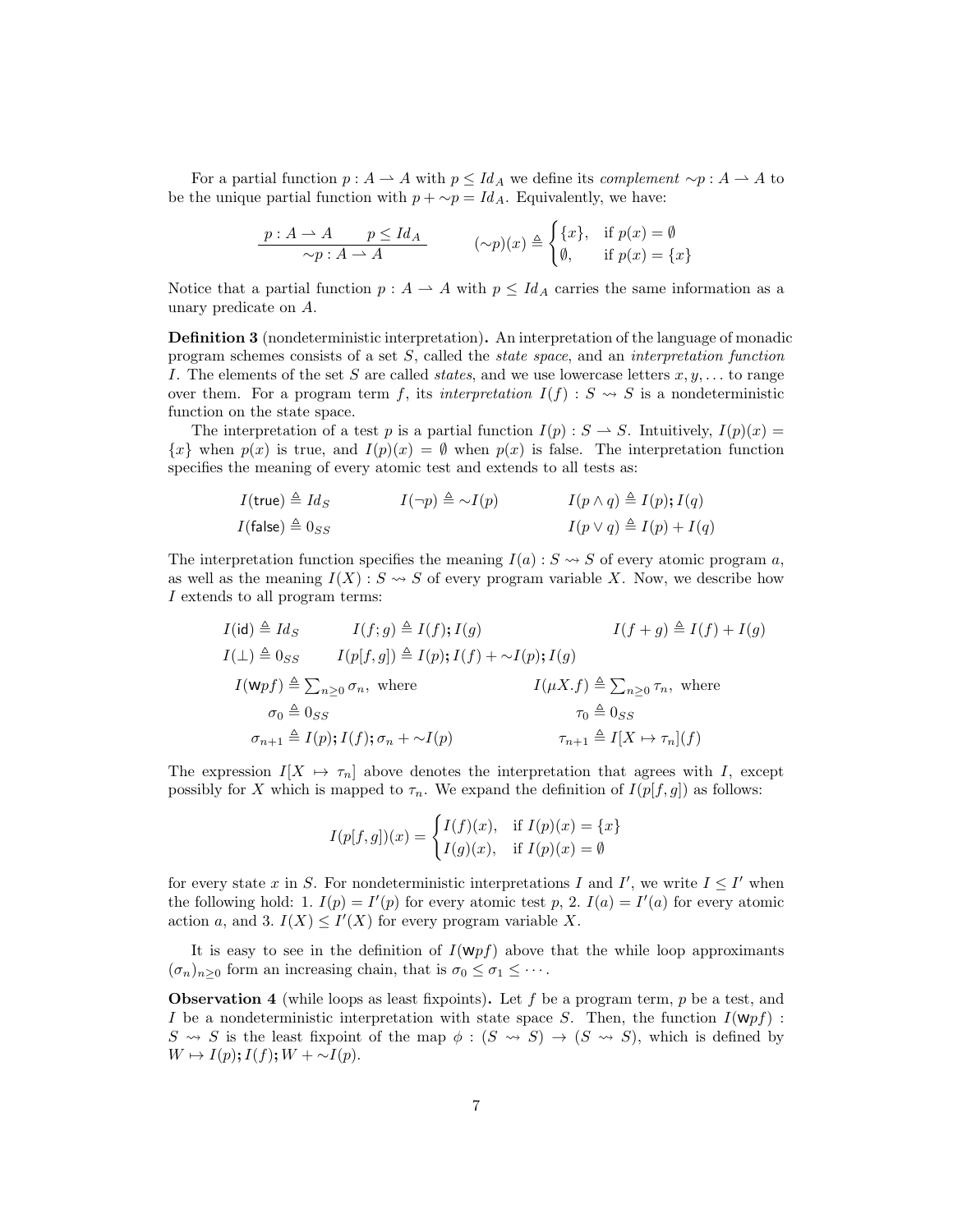**Claim 5** (monotonicity). Let I, I' be nondeterministic interpretations with  $I \leq I'$  (see Definition 3 for  $\leq$  on interpretations). Then,  $I(f) \leq I'(f)$  for every program f.

A consequence of the monotonicity property above (Claim 5) is that the approximants  $\{\tau_n \mid n \geq 0\}$  for  $I(\mu X.f) = \sum_{n \geq 0} \tau_n$  form a countable chain  $\tau_0 \leq \tau_1 \leq \tau_2 \leq \cdots$ . The claim is that  $\tau_n \leq \tau_{n+1}$  for every  $n \geq 0$ . The base case  $\tau_0 = 0_{SS} \leq \tau_1$  is obvious. For the induction step we need to show that  $\tau_{n+1} \leq \tau_{n+2}$ , which is equivalent to the inequality  $I[X \mapsto \tau_n](f) \leq I[X \mapsto \tau_{n+1}](f)$ . But this is a consequence of the induction hypothesis  $\tau_n \leq \tau_{n+1}$  and of Claim 5.

**Claim 6** (continuity). Let I be a nondeterministic interpretation with state space  $S$ , and  $\sigma_0 \leq \sigma_1 \leq \sigma_2 \leq \cdots$  be a countable chain of functions in  $S \rightsquigarrow S$ . Moreover, we put  $\sigma = \sum_{n\geq 0} \sigma_n$ . Then, we have that  $I[X \mapsto \sigma](f) = \sum_{n\geq 0} I[X \mapsto \sigma_n](f)$  for every program variable  $\overline{X}$  and every program term  $f$ .

**Observation 7** (recursion as least fixpoint). Let f be a program term, X be a program variable, and  $I$  be a nondeterministic interpretation with state space  $S$ . Then, the function  $I(\mu X.f): S \rightsquigarrow S$  is the least fixpoint of the map  $\psi : (S \rightsquigarrow S) \rightarrow (S \rightsquigarrow S)$ , which is defined by  $W \mapsto I[X \mapsto W](f)$ .

**Claim 8** (while loops  $\&$  recursion). Let X be a program variable not appearing free in the program f. Then,  $I(\mathsf{w}p f) = I(\mu X.p[f; X, id])$ .

The claim above (Claim 8) says that every while loop can be written equivalently using recursion. So, for some of our results we do not need to take while as a primitive operator. We have chosen to include it as a primitive operation, because we will present a complete Hoare calculus for while program schemes, that is, schemes in which we do not allow general recursion.

Definition 9 (deterministic interpretation). As in the case of nondeterministic interpretations (Definition 3), a *deterministic interpretation* consists of a state space  $S$  and a function J. The interpretation of tests is exactly the same as in Definition 3. The deterministic interpretation function J specifies the meaning  $J(a) : S \to S$  of every atomic action a, and the meaning  $J(X)$ :  $S \to S$  of every program variable X. It extends to all program terms as in Definition 3.

We note that even though the atomic actions and the variables are interpreted by a deterministic interpretation  $J$  as partial functions, the choice operation  $+$  can bring in nondeterminism. However, for  $+$ -free programs f, the interpretation  $J(f) : S \to S$  is a partial function. This is shown by observing that the operations of composition, conditional, while loop, and recursion all preserve determinism.

# 3 Hoare Formulas and their Meaning

In this section we present formulas that are used for specifying programs, and we define their semantics. The basic formulas are the familiar *Hoare assertions* [20], which are expressions of the form  $\{p\}f\{q\}$ . Such formulas are also called *partial-correctness* assertions. We also consider assertions under certain hypotheses of a simple form. These formulas are called simple Hoare implications. The hypotheses are used for restricting the meaning of the primitive letters with axioms.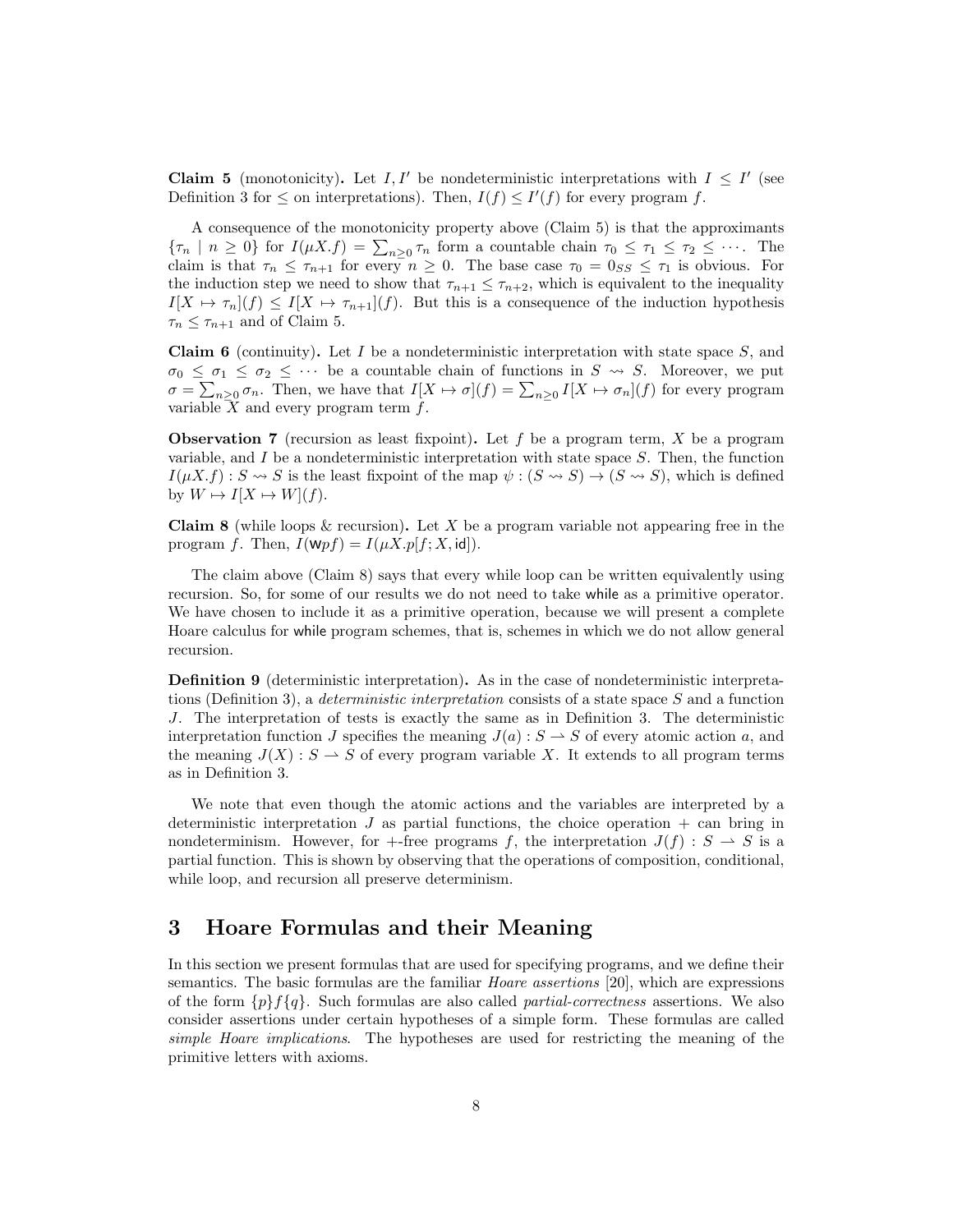**Definition 10** (tests and entailment). Let I be an interpretation of tests. For a test  $p$  and a state  $x \in S$ , we write  $I, x \models p$  when  $I(p)(x) = \{x\}$ . We read this as: "the state x satisfies p (under I)". When  $I, x \models p$  for every state  $x \in S$ , we say that I satisfies p, and we write  $I \models p$ . For a set  $\Phi$  of tests, the interpretation I satisfies  $\Phi$  if it satisfies every test in  $\Phi$ . We then write  $I \models \Phi$ . Finally, we say that  $\Phi$  entails p, denoted  $\Phi \models p$ , if  $I \models \Phi$  implies  $I \models p$ for every  $I$ .

**Definition 11** (Boolean Atoms &  $\Phi$ -consistency). Suppose that we have fixed a finite set of atomic tests. For an atomic test p, the expressions p and  $\neg p$  are called *literals* for p (*positive* and *negative* respectively). Fix an enumeration  $p_1, p_2, \ldots, p_k$  of the atomic tests. A Boolean atom (or simply atom) is an expression  $\ell_1 \ell_2 \cdots \ell_k$ , where every  $\ell_i$  is a literal for  $p_i$ . We use lowercase letters  $\alpha, \beta, \gamma, \ldots$  from the beginning of the Greek alphabet to range over atoms. An atom is essentially a conjunction of literals, and it can also be thought of as a propositional truth assignment. We write  $\alpha \leq p$  to mean that the atom  $\alpha$  satisfies the test p. We denote by At the set of all atoms.

Assume that  $\Phi$  is a finite set of tests. We say that an atom  $\alpha$  is  $\Phi$ -consistent if  $\alpha \leq p$ for every test p in  $\Phi$ . We write  $At_{\Phi}$  for the set of all  $\Phi$ -consistent atoms.

**Definition 12** (the free test interpretation). Let  $\Phi$  be a finite set of tests. We define the interpretation  $I_{\Phi}$  on tests, which is called the *free test interpretation* w.r.t.  $\Phi$ . The state space is the set  $At_{\Phi}$  of  $\Phi$ -consistent atoms, and every test represents a unary predicate on At<sub> $\Phi$ </sub>. For an atomic test p, we define

$$
I_{\Phi}(p)(\alpha) \triangleq \begin{cases} {\{\alpha\}}, & \text{if } \alpha \le p \\ \emptyset, & \text{if } \alpha \le -p \end{cases}
$$

for every  $\alpha$  in At<sub>Φ</sub>. So,  $I_{\Phi}(p)$  represents the set of  $\Phi$ -consistent atoms that satisfy p.

An easy induction on the structure of tests proves that for every test  $p$ , the function  $I_{\Phi}(p)$ :  $S \to S$  represents the set of  $\Phi$ -consistent atoms that satisfy p.

Note 13 (complete Boolean calculus). We assume that we have a complete Boolean calculus, with which we derive judgments  $\Phi \vdash p$ , where  $\Phi$  is a finite set of tests and p is a test. This means that the statements

$$
\Phi \models p \qquad \qquad I_{\Phi} \models p \qquad \qquad I_{\Phi}(p) = \mathsf{At}_{\Phi} \qquad \qquad \Phi \vdash p
$$

are all equivalent. Thus, we also obtain the equivalence of the following statements:

$$
\Phi \models p \rightarrow q \qquad \qquad I_{\Phi} \models p \rightarrow q \qquad \qquad I_{\Phi}(p) \leq I_{\Phi}(q) \qquad \qquad \Phi \vdash p \rightarrow q
$$

In the proof systems that we will present later, we will be referring to this fixed complete Boolean calculus when we write  $\Phi \vdash p$ .

In the definition that follows, we will introduce logical formulas for specifying program schemes. We will consider a flexible notion of validity w.r.t. a class of interpretations  $\mathcal{C}$ . We denote by All the class of all nondeterministic interpretations. The class Det consists of all deterministic interpretations, that is, interpretations that map atomic letters and program variables to partial functions.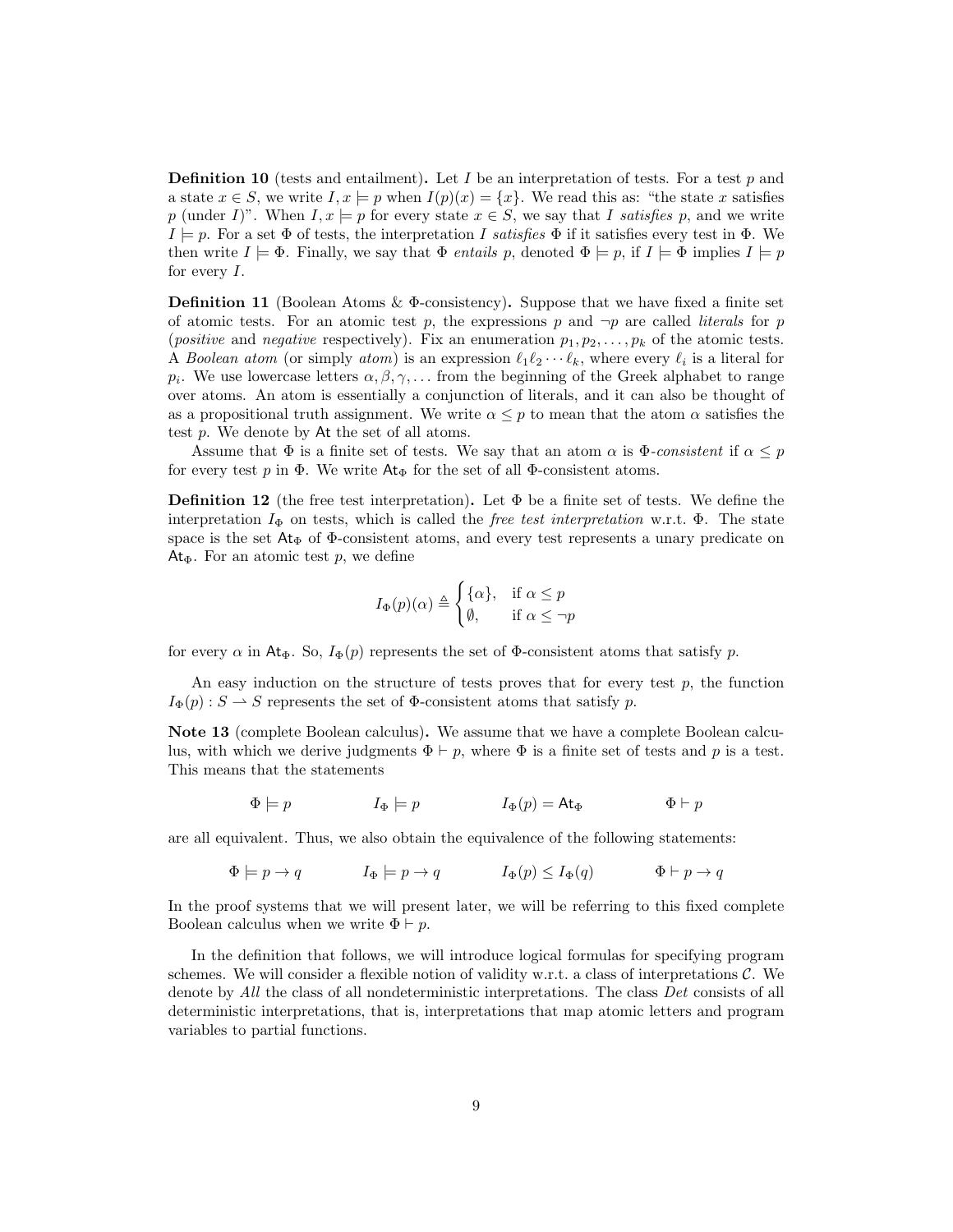Definition 14 (equations, implications & Hoare formulas). An equation is an expression  $f \equiv g$ , where f and g are program terms. An interpretation I satisfies the equation  $f \equiv g$ , denoted as  $I \models f \equiv g$ , if  $I(f) = I(g)$ . An equation  $f \equiv g$  is  $C$ -valid, written  $\models f \equiv g$ , when every interpretation in  $\mathcal C$  satisfies it.

A Hoare assertion is an expression  $\{p\}f\{q\}$ , where p, q are tests and f is a program. Informally, it says that when the program starts at a state satisfying the predicate  $p$  and  $f$ terminates, then the state after the execution of  $f$  satisfies the predicate  $q$ . This intuition is formalized as follows: for all states  $x, y$  in the state space,

$$
I, x \models p
$$
 and  $I(f): x \mapsto y$  imply that  $I, y \models q$ .

In this case we write  $I = \{p\} f\{q\}$  and say that I satisfies the Hoare assertion  $\{p\} f\{q\}$ . A Hoare assertion is called *simple* if it is of the form  ${p}a{q}$  or  ${p}X{q}$ , where a is an atomic action and  $X$  is a program variable.

We will use the letter  $\Phi$  to denote a finite set of tests, and  $\Psi$  to denote a finite set of simple Hoare assertions. We say that I satisfies such a collection  $\Psi$ , and write  $I \models \Psi$ , if I satisfies every Hoare assertion in  $\Psi$ . We are concerned here with implications of one of the following forms:

$$
\Phi, \Psi \Rightarrow f \equiv g \qquad \qquad \Phi, \Psi \Rightarrow \{p\} f \{q\}
$$

where  $\Phi$  is a finite set of tests, and  $\Psi$  is a finite set of simple Hoare assertions. We call these formulas *simple implications*. Implications of the last form in particular are called simple Hoare implications. An interpretation I satisfies an implication  $\Phi, \Psi \Rightarrow \phi$ , written  $I \models \Phi, \Psi \Rightarrow \phi$ , if  $I \models \Phi$  and  $I \models \Psi$  imply that  $I \models \phi$ . An implication  $\Phi, \Psi \Rightarrow \phi$  is  $\mathcal{C}\text{-}valid$ , which we denote by  $\Phi, \Psi \models_c \phi$ , if every interpretation in C satisfies it. The implication is said to be valid if it is All-valid, and we denote this simply by  $\Phi, \Psi \models \phi$ .

Remark 15 (Hoare assertions as equations). From the definition of satisfaction we get that  $I \models \{p\} f\{q\}$  iff the equation  $I(p); I(f); \sim I(q) = 0$  holds. Now, observe that

$$
I(p[f;q[\bot,\mathsf{id}],\bot]) = I(p); I(f;q[\bot,\mathsf{id}]) = I(p); I(f); I(q[\bot,\mathsf{id}]) = I(p); I(f); \mathord{\sim} I(q).
$$

So,  $I = \{p\}f\{q\}$  iff  $I = p[f; q[\perp, id], \perp] \equiv \perp$ . This reduces the satisfaction of a Hoare assertion to the satisfaction of an equation.

## 4 Simple Implicational Theories

In order to cover practical applications, we augment equations  $f \equiv g$  between recursion schemes with hypotheses  $\Phi$  (finite set of tests) and  $\Psi$  (finite set of simple Hoare assertions). The main result of this section is that the validity of such an implication  $\Phi, \Psi \Rightarrow f \equiv g$ can be reduced to the validity of a simple equation  $f^{\circ} \equiv g^{\circ}$ . The reduction can incur an exponential blow-up in size. The idea of the proof is to replace each atomic action a by a program  $a^{\circ}$  that in some sense encodes the hypotheses  $\Phi$  and  $\Psi$ .

Note 16. Consider an arbitrary implication  $\Phi, \Psi \Rightarrow f \equiv g$ . Let X be the program variables that are free in f or g. Define  $\Psi_{\mathcal{X}}$  to be the set that results from  $\Psi$  by removing assertions for variables not in  $\mathcal{X}$ . Let C be a class of interpretations that satisfies the following closure property: if I is in C, then  $I[X \mapsto 0_{SS}]$  is also in C, for any variable X. We can then show easily that  $\Phi, \Psi \Rightarrow f \equiv g$  is C-valid iff  $\Phi, \Psi_{\mathcal{X}} \Rightarrow f \equiv g$  is C-valid.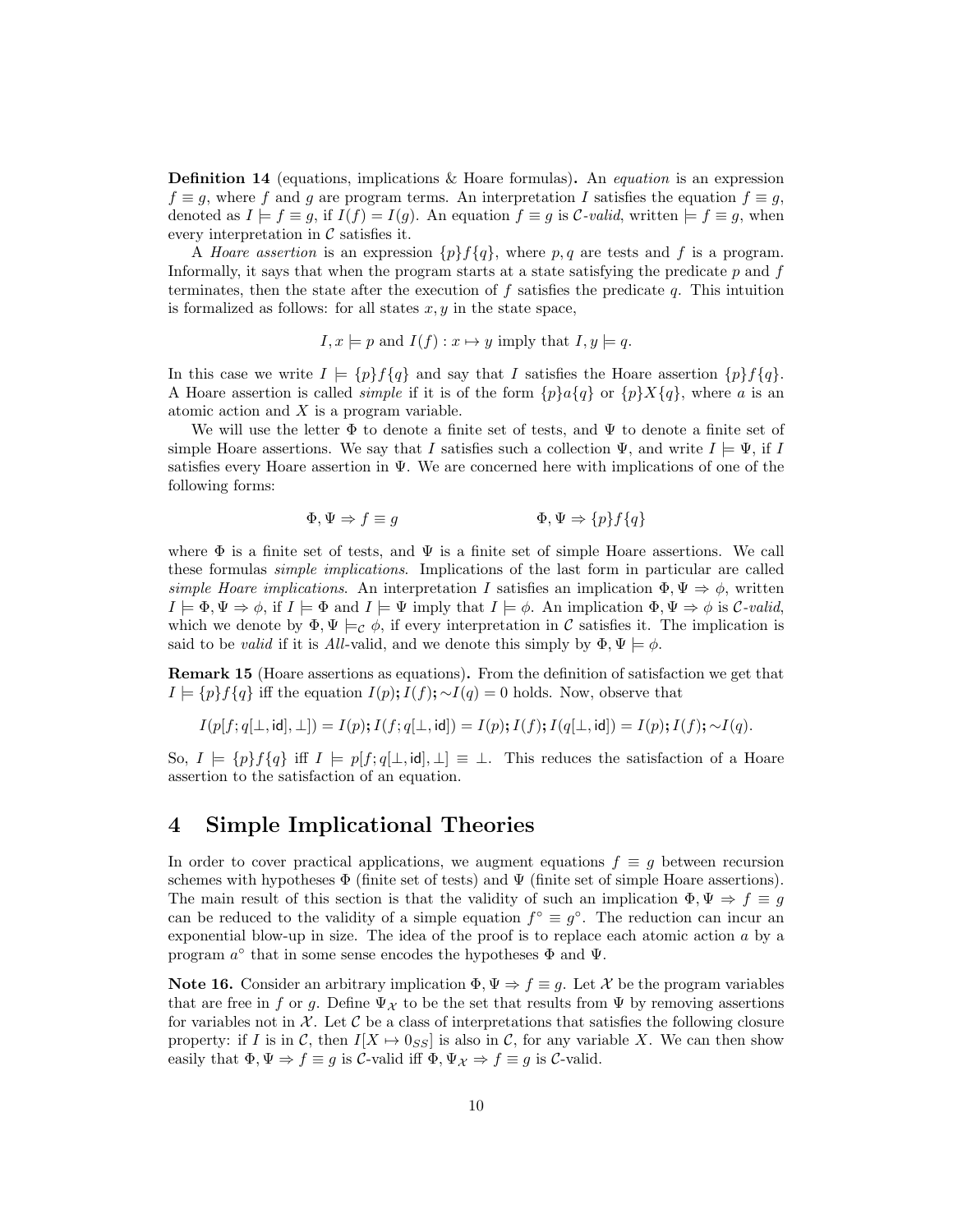$$
a^{\circ} \triangleq \text{if } \alpha \text{ then } (a; \text{if } (q_{\alpha} \land \bigvee \text{At}_{\Phi}) \text{ then } \text{id} \text{ else } \bot)
$$
\n
$$
\text{else if } \beta \text{ then } (a; \text{if } (q_{\beta} \land \bigvee \text{At}_{\Phi}) \text{ then } \text{id} \text{ else } \bot)
$$
\n
$$
\text{else if } \dots
$$
\n
$$
\text{else if } \gamma \text{ then } (a; \text{if } (q_{\gamma} \land \bigvee \text{At}_{\Phi}) \text{ then } \text{id} \text{ else } \bot)
$$
\n
$$
\text{else } \bot,
$$

Figure 2: Encoding the hypotheses  $\Phi$  and  $\Psi$  in the translation  $a^{\circ}$  of an atomic action a.

The previous paragraph means that we can restrict attention w.l.o.g. to implications that do not involve hypotheses for bound variables or for variables that do not appear in the programs. Now, we also observe that free variables can be turned into atomic actions, without changing the interpretation in an essential way.

So, for the results of this section we can assume that the implications  $\Phi, \Psi \Rightarrow f \equiv g$ involve hypotheses  $\Psi$  only for atomic actions, and additionally f, g are closed (have no free program variables).

**Remark 17.** Let  $\Phi$  be a finite set of tests. We observe that  $\models \bigwedge \Phi \leftrightarrow \bigvee \text{At}_{\Phi}$ . So, for all intended purposes, the tests  $\bigwedge \Phi$  and  $\bigvee$  At<sub> $\Phi$ </sub> can be used interchangeably.

**Definition 18** (the  $(\cdot)^\circ$  transformation). Let  $\Phi$  and  $\Psi$  be finite sets of tests and simple Hoare assertions (for actions) respectively. We fix an atomic action a. For a Φ-consistent atom  $\alpha$  we define  $q_{\alpha}$  to be the conjunct

$$
q_{\alpha} \triangleq \bigwedge \{q \mid \{p\}a\{q\} \in \Psi \text{ and } \alpha \leq p\}.
$$

Intuitively,  $q_{\alpha}$  is the test that has to hold, according to the hypotheses  $\Psi$ , after executing the action a from a state that satisfies the atom  $\alpha$ . Define  $a^{\circ}$  as the case statement of Figure 2, where the atoms  $\alpha, \beta, \ldots, \gamma$  in the statement are an enumeration of the  $\Phi$ -consistent atoms. We will extend the  $(\cdot)^\circ$  transformation to arbitrary programs. First, define the translation of the skip program:

$$
\mathsf{id}^\circ \triangleq \mathsf{if}\ (\bigvee \mathsf{At}_\Phi) \ \mathsf{then} \ \mathsf{id} \ \mathsf{else} \ \bot.
$$

Define the substitution  $\theta_{\Phi\Psi}$  to map every atomic program a to  $a^{\circ}$ , and the constant id to id<sup>°</sup>. Finallly, for an arbitrary program term f, we put  $f^{\circ} := \theta_{\Phi\Psi}(f)$ .

**Lemma 19.** Let I be an interpretation that satisfies  $\Phi$  and  $\Psi$ . Then, it holds that  $I(a^{\circ}) =$  $I(a)$  for an atomic action a. In fact,  $I(f^{\circ}) = I(f)$  for every program term f.

Let  $A \subseteq S$  and  $f : S \leadsto S$  be a nondeterministic function. We say that f is A-restricted if both the domain and the range of  $f$  are contained in  $A$ :

$$
f(x) = \emptyset
$$
 for every  $x \in S \setminus A$   $f(x) \subseteq A$  for every  $x \in A$ 

This means that we can also view f as a nondeterministic function of type  $f : A \rightarrow A$ .

**Observation 20.** Let  $f, g : S \rightarrow S$  be nondeterministic functions. Let p be a partial function that represents a predicate on S, that is,  $p : S \longrightarrow S$  and  $p \leq Id_S$ . Consider a subset  $A \subseteq S$ . If f and g are A-restricted, then so are the functions  $f; g, f + g$ , and p; f.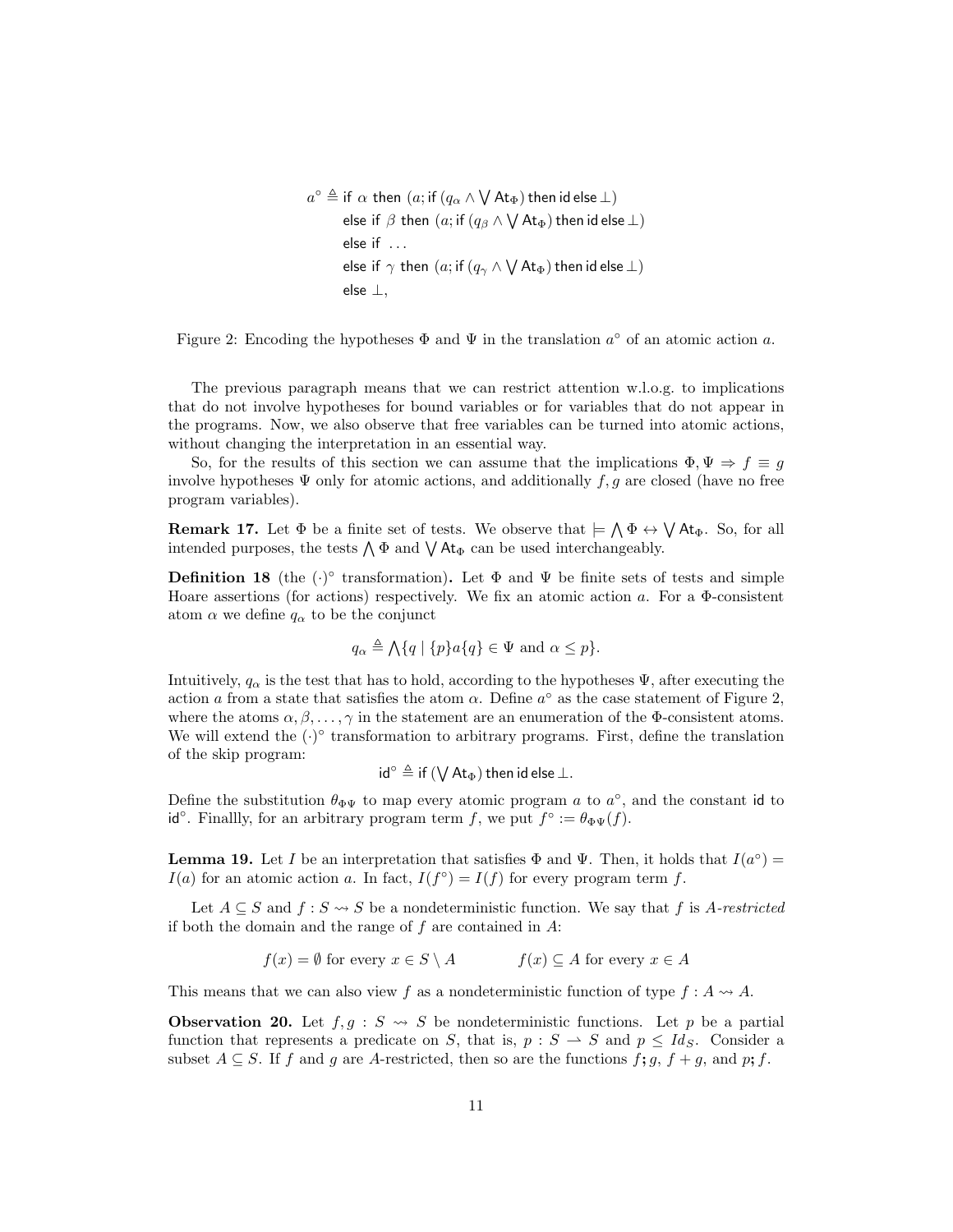**Lemma 21** (restriction). Let  $I$  be an interpretation, and  $A$  be the subset of states that satisfy  $\bigvee$  At<sub> $\Phi$ </sub>. We assume that for every variable X, the function  $I(X)$  is A-restricted. Then, for every program term f, the function  $I(f^{\circ})$  is A-restricted.

**Theorem 22.** Let  $\Phi$  be a finite set of tests, and  $\Psi$  be a finite set of simple Hoare assertions for actions. Let C be either All or Det. The implication  $\Phi, \Psi \Rightarrow f \equiv g$  is C-valid iff the equation  $f^{\circ} \equiv g^{\circ}$  is C-valid.

*Proof.* For the right-to-left direction, suppose that the equation  $f^{\circ} \equiv g^{\circ}$  is C-valid and consider an interpretation I in C that satisfies  $\Phi$  and  $\Psi$ . We have that  $I \models f^{\circ} \equiv g^{\circ}$ , that is,  $I(f^{\circ}) = I(g^{\circ})$ . We have to show that I satisfies  $f \equiv g$ . This follows immediately from Lemma 19, which says that  $I(f) = I(f^{\circ}) = I(g^{\circ}) = I(g)$ .

For the left-to-right direction, suppose that  $\Phi, \Psi \Rightarrow f \equiv g$  is C-valid and consider an arbitrary interpretation I in C. We have to show that  $I(f^{\circ}) = I(g^{\circ})$ . As discussed in Note 16, we can assume w.l.o.g. that the programs f and g have no free program variables, and that no program variable appears in the hypotheses  $\Psi$ . Lemma 21 says that  $I(f^{\circ})$  and  $I(g^{\circ})$  remain essentially unchanged if we restrict the state space to the states that satisfy  $\bigvee$  At<sub> $\Phi$ </sub>. So, w.l.o.g. we can assume from now on that  $I(\bigvee$  At $_{\Phi}) = Id$ , that is, I satisfies all the tests in  $\Phi$ . This means that  $I(\mathsf{id}^\circ) = I(\mathsf{id}) = Id$ . Now, we want to modify the interpretation function so that every atomic action a is mapped to the nondeterministic function  $I(a^{\circ})$ . We thus define

 $I' = I[a \mapsto I(a^{\circ}),$  for every atomic action a].

The interpretation I' now satisfies  $\Phi$  and  $\Psi$  by construction of  $a^{\circ}$ . Since  $\Phi, \Psi \Rightarrow f \equiv g$  has been assumed to be C-valid, we get that I' satisfies  $f \equiv g$ . That is,  $I'(f) = I'(g)$ . By a straightforward "substitution lemma" we have that

$$
I'(f) = I[a \mapsto I(a^{\circ}),
$$
 for every  $a|(f) = I(f^{\circ})$ 

and similarly that  $I'(g) = I(g^{\circ})$ . It follows that  $I(f^{\circ}) = I(g^{\circ})$ . So, the equation  $f^{\circ} \equiv g^{\circ}$  is C-valid.  $\Box$ 

Corollary 23. The simple implicational theory of nondeterministic MRSs (which include the choice operation + is  $\Pi_1^0$ -complete.

*Proof.* Syntactically, the programs that we consider involve both the recursion operation  $\mu$ and the nondeterministic choice operation  $+$ . Semantically, we consider the class All of all nondeterministic interpretations. Theorem 22, instantiated with  $\mathcal C$  being All, says that the simple implicational theory of nondeterministic MRSs can be reduced to their equational theory. This gives us the desired  $\Pi_1^0$  upper bound. Now,  $\Pi_1^0$ -hardness follows trivially from the known  $\Pi_1^0$ -hardness of the equational theory.  $\Box$ 

Corollary 24. The simple implicational theory of deterministic MRSs (without the  $+$ operation) is decidable. In fact, it is a primitive recursive set.

*Proof.* Syntactically, we consider programs with  $\mu$ , but without +. Semantically, we restrict attention to the class Det of deterministic interpretations. Theorem 22, instantiated with  $\mathcal C$ being Det, says that the simple implicational theory of deterministic MRSs can be reduced to their equational theory. The reduction produces an equation of size exponential in the size of the implication. This is because each atomic program  $\alpha$  is replaced by a case statement  $a^{\circ}$  whose size is proportional to the number of atoms in  $At_{\Phi}$ . Decidability follows from the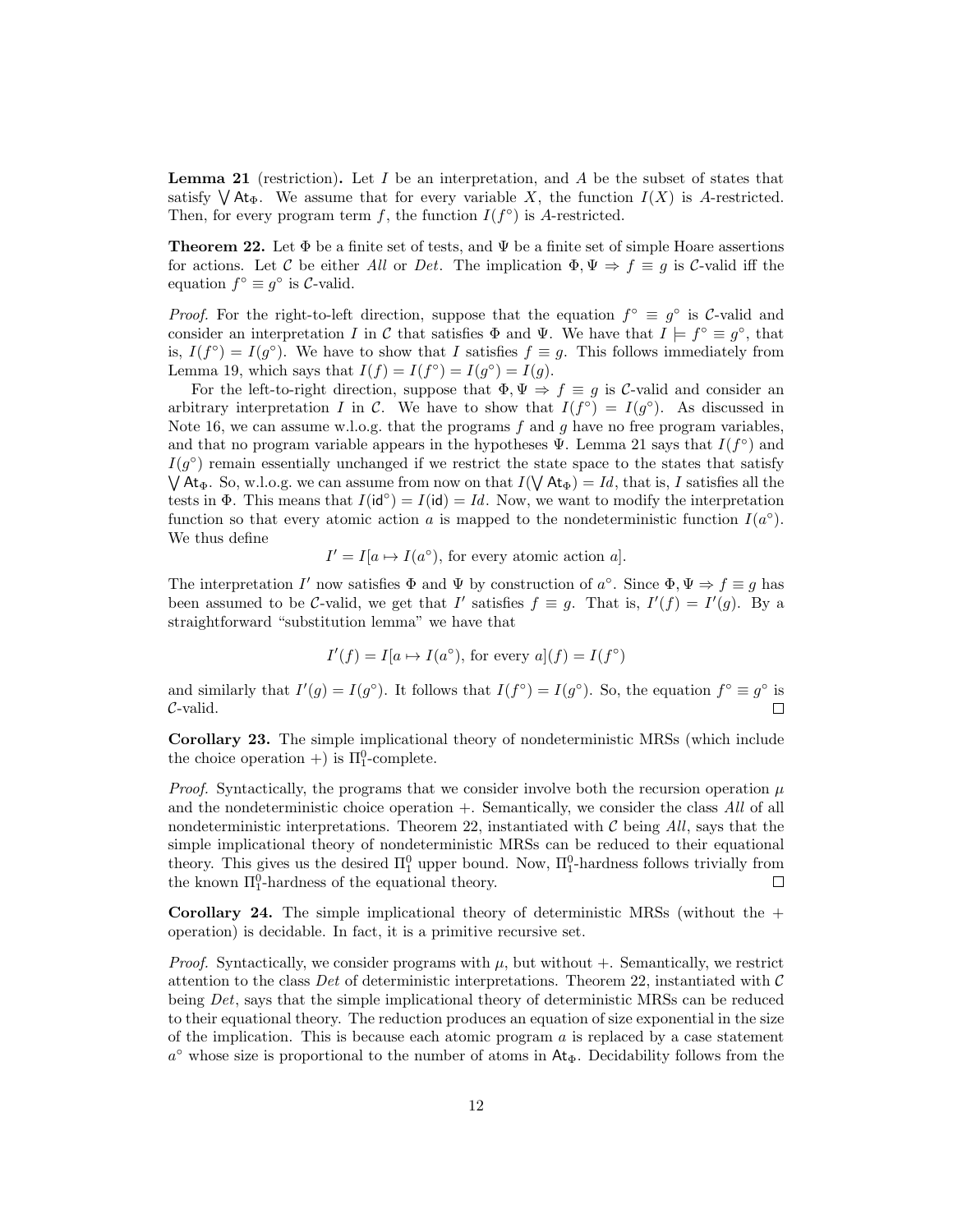result of Sénizergues on the decidability of the language-equivalence problem for DPDAs [36]. The problems of DPDA equivalence and (strong) equivalence of deterministic MRSs are interreducible, as shown in [15] and [14]. The primitive recursive upper bound follows from the result of Stirling [42], which is a strengthening of the decidability result for DPDA equivalence. П

# 5 Hoare Calculi for Monadic Recursion Schemes

In this section we propose a Hoare-style calculus (Figure 3) which is sound and complete for the Hoare theory of monadic recursion schemes. The completeness proof will proceed in two steps. First, we will establish in  $\S6$  completeness w.r.t. the class All of all nondeterministic interpretations. Then, this result will be strengthened in  $\S7$  to give us completeness w.r.t. the class Det of deterministic interpretations.

We define a proof system in Figure 3 with which we derive Hoare implications. We use the notation  $\Phi, \Psi \vdash \{p\} f\{q\}$  to mean that the Hoare implication  $\Phi, \Psi \Rightarrow \{p\} f\{q\}$  is provable in our system. In the premise of the  $\mu$ -rule in Figure 3 appears the notation

$$
\Psi[X:\{p_j\}X\{q_j\}\text{ for }j\in K],
$$

which denotes the set that results from  $\Psi$  by replacing any Hoare assertions for X by the assertions  $\{p_j\}X\{q_j\}$  for  $j \in K$ . The index set K is always taken to be finite. We assume that we have a complete calculus for Boolean logic (see Note 13).

**Proposition 25** (soundness). The Hoare-style calculus of Figure 3 is sound for the class All of all nondeterministic interpretations.

Proof. Verifying that the rules in Figure 3 are sound is completely standard, except possibly for the  $\mu$ -rule. So, we will only give the proof for the soundness of the  $\mu$ -rule. Let  $\Psi'$  denote the collection of Hoare assertions

$$
\Psi[X:\{p_j\}X\{q_j\}\text{ for }j\in K].
$$

Suppose that  $\Phi, \Psi' \models \{p_k\} f\{q_k\}$  for every index  $k \in K$ . We want to show that

$$
\Phi, \Psi \models \{p_{\ell}\}\mu X.f\{q_{\ell}\}\
$$

for an arbitrary index  $\ell \in K$ . Let I be an interpretation that satisfies the hypotheses  $\Phi$  and Ψ. We have to show that  $I \models \{p_\ell\} \mu X. f\{q_\ell\}$ . Recall the definition for recursion:

$$
I(\mu X.f) = \sum_{n\geq 0} \tau_n \qquad \qquad \tau_0 = 0_{SS} \qquad \qquad \tau_{n+1} = I[X \mapsto \tau_n](f)
$$

The claim is now that

$$
I(p_k); \tau_n; \sim I(q_k) = 0_{SS}
$$
 for every  $k \in K$  and  $n \ge 0$ .

The proof is by induction on n. For the base case, it holds that  $I(p_k); \tau_0; \sim I(q_k) = 0_{SS}$ because  $\tau_0 = 0_{SS}$ . For the induction step assume that  $I(p_k); \tau_n; \sim I(q_k) = 0_{SS}$  for every  $k \in K$ . Since  $I \models \Psi$ , we know that I satisfies all the Hoare assertions in  $\Psi'$  that do not involve X. Now, notice that for every index  $k \in K$ :

$$
I(p_k); \tau_n; \sim I(q_k) = 0_{SS} \iff I(p_k); I[X \mapsto \tau_n](X); \sim I(q_k) = 0_{SS}
$$
  

$$
\iff I[X \mapsto \tau_n] \models \{p_k\} X \{q_k\}.
$$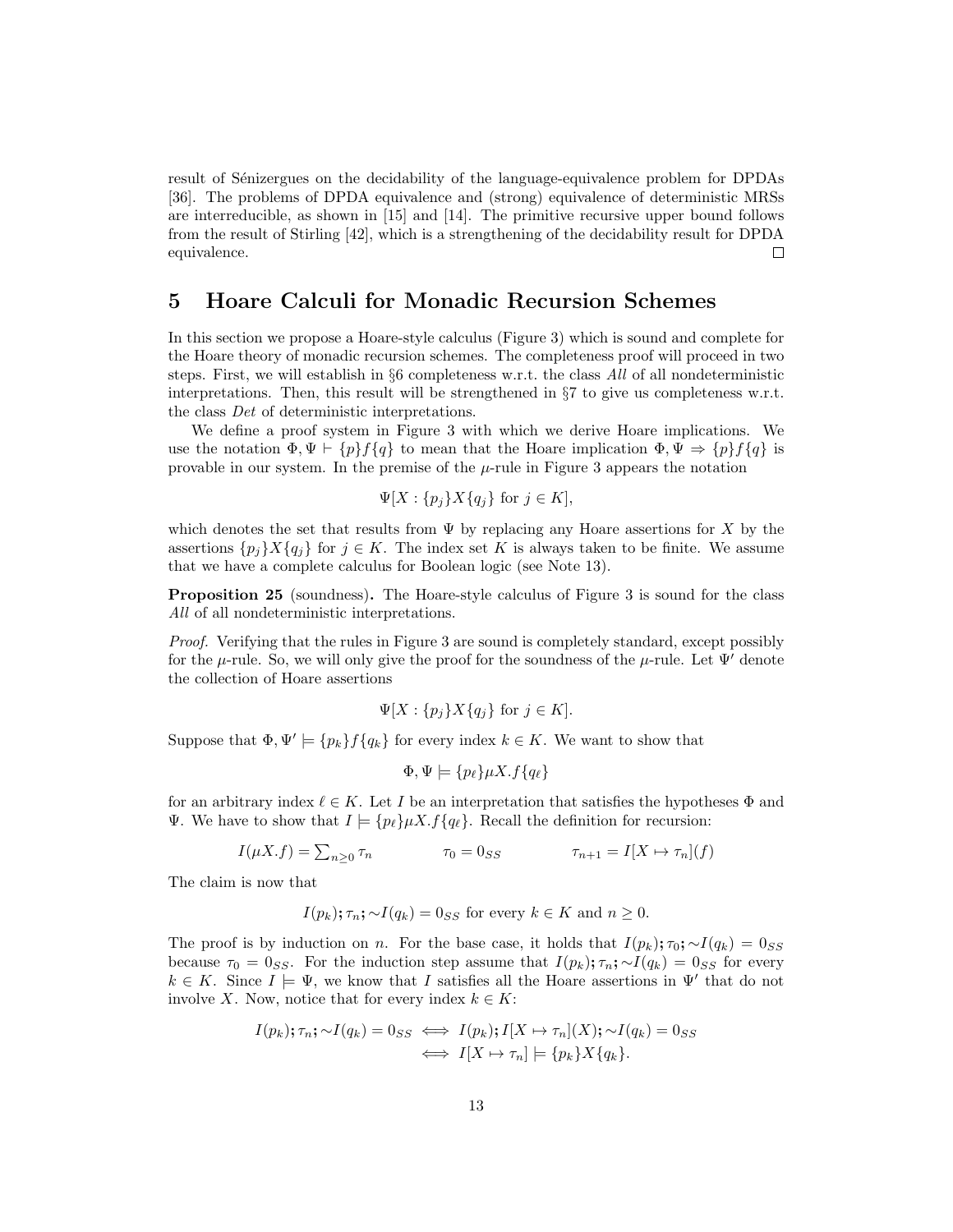$$
\frac{\{p\}_a\{q\}\text{ in }\Psi}{\Phi,\Psi\vdash \{p\}_a\{q\}}\quad\text{(hyp)}\qquad\n\frac{\{p\}_X\{q\}\text{ in }\Psi}{\Phi,\Psi\vdash \{p\}_X\{q\}}\quad\text{(hyp)}\qquad\n\Phi,\Psi\vdash \{p\}\text{ if }p\}\quad\text{(skip)}\n\Phi,\Psi\vdash \{p\}_a\{\{q\}\qquad\n\Phi,\Psi\vdash \{q\}_a\{q\}\qquad\n\Phi,\Psi\vdash \{p\}_a\{q\}\quad\Phi,\Psi\vdash \{p\}_a\{q\}\quad\Phi,\Psi\vdash \{p\}_a\{q\}\quad\Phi,\Psi\vdash \{p\}_a\{q\}\quad\Phi,\Psi\vdash \{p\}_a\{q\}\quad\Phi,\Psi\vdash \{p\}_a\{q\}\quad\Phi,\Psi\vdash \{p\}_a\{q\}\quad\Phi,\Psi\vdash \{p\}_a\{q\}\quad\Phi,\Psi\vdash \{p\}_a\{q\}\quad\Phi,\Psi\vdash \{p\}\text{ if }p\text{ then }f\text{ else }q\}_r\} \quad\text{(cond)}
$$
\n
$$
\Phi,\Psi\vdash \{p\}\text{ if }p\text{ then }f\text{ else }q\}_r\} \quad\text{(cond)}
$$
\n
$$
\Phi,\Psi\vdash \{p\}\text{ while }p\text{ do }f\{\tau\}\wedge\neg p\} \quad\text{(loop)}
$$
\n
$$
\Phi,\Psi\vdash \{p\}_a\{p\}\text{ while }p\text{ do }f\{\tau\}\wedge\neg p\} \quad\text{(loop)}
$$
\n
$$
\Phi,\Psi\vdash \{p\}_a\{p\}\text{ for every }k\in K\quad\Phi,\Psi\vdash \{p\}_a\{p\}\quad\Phi,\Psi\vdash \{p\}_a\{p\}\quad\Phi,\Psi\vdash \{p\}_a\{p\}\quad\Phi,\Psi\vdash \{p\}_a\{p\}\quad\Phi,\Psi\vdash \{p\}_a\{p\}\quad\Phi,\Psi\vdash \{p\}_a\{p\}\quad\Phi,\Psi\vdash \{p\}_a\{p\}\quad\Phi,\Psi\vdash \{p\}_a\{p\}\quad\Phi,\Psi\vdash \{p\}_a\{p\}\quad\Phi,\Psi\vdash \{p\}_a\{p\}\quad
$$



It follows that  $I[X \mapsto \tau_n]$  satisfies  $\Phi$  and  $\Psi'$ , and therefore the premise of the rule gives us that  $I[X \mapsto \tau_n] \models \{p_k\} f\{q_k\}$  for every  $k \in K$ . So, for every  $k \in K$ :

$$
I[X \mapsto \tau_n] \models \{p_k\} f\{q_k\} \iff I(p_k); I[X \mapsto \tau_n](f); I(q_k) = 0_{SS}
$$
  

$$
\iff I(p_k); \tau_{n+1}; \sim I(q_k) = 0_{SS}.
$$

Using the claim we have just proved we can show that

$$
I(p_{\ell}); I(\mu X.f); I(q_{\ell}) = I(p_{\ell}); \left(\sum_{n\geq 0} \tau_n\right); I(q_{\ell}) = \sum_{n\geq 0} I(p_{\ell}); \tau_n; I(q_{\ell}) = 0_{SS}.
$$

It follows that  $I \models \{p_\ell\}\mu X.f\{q_\ell\}$ , and we are done.

Let us give some intuition for the crucial rule (rec) for recursive procedures. It can be thought of as corresponding to a proof by induction, where the claim is multi-part. For the induction step, we argue under the hypotheses  $\Phi$  and  $\Psi$  augmented with the induction hypothesis: for every j in the finite set K, it holds that  $\{p_j\}X\{q_j\}$ . We show that every part of the claim is preserved:

$$
\Phi[X:\{p_j\}X\{q_j\} \text{ for } j \in K] \vdash \{p_k\}f\{q_k\},\
$$

for every  $k \in K$ . We thus conclude that every part of the claim is satisfied by the recursive procedure  $\mu X.f$  (under the hypotheses  $\Phi$  and  $\Psi$ ). That is,  $\Phi$ ,  $\Psi \vdash \{p_\ell\}\mu X.f\{q_\ell\}$  for every index  $\ell \in K$ .

$$
\Box
$$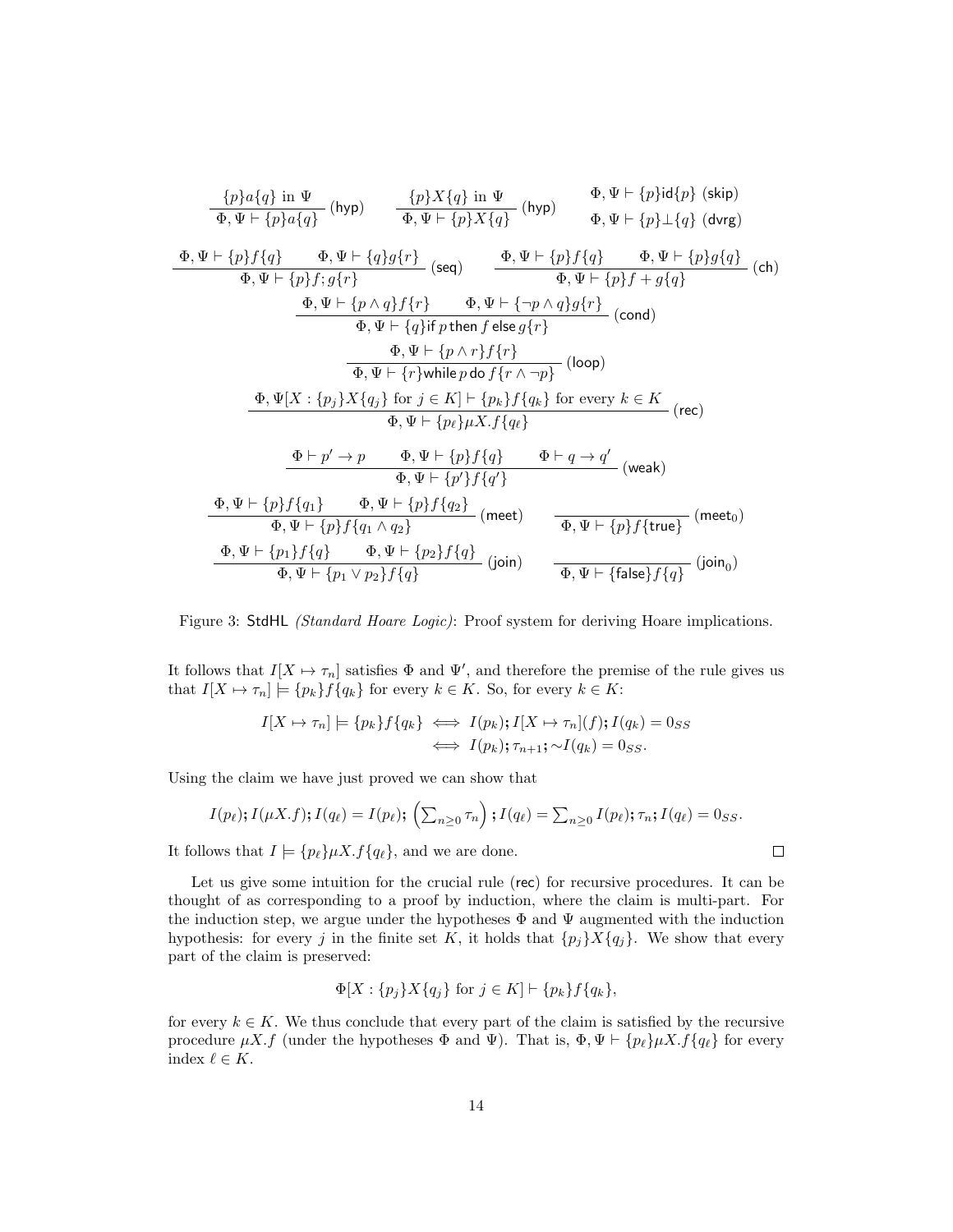| isEven $\triangleq$ if $(n=0)$ then<br>$out :=$ tt                                                             | isOdd $\triangleq$ if $(n=0)$ then<br>$out := ff$                      |                        | Specification for is Even :<br>$\{even(n)\}$ isEven $\{out = \text{tt}\}$                          |
|----------------------------------------------------------------------------------------------------------------|------------------------------------------------------------------------|------------------------|----------------------------------------------------------------------------------------------------|
| else // $n > 0$<br>$n := n - 1$ ; isOdd                                                                        | else // $n > 0$                                                        | $n := n - 1$ ; is Even | $\{\neg even(n)\}$ isEven $\{out \neq \text{tt}\}$                                                 |
| Atomic tests : $n = 0$                                                                                         | even(n)<br>$out = tt$                                                  |                        | Atomic actions : $n := n - 1$<br>$out :=$ tt<br>$out := ff$                                        |
| Hypotheses $\Phi : n = 0 \rightarrow even(n)$<br>Hypotheses $\Psi$ : {true} <i>out</i> := tt{ <i>out</i> = tt} | $\{\text{true}\}\text{out} := \text{ff}\{\text{out} \neq \text{tt}\}\$ |                        | ${n \neq 0 \wedge even(n)}n := n - 1\{\neg even(n)\}\$<br>$\{\neg even(n)\}n := n - 1\{even(n)\}\$ |

Figure 4: Mutually recursive procedures isEven and isOdd. The program isEven (resp., isOdd) returns boolean output tt iff the input value  $n$  is even (resp., odd).

## 5.1 A Simple Example

We will now illustrate the Hoare-style calculus of Figure 3 on the simple example program of Figure 4, which consists of the mutually recursive procedures isEven and isOdd. The state space consists of two variables n and *out*. We think of n as being the input variable, which takes values over the natural numbers. The variable *out* is used for storing the output, which can be either tt or ff. Our verification task is to establish the following Hoare assertions:

$$
{\text{even}(n)} is \text{Even} \{ out = \text{tt} \}
$$
\n
$$
{\text{even}(n)} is \text{Even} \{ out \neq \text{tt} \}
$$

These assertions constitute the specification for the procedure isEven, and we are asked to show adherence of isEven to this specification.

The first observation we make is that the claim has to be strengthened, so that the necessary properties of the procedure isOdd are also taken into account in the proof. Define the set of simple Hoare assertions  $Hyp$  to contain the specification for is Even, as well the following assertions:

$$
\{even(n)\}\text{isOdd}\{out \neq \text{tt}\}\qquad \{\neg even(n)\}\text{isOdd}\{out = \text{tt}\}\
$$

The above assertions constitute the specification for the procedure isOdd. By the recursion rule of our Hoare calculus, it suffices to establish the following judgments:

$$
\Phi, \Psi, Hyp \vdash \{even(n)\}(n=0)[out := \text{tt}, (n := n-1); \text{isOdd}]\{out = \text{tt}\}\
$$

$$
\Phi, \Psi, Hyp \vdash \{\neg even(n)\}(n=0)[out := \text{tt}, (n := n-1); \text{isOdd}]\{out \neq \text{tt}\}\
$$

$$
\Phi, \Psi, Hyp \vdash \{even(n)\}(n=0)[out := \text{ff}, (n := n-1); \text{isEven}]\{out \neq \text{tt}\}\
$$

$$
\Phi, \Psi, Hyp \vdash \{\neg even(n)\}(n=0)[out := \text{ff}, (n := n-1); \text{isEven}]\{out = \text{tt}\}\
$$

Now, we prove the first of the above judgments. We are reasoning under hypotheses  $\Phi$ ,  $\Psi$ , and Hyp. We omit them in the proof below, in order to reduce the notational clutter.

1. 
$$
n = 0 \land \text{even}(n) \rightarrow \text{true}
$$
 [bool]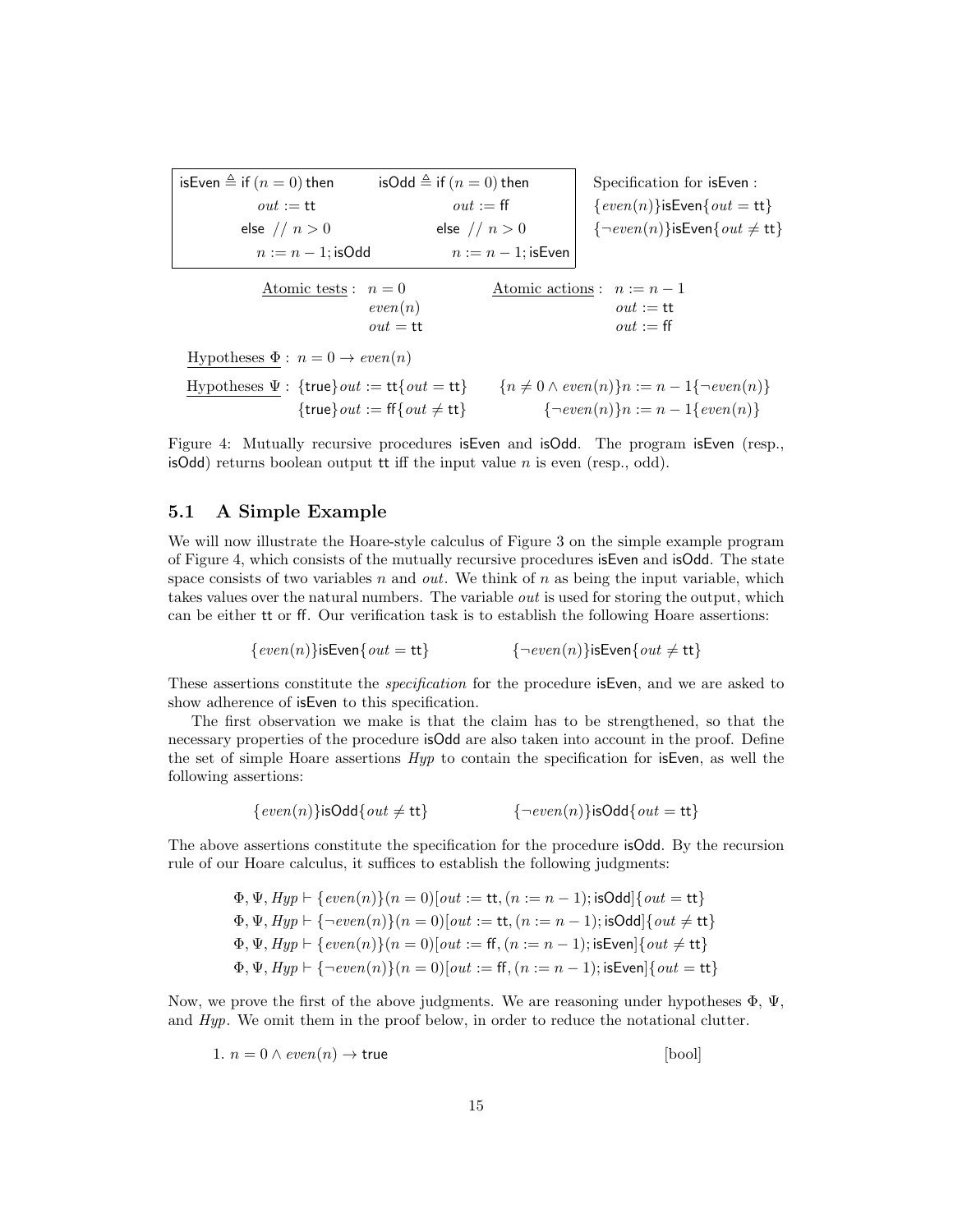| 2. {true} $out := \mathsf{tt} \{ out = \mathsf{tt} \}$                                          | $\left[\text{in }\Psi\right]$ |
|-------------------------------------------------------------------------------------------------|-------------------------------|
| 3. $\{n=0 \wedge even(n)\}\text{out} := \mathsf{tt}\{\text{out} = \mathsf{tt}\}\$               | $[1, 2,$ weak                 |
| 4. ${n \neq 0 \land even(n)}n := n - 1\{\neg even(n)\}\$                                        | $\left[\text{in }\Psi\right]$ |
| 5. $\{\neg even(n)\}$ isOdd $\{out = \text{tt}\}$                                               | $\left[\text{in } Hyp\right]$ |
| 6. $\{n \neq 0 \land even(n)\}(n := n - 1);$ isOdd $\{out = \text{tt}\}\$                       | $[4, 5, \text{seq}]$          |
| 7. $\{even(n)\}(n=0)$ [ <i>out</i> := tt, ( <i>n</i> := <i>n</i> - 1); isOdd]{ <i>out</i> = tt} | $[3, 6, \text{cond}]$         |

The proofs for the rest of the obligations are similar and we omit them.

# 6 First Completeness Theorem

For our first completeness result, we consider the theory of the class All of all nondeterministic interpretations. In order to show that our Hoare calculus (Figure 3) is complete, we we will construct a "free" nondeterministic interpretation whose theory is exactly the set of valid (i.e., All-valid) Hoare implications. Such an interpretation is called "free" because it is free of extra properties: if an implication is satisfied in it, then it is satisfied in every interpretation.

Let us give an outline of the main ideas for the proof. We consider a finite set  $\Phi$  of tests, and a finite set  $\Psi$  of simple Hoare assertions. The sets  $\Phi$  and  $\Psi$  contain the *hypotheses* under which we want to reason. These hypotheses are meant to constrain the meaning of the primitive letters (atomic tests and atomic actions). We will see how to construct a nondeterministic interpretation  $I_{\Phi\Psi}$ , which depends on the hypotheses  $\Phi$  and  $\Psi$ . The interpretation  $I_{\Phi\Psi}$  satisfies the following properties:

- (1)  $I_{\Phi\Psi}$  satisfies every test in  $\Phi$  and every assertion in  $\Psi$ .
- (2) For a test p, if  $I_{\Phi\Psi} \models p$  then  $\Phi \vdash p$ .
- (3) For a Hoare assertion  $\{p\}f\{q\}$ , if  $I_{\Phi\Psi} \models \{p\}f\{q\}$  then  $\Phi, \Psi \vdash \{p\}f\{q\}$ .

The existence of such an interpretation, which we call a *free interpretation*, has as an easy consequence the completeness of the calculus of Figure 3, as we will see later.

**Definition 26** (the free nondeterministic interpretation). Let  $\Phi$  and  $\Psi$  be finite sets of tests and simple Hoare assertions respectively. We define the free nondeterministic interpretation  $I_{\Phi\Psi}$  (w.r.t.  $\Phi$  and  $\Psi$ ) to have  $\mathsf{At}_{\Phi}$  as state space, and to interpret the tests as  $I_{\Phi}$  (the free test interpretation w.r.t.  $\Phi$ , see Definition 12) does. Moreover, the interpretation  $I_{\Phi\Psi}(a)$ :  $At_{\Phi} \rightsquigarrow At_{\Phi}$  of the atomic action a is given by:

$$
I_{\Phi\Psi}(a)(\alpha) \triangleq {\beta \in \mathsf{At}_{\Phi} | \text{ for every } {p} a{q} \text{ in } \Psi. \ \alpha \leq p \implies \beta \leq q}
$$

for every atom  $\alpha$  in At<sub> $\Phi$ </sub>. The program variables  $X, Y, \dots$  are interpreted similarly.

We think that the free nondeterministic interpretation  $I_{\Phi\Psi}$  encodes an action-labeled reachability relation on the  $\Phi$ -consistent atoms  $\mathsf{At}_{\Phi}$ . If  $I_{\Phi\Psi}(a): \alpha \mapsto \beta$ , we say that the atom β is reachable from an atom  $\alpha$  via the program a (according to the hypotheses of  $\Psi$ ). This corresponds to the idea that a state satisfying  $\alpha$  can be transformed to a state satisfying  $\beta$  when the action a is executed. We extend the notion of reachable atoms to arbitrary programs according to Definition 3. So, the nondeterministic map  $I_{\Phi\Psi}(f)$  : At<sub> $\Phi \rightsquigarrow$  At<sub> $\Phi$ </sub></sub>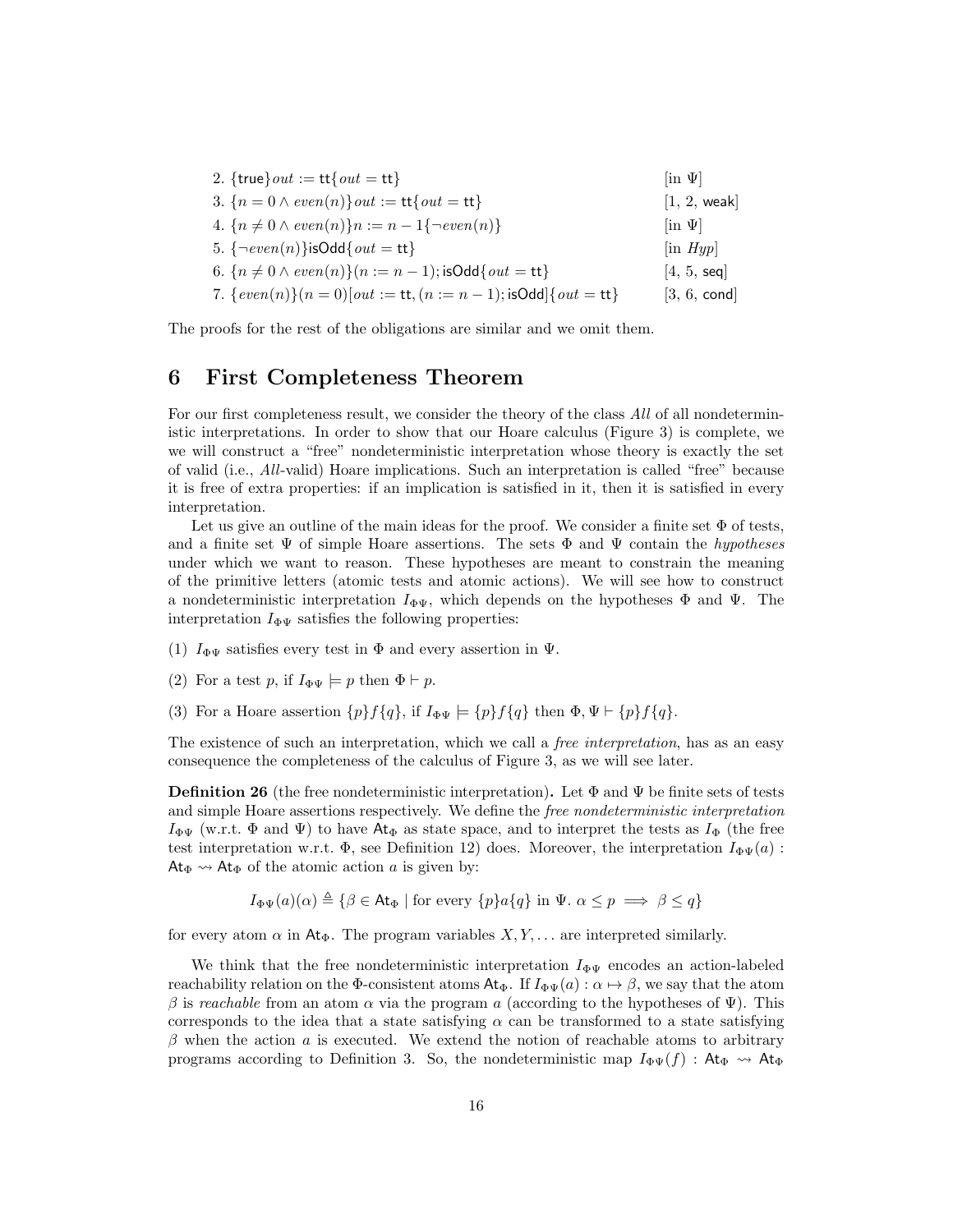sends an atom  $\alpha$  to the set  $I_{\Phi\Psi}(f)(\alpha)$  of atoms that are *reachable via f*. For a conditional  $p[f, g]$ , we expand the definition:

$$
I_{\Phi\Psi}(p[f,g])(\alpha) = \begin{cases} I_{\Phi\Psi}(f)(\alpha), & \text{if } \alpha \le p \\ I_{\Phi\Psi}(g)(\alpha), & \text{if } \alpha \leq \neg p \end{cases}
$$

for every  $\Phi$ -consistent atom  $\alpha$ .

**Lemma 27.** The free nondeterministic interpretation  $I_{\Phi\Psi}$  satisfies both  $\Phi$  and  $\Psi$ .

**Observation 28** (functions  $At_{\Phi} \rightarrow At_{\Phi}$  as specifications). Observe that a nondeterministic function  $\tau$ : At<sub> $\Phi$ </sub>  $\rightsquigarrow$  At<sub> $\Phi$ </sub> is a finite object, and we can think of it as a detailed syntactic specification of the input-output behavior of a program. Intuitively, the function  $\tau$  specifies the program X, if the following Hoare assertions are satisfied:  $\{\alpha\}X\{\forall \tau(\alpha)\}\;$  for every  $\Phi$ -consistent atom  $\alpha$ .

Notation 29. Let  $\Phi$  be a finite set of tests, and  $\Psi$  be a finite set of simple Hoare assertions (of the form  ${p}a{q}$  or  ${p}X{q}$ ). Fix a program variable X and a nondeterministic function  $\tau$ : At<sub>Φ</sub>  $\rightsquigarrow$  At<sub>Φ</sub>. We denote by  $\Psi[X : \tau]$  the set that results from  $\Psi$  by removing all assertions involving X and replacing them by the assertions saying that  $\tau$  specifies X. That is, we put the assertions  $\{\alpha\}X\{\forall \tau(\alpha)\}\$ for every  $\alpha \in \mathsf{At}_{\Phi}$ .

It is easy to see that the free nondeterministic interpretation  $I_{\Phi\Psi[X:\tau]}$  is equal to the modified free interpretation  $I_{\Phi\Psi}[X \mapsto \tau]$ .

**Theorem 30** (completeness). Let  $\Phi$  and  $\Psi$  be finite sets of tests and simple Hoare assertions respectively. For every  $\alpha \in \mathsf{At}_{\Phi}$  and every program f, it holds that

$$
\Phi, \Psi \vdash \{\alpha\} f \{\bigvee I_{\Phi\Psi}(f)(\alpha)\}.
$$

*Proof.* We note that the Hoare assertion  $\{\alpha\} f\{\forall I_{\Phi\Psi}(f)(\alpha)\}\$ is well-formed, because the set of atoms  $I_{\Phi\Psi}(f)(\alpha)$  is finite. The proof proceeds by induction on the structure of the program term. For the skip program we have that

$$
\dfrac{\dfrac{\Phi,\Psi \vdash \{\alpha\} {\rm id}\{\alpha\}}{\Phi,\Psi \vdash \{\alpha\} {\rm id}\{\sqrt{I_{\Phi\Psi}({\rm id})(\alpha)}=\bigvee\{\alpha\}=\alpha}{\Phi,\Psi \vdash \{\alpha\} {\rm id}\{\bigvee I_{\Phi\Psi}({\rm id})(\alpha)\}} \ \ \rm (same \ \ assertion).
$$

For the always-diverging program  $\perp$ , we have the trivial derivation

$$
\overline{\Phi,\Psi \vdash \{\alpha\} \bot \{\bigvee I_{\Phi \Psi}(\bot)(\alpha)\}} \ \ (\text{dvrg}).
$$

For an atomic program a, we define  $\Psi(\alpha, a)$  to be the following set of postconditions:

 $\Psi(\alpha, a) \triangleq \{\text{test } q \mid \text{there is } p \text{ s.t. } \{p\}a\{q\} \in \Psi \text{ and } \alpha \leq p\}.$ 

Recall the definition  $I_{\Phi\Psi}(a)(\alpha) = {\beta \in \mathsf{At}_{\Phi} \mid \forall \{p\}a\{q\} \in \Psi \colon \alpha \leq p \Rightarrow \beta \leq q}$ . We have

$$
I_{\Phi\Psi}(a)(\alpha) = \{ \beta \in \mathsf{At}_{\Phi} \mid \forall q \in \Psi(\alpha, a). \ \beta \leq q \} = \bigcap_{q \in \Psi(\alpha, a)} \{ \beta \in \mathsf{At}_{\Phi} \mid \beta \leq q \}.
$$

Using the fact that  $\Phi \models q \leftrightarrow \bigvee {\beta \in \mathsf{At}_{\Phi} \mid \beta \leq q}$  for every test q, we obtain that

$$
\Phi \models \bigwedge \Psi(\alpha, a) \leftrightarrow \bigwedge_{q \in \Psi(\alpha, a)} q \leftrightarrow \bigwedge_{q \in \Psi(\alpha, a)} \bigvee \{\beta \in \mathsf{At}_{\Phi} \mid \beta \leq q\} \leftrightarrow \\ \bigvee \bigcap_{q \in \Psi(\alpha, a)} \{\beta \in \mathsf{At}_{\Phi} \mid \beta \leq q\} \leftrightarrow \bigvee I_{\Phi\Psi}(a)(\alpha).
$$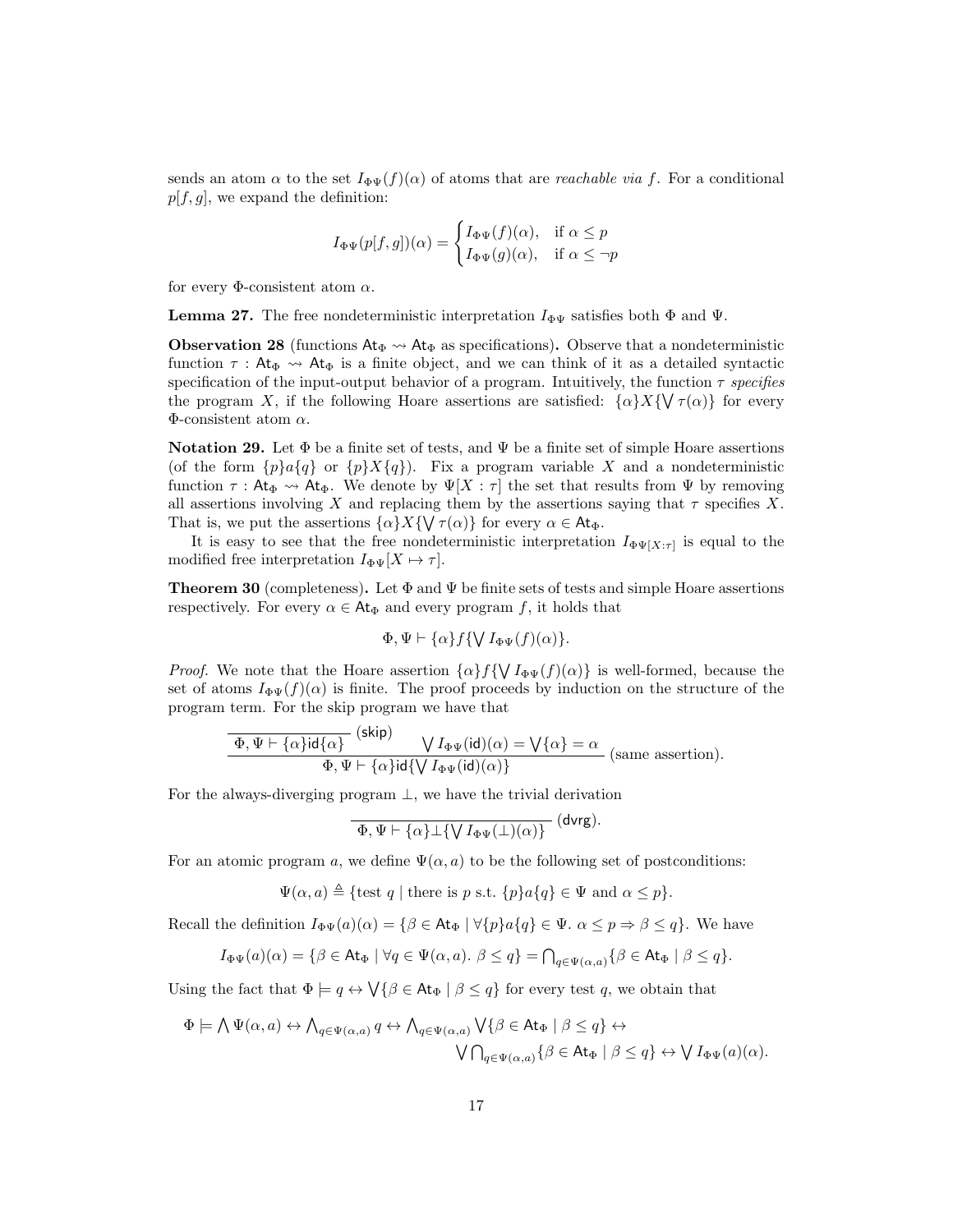In the following derivation, we use iterated applications of the (meet) rule to obtain:

$$
\frac{\Phi \vdash \alpha \to p \qquad \frac{\{p\}a\{q\} \text{ in } \Psi}{\Phi, \Psi \vdash \{p\}a\{q\}} \text{ (hyp)}}{\Phi, \Psi \vdash \{\alpha\}a\{q\}} \text{ (weak)} \qquad \text{for every } \{p\}a\{q\} \qquad \text{in } \Psi \text{ with } \alpha \leq p \qquad \text{ (meet)}
$$
\n
$$
\frac{(1) \qquad \Phi \vdash \bigwedge \Psi(\alpha, a) \leftrightarrow \bigvee I_{\Phi\Psi}(a)(\alpha)}{\Phi, \Psi \vdash \{\alpha\}a\{\bigvee I_{\Phi\Psi}(a)(\alpha)\}} \text{ (weak)}
$$

We handle the base case of a program variable  $X$  in an analogous way. We consider now the case of the composite f; g. First, we suppose that  $I_{\Phi\Psi}(f)(\alpha)$  is empty.

$$
\frac{\sqrt{I_{\Phi\Psi}(f)(\alpha)} = \sqrt{\emptyset} = \text{false}}{\Phi, \Psi \vdash {\alpha} f \{\text{false}\}} \frac{(\text{I.H.})}{\Phi, \Psi \vdash {\text{false}} g \{\sqrt{I_{\Phi\Psi}(f; g)(\alpha)}\}} \frac{(\text{join}_0)}{(\text{seq})} \\ \Phi, \Psi \vdash {\alpha} f; g \{\sqrt{I_{\Phi\Psi}(f; g)(\alpha)}\}} \frac{(\text{join}_0)}{(\text{seq})}.
$$

We assume now that  $I_{\Phi\Psi}(f)(\alpha)$  is nonempty. For an atom  $\beta$  in  $I_{\Phi\Psi}(f)(\alpha)$  we obtain:

$$
\frac{\Phi + \bigvee I_{\Phi\Psi}(g)(\beta) \rightarrow}{\Phi, \Psi \vdash \{\beta\}g\{\bigvee I_{\Phi\Psi}(g)(\beta)\}} \quad (I.H.) \quad \Phi \vdash \bigvee I_{\Phi\Psi}(g)(\beta) \rightarrow (2) \quad \Phi, \Psi \vdash \{\beta\}g\{\bigvee I_{\Phi\Psi}(f;g)(\alpha)\} \quad \text{(weak)}
$$
\n
$$
\frac{\Phi, \Psi \vdash \{\beta\}g\{\bigvee I_{\Phi\Psi}(f;g)(\alpha)\}}{\Phi, \Psi \vdash \{\beta\}g\{\bigvee I_{\Phi\Psi}(f;g)(\alpha)\} \quad (2) \quad \text{for every } \beta \quad \text{in } I_{\Phi\Psi}(f)(\alpha) \quad \text{(join)}
$$
\n
$$
\frac{\Phi, \Psi \vdash \{\alpha\}f\{\bigvee I_{\Phi\Psi}(f)(\alpha)\}g\{\bigvee I_{\Phi\Psi}(f;g)(\alpha)\}}{\Phi, \Psi \vdash \{\alpha\}f\{\bigvee I_{\Phi\Psi}(f)(\alpha)\} \quad (I.H.) \quad \Phi, \Psi \vdash \{\bigvee I_{\Phi\Psi}(f)(\alpha)\}g\{\bigvee I_{\Phi\Psi}(f;g)(\alpha)\}} \quad (3) \quad \Phi, \Psi \vdash \{\alpha\}f; g\{\bigvee I_{\Phi\Psi}(f;g)(\alpha)\} \quad (seq)
$$

For the case of the conditional  $p[f, g]$ , we first suppose that  $\alpha \leq p$ . The definition says that  $I_{\Phi\Psi}(p[f,g])(\alpha) = I_{\Phi\Psi}(f)(\alpha)$ . We thus get the following derivation:

| 1. $\Phi \vdash p \land \alpha \rightarrow \alpha$                                  | [prop.]                           |
|-------------------------------------------------------------------------------------|-----------------------------------|
| 2. $\Phi, \Psi \vdash \{\alpha\} f \{\bigvee I_{\Phi\Psi}(f)(\alpha)\}\$            | I.H.                              |
| 3. $\Phi, \Psi \vdash \{p \land \alpha\} f \{\bigvee I_{\Phi\Psi}(f)(\alpha)\}\$    | $[1, 2,$ weak                     |
| 4. $\Phi \vdash \neg p \land \alpha \rightarrow \text{false}$                       | $[\alpha \leq p, \text{prop.}]$   |
| 5. $\Phi, \Psi \vdash \{\text{false}\}\text{g}\{\bigvee I_{\Phi\Psi}(f)(\alpha)\}\$ | $\vert$ join <sub>o</sub> $\vert$ |
| 6. $\Phi, \Psi \vdash {\neg p \land \alpha} g \{\bigvee I_{\Phi\Psi}(f)(\alpha)\}\$ | $[4, 5,$ weak                     |
| 7. $\Phi, \Psi \vdash {\alpha} p[f, g] {\forall} I_{\Phi\Psi}(f)(\alpha)$           | [3, 6, cond]                      |
| 8. $\Phi, \Psi \vdash {\alpha} p[f, g] {\forall} I_{\Phi\Psi}(p[f, g])(\alpha)$     | [same as 7]                       |
|                                                                                     |                                   |

The case of  $\alpha \leq \neg p$  is handled similarly and we omit it.

L, L,

For the nondeterministic choice  $f + g$  we have:  $I_{\Phi\Psi}(f + g)(\alpha) = I_{\Phi\Psi}(f)(\alpha) \cup I_{\Phi\Psi}(g)(\alpha)$ . So, we obtain the following derivation:

1. 
$$
\Phi, \Psi \vdash {\alpha} f {\{\n \bigvee I_{\Phi\Psi}(f)(\alpha)\}}
$$
 [I.H.]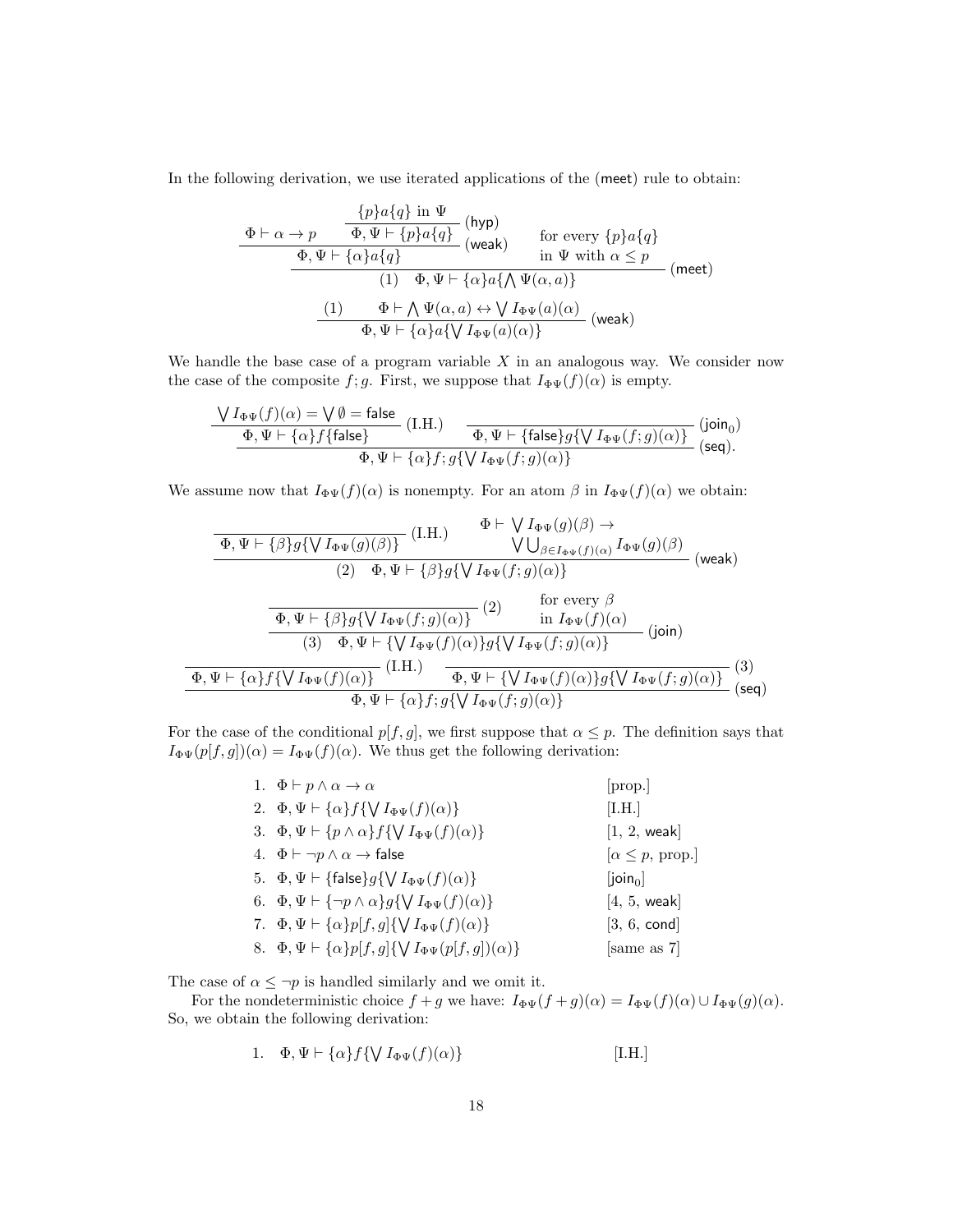| 2. $\Phi \vdash \bigvee I_{\Phi\Psi}(f)(\alpha) \rightarrow \bigvee I_{\Phi\Psi}(f+g)(\alpha)$ | $[\text{prop.}]$ |
|------------------------------------------------------------------------------------------------|------------------|
| 3. $\Phi, \Psi \vdash {\alpha} f {\forall} I_{\Phi\Psi}(f+g)(\alpha)$                          | $[1, 2,$ weak    |
| 4. $\Phi, \Psi \vdash {\alpha} g \{\bigvee I_{\Phi\Psi}(f+g)(\alpha)\}\$                       | similar to 3     |
| 5. $\Phi, \Psi \vdash \{\alpha\}f + g\{\bigvee I_{\Phi\Psi}(f+g)(\alpha)\}\$                   | [3, 4, ch]       |

For a loop  $Wpf$ , we recall the characterization of the meaning of loops as fixpoints. Fix a Φ-consistent atom  $\alpha$ . From Observation 4, we have that:

 $I_{\Phi\Psi}(\mathsf{w}p f) = I_{\Phi}(p); I_{\Phi\Psi}(f); I_{\Phi\Psi}(\mathsf{w}p f) + \sim I_{\Phi}(p).$ 

Let  $A = I_{\Phi\Psi}(\Psi pf)(\alpha)$ , and we define the set R of A-safe atoms as follows:

$$
R \triangleq \{ \beta \in \mathsf{At}_{\Phi} \mid I_{\Phi \Psi}(\mathsf{w}p f)(\beta) \subseteq A \}.
$$

That is,  $R$  is the set of atoms from which we can guarantee the desired postcondition. We show in the claim below that  $R$  is an appropriate loop invariant. In fact, it is the weakest (largest) loop invariant that we can consider.

**Claim 31.** Let  $\beta$  be a  $\Phi$ -consistent atom with  $\beta \in R$ . The following hold:

- 1. Invariance property: If  $\beta \leq p$ , then  $I_{\Phi\Psi}(f)(\beta) \subseteq R$ .
- 2. Safety property: If  $\beta \leq \neg p$ , then  $\beta \in A$ .

The second part of the claim says equivalently that  $\{\beta \in R \mid \beta \leq \neg p\} \subseteq A$ .

*Proof.* We show part (1). For the sake of contradiction, we assume that there is some  $\Phi$ consistent atom  $\gamma$  in  $I_{\Phi\Psi}(f)(\beta)$  with  $\gamma \notin R$ . Since  $\gamma \notin R$ , we have that  $I_{\Phi\Psi}(\mathsf{w}pf)(\gamma) \nsubseteq A$ . The fixpoint equation then implies that

$$
I_{\Phi\Psi}(\mathsf{w}p\mathsf{f})(\beta)=[I_{\Phi\Psi}(\mathsf{f});I_{\Phi\Psi}(\mathsf{w}p\mathsf{f})](\beta)=\bigcup_{\delta\in I_{\Phi\Psi}(\mathsf{f})(\beta)}I_{\Phi\Psi}(\mathsf{w}p\mathsf{f})(\delta)\nsubseteq A,
$$

because  $\gamma \in I_{\Phi\Psi}(f)(\beta)$  and  $I_{\Phi\Psi}(\Psi pf)(\gamma) \nsubseteq A$ . This contradicts the fact that  $\beta \in R$ .

For part (2), the fixpoint equation gives us that  $I_{\Phi\Psi}(\mathsf{w}p f)(\beta) = {\beta}$ , because  $\beta \leq \neg p$ . Since  $\beta \in R$ , we conclude that  $\{\beta\} \subseteq A$ , i.e.,  $\beta \in A$ .

From the definition of R, we have immediately that  $\alpha \in R$ . For every atom  $\beta \in R$  with  $\beta \leq p$ , we have the following derivation:

| 1. $\Phi, \Psi \vdash \{\beta\} f \{\bigvee I_{\Phi\Psi}(f)(\beta)\}$ | [I.H.]                  |
|-----------------------------------------------------------------------|-------------------------|
| 2. $\Phi \vdash \bigvee I_{\Phi\Psi}(f)(\beta) \rightarrow \bigvee R$ | [Claim $31(1)$ , prop.] |
| 3. $\Phi, \Psi \vdash \{\beta\} f \{\forall R\}$                      | $ 1, 2,$ weak           |

Using the above derivation, instantiated for every atom  $\beta$  in  $\{\beta \in R \mid \beta \leq p\}$ , we get:

| 4. $\Phi \vdash \alpha \rightarrow \bigvee R$                                            | $[\alpha \in R, \text{prop.}]$                        |
|------------------------------------------------------------------------------------------|-------------------------------------------------------|
| 5. $\Phi, \Psi \vdash \{\bigvee{\beta \in R \mid \beta \leq p\}}\}f\{\bigvee R\}$        | [3, for all $\beta \in R$ with $\beta \leq p$ , join] |
| 6. $\Phi \vdash (\bigvee R) \land p \rightarrow \bigvee {\beta \in R} \mid \beta \leq p$ | prop.                                                 |
| 7. $\Phi, \Psi \vdash \{(\bigvee R) \land p\} f \{\bigvee R\}$                           | $[5, 6,$ weak                                         |
| 8. $\Phi, \Psi \vdash \{\bigvee R\}$ Wp $f\{(\bigvee R) \land \neg p\}$                  | [7, loop]                                             |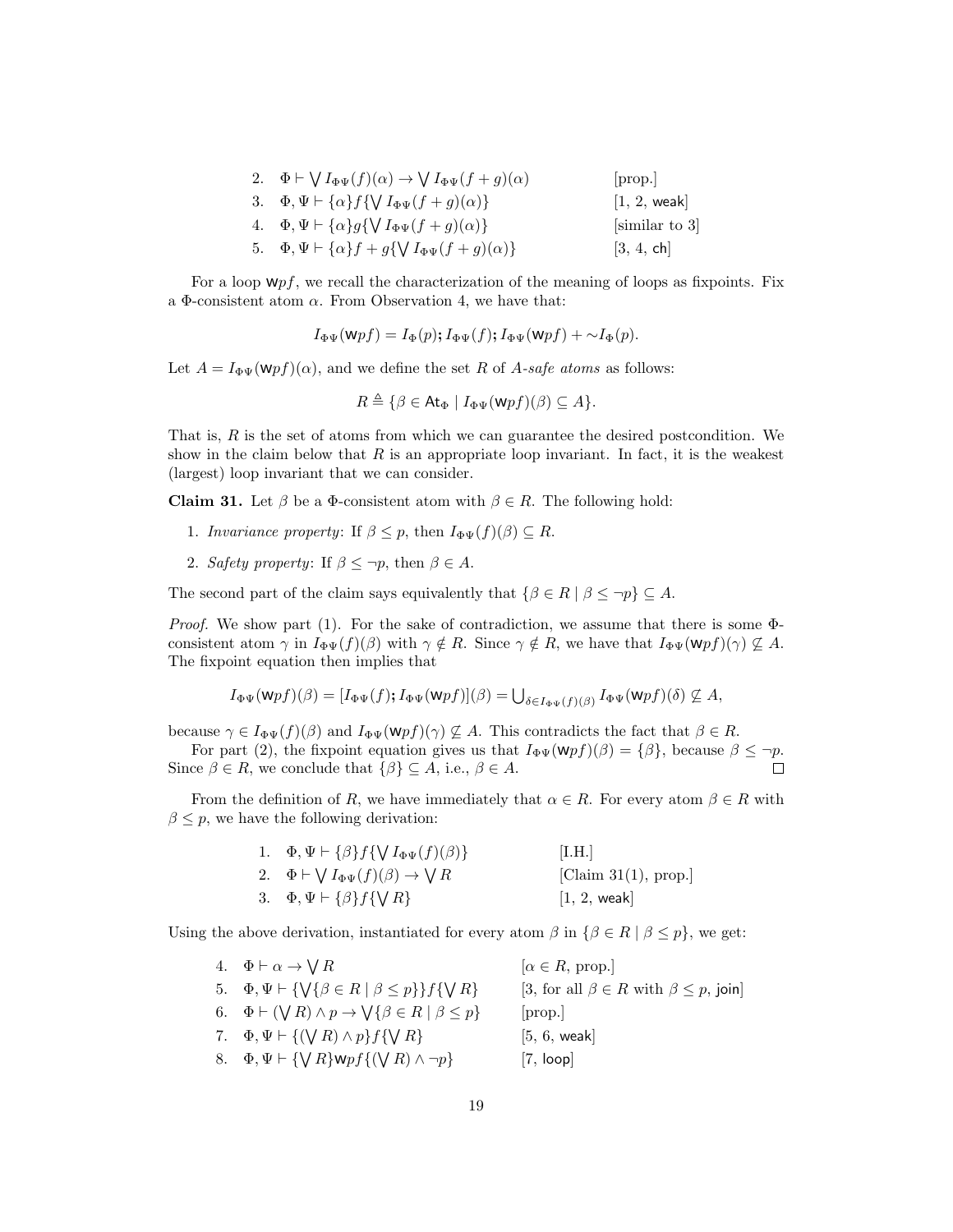| 9. $\Phi \vdash (\bigvee R) \land \neg p \rightarrow \bigvee A$ | [Claim $31(2)$ , prop.] |
|-----------------------------------------------------------------|-------------------------|
| 10. $\Phi, \Psi \vdash \{\alpha\} \text{Wpf}\{\bigvee A\}$      | $[4, 8, 9,$ weak        |

The last judgment above is the desired  $\Phi$ ,  $\Psi \vdash {\alpha} \text{wpf}({\sqrt{I_{\Phi \Psi}(\mathsf{w} p f)(\alpha)}}).$ 

It remains to consider the case  $\mu X.f$  of recursion. Let  $\gamma$  be an arbitrary Φ-consistent atom. We want to show that  $\Phi, \Psi \vdash {\gamma} \mu X . f {\{\nabla \tau(\gamma)\},\}$ , where  $\tau = I_{\Phi\Psi}(\mu X . f)$ . Informally, we strengthen the claim to consider all atoms as preconditions. We put

$$
\Psi' \triangleq \Psi[X:\tau] = \Psi[X:\{\alpha\}X\{\bigvee\tau(\alpha)\}\text{ for }\alpha\in\mathsf{At}_{\Phi}].
$$

By the (rec) rule for recursion, it suffices to prove that  $\Phi, \Psi' \vdash {\beta} f {\gamma(\beta)}$  for every atom  $\beta \in At_{\Phi}$ . The fixpoint characterization of recursion in Observation 7 gives us the equation  $\tau = I_{\Phi\Psi}[X \mapsto \tau](f)$ . As we have already discussed in Notation 29, it holds that  $I_{\Phi\Psi}[X \mapsto \tau] = I_{\Phi\Psi[X:\tau]} = I_{\Phi\Psi'}$ . Therefore,  $\tau = I_{\Phi\Psi'}(f)$ . Now,

$$
\frac{\Phi, \Psi' \vdash \{\beta\} f \{\bigvee I_{\Phi\Psi'}(f)(\beta)\}}{\Phi, \Psi' \vdash \{\beta\} f \{\bigvee \tau(\beta)\}} \frac{\tau = I_{\Phi\Psi'}(f)}{\tau = I_{\Phi\Psi'}}
$$

for every  $\Phi$ -consistent atom  $\beta$ . This concludes the proof of the theorem.

Most of the technical work for obtaining completeness of the calculus for the Hoare theory of the class All has been done in Theorem 30. Now, we put everything together and give several characterizations of the Hoare theory of All.

Corollary 32 (completeness for All). Let  $\Phi$  be a finite set of tests, and  $\Psi$  be a finite set of simple Hoare assertions. The following are equivalent:

- 1.  $\Phi, \Psi \models \{p\} f \{q\}$ , which is the same as  $\Phi, \Psi \models_{All} \{p\} f \{q\}$ .
- 2.  $I_{\Phi\Psi} \models \{p\} f \{q\}$ . Equivalently, this says that  $I_{\Phi\Psi}(f)(\alpha) \subseteq \{\beta \in \mathsf{At}_{\Phi} \mid \beta \leq q\}$  for every Φ-consistent atom  $\alpha$  with  $\alpha \leq p$ .
- 3.  $\Phi, \Psi \vdash \{p\} f \{q\}.$

*Proof.* The implication (1)  $\Rightarrow$  (2) holds because the interpretation  $I_{\Phi\Psi}$  satisfies the hypotheses  $\Phi$  and  $\Psi$  (Lemma 27). For the implication  $(2) \Rightarrow (3)$  we have:

| Theorem 30                                                           | $I_{\Phi\Psi}(f)(\alpha) \subseteq \{\beta \in \text{At}_{\Phi} \mid \beta \leq q\}$ | for all |
|----------------------------------------------------------------------|--------------------------------------------------------------------------------------|---------|
| $\Phi, \Psi \vdash \{\alpha\} f \{\bigvee I_{\Phi\Psi}(f)(\alpha)\}$ | $\Phi \vdash \bigvee I_{\Phi\Psi}(f)(\alpha) \rightarrow q$                          | for all |
| $\Phi, \Psi \vdash \{\alpha\} f \{q\}$                               | with                                                                                 |         |
| $\Phi, \Psi \vdash \{\lambda\} f \{q\}$                              | $\alpha \leq p$                                                                      | (join). |

Since  $\Phi \vdash p \to \bigvee \{\alpha \in \mathsf{At}_{\Phi} \mid \alpha \leq p\}$ , we conclude by (weak) that  $\Phi, \Psi \vdash \{p\}f\{q\}$ . Finally, the implication  $(3) \Rightarrow (1)$  is the soundness result of Proposition 25.  $\Box$ 

We observe that the proof of completeness goes through essentially unchanged when we remove arbitrary recursion (with the  $\mu$  operation) or nondeterministic choice  $+$  or both of them. So, we also obtain completeness results for syntactic fragments of the Hoare theory (over All) of nondeterministic MRSs. These completeness results are summarized in Figure 5.

 $\Box$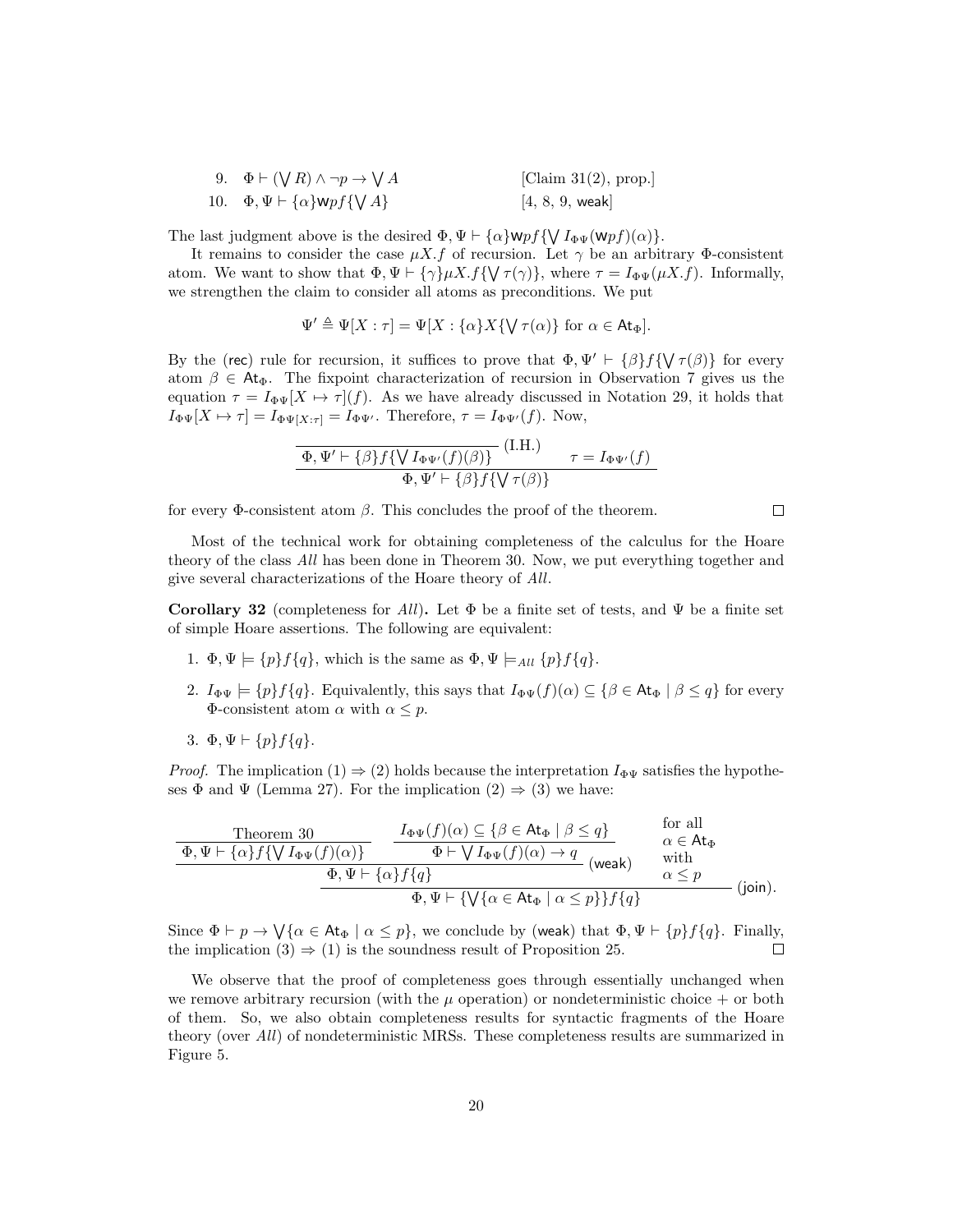| syntactic fragment        | complete Hoare-style calculus       |
|---------------------------|-------------------------------------|
| with $\mu$ , with +       | <b>StdHL</b> (calculus of Figure 3) |
| with $\mu$ , without +    | StdHL without rule (ch)             |
| without $\mu$ , with +    | StdHL without rule (rec)            |
| without $\mu$ , without + | StdHL without rules (rec) or (ch)   |

Figure 5: Four completeness results for syntactic restrictions of nondeterministic MRSs.

The completeness results of Theorem 30 and Corollary 32 give us an effective procedure for the construction of proofs. The free nondeterministic interpretation  $I_{\Phi\Psi}$  of Definition 26 is a finite object that can be computed. Then, an inspection of the completeness proof reveals that it constitutes an algorithm that creates a proof out of  $I_{\Phi\Psi}$ .

A remark is in order for the completeness result shown in the third line of Figure 5. This corollary is closely related to the completeness theorem of Kozen and Tiuryn [31] for the Propositional Hoare Logic of regular programs. Notice, however, that our setting here is much more general, because we can also account for mutual recursion. The result of Kozen of Tiuryn concerns only iteration, not general recursion. Another important difference with the work [31] is that, in the next section, we will strengthen all the completeness results listed in Figure 5 to the case of deterministic interpretations. Showing completeness for a smaller class of interpretations is, of course, a stronger result.

# 7 Second Completeness Theorem

The completeness theorem of §6 (Corollary 32) is for the Hoare theory of the class All of all interpretations. A subclass of All that is of particular interest is the class Det of deterministic interpretations, which interpret the atomic actions and variables as partial functions. This is a very natural subclass to consider, since we often think of the atomic programs  $a, b, \ldots$  as being abstractions of concrete statements, e.g.  $x := 3$  or  $x := 2 \cdot y + z$ , that involve no nondeterminism.

So, the question arises of whether this strictly smaller class of interpretations has the same Hoare theory as All. We will show in this section that the Hoare theory of Det is in fact the same as the Hoare theory of All. This is a strengthening of the completeness result of the previous section, and we need that weaker completeness theorem (Corollary 32) as part of the proof.

The idea for the proof is the construction of a free deterministic interpretation  $J_{\Phi\Psi}$ , which intuitively carries the same information as the free nondeterministic interpretation  $I_{\Phi\Psi}$  (Definition 26). We can view the construction of  $J_{\Phi\Psi}$  as resolving the abstraction nondeterminism of  $I_{\Phi\Psi}$  by blowing-up the state space. The hypotheses  $\Psi$  allow nondeterminism in the interpretation of the atomic letters, because the assertion language is abstract and gives only a partial description of the meaning of the letters. The state space of  $J_{\Phi\Psi}$  contains enough states to resolve this abstraction nondeterminism. In some sense, a state of  $J_{\Phi\Psi}$  specifies the future of the computation and resolves the choices.

**Definition 33** (the free deterministic interpretation). Fix finite sets  $\Phi$  and  $\Psi$  of tests and simple Hoare assertions respectively. We define the state space of the free deterministic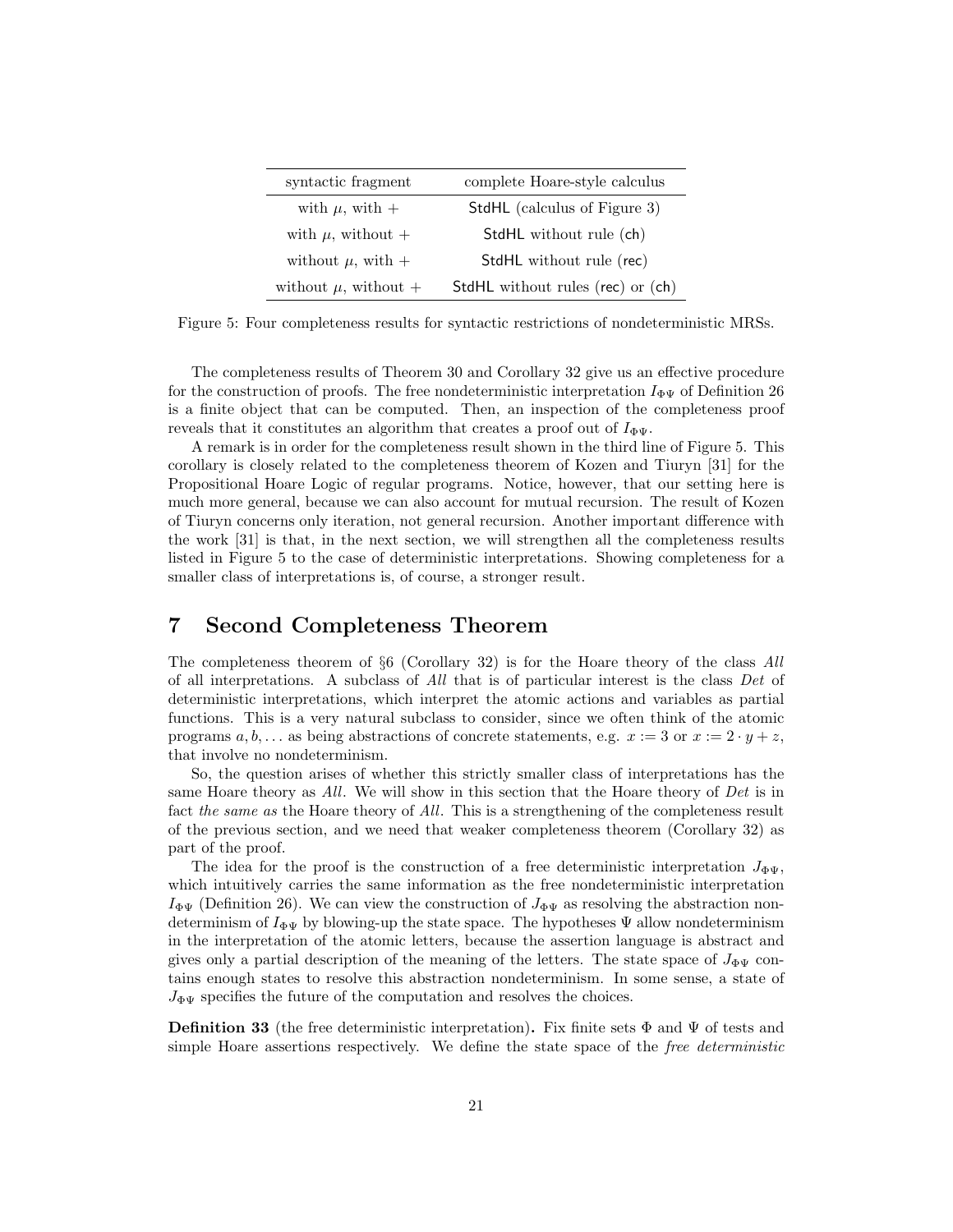*interpretation* for  $\Phi, \Psi$  to be the set  $At_{\Phi}^+$  of all finite non-empty strings over the set  $At_{\Phi}$ of Φ-consistent atoms. Intuitively, a state  $\alpha_1 \alpha_2 \ldots \alpha_n$  gives us the atom currently satisfied  $(\alpha_1)$ , as well as the atoms that will be true after each execution of an atomic action. When the string is a single atom, the computation is expected to terminate. Since the first atom of a state is meant to indicate the currently satisfied atom, we interpret an atomic test  $p$  as follows:

$$
J_{\Phi}(p)(\alpha x) \triangleq I_{\Phi}(p)(\alpha) \cdot x = \begin{cases} {\alpha x}, & \text{if } \alpha \leq p; \\ \emptyset, & \text{if } \alpha \leq \neg p. \end{cases}
$$

We need to consider now the interpretation of the atomic actions and of the program variables. The Hoare assumptions in  $\Psi$  restrict the atoms that are *reachable* via an action a or X. The free nondeterministic interpretation  $I_{\Phi\Psi}$  carries this information. So,  $I_{\Phi\Psi}(a) : \alpha \mapsto \beta$ means that β can be reached from  $\alpha$  via a under the restriction that the assumptions  $\Psi$  are satisfied. For an atomic program a we define:

$$
J_{\Phi\Psi}(a)(\alpha) \triangleq \emptyset \qquad J_{\Phi\Psi}(a)(\alpha\beta x) \triangleq \begin{cases} {\beta x}, & \text{if } I_{\Phi\Psi}(a) : \alpha \mapsto \beta; \\ \emptyset, & \text{otherwise.} \end{cases}
$$

Notice that  $J_{\Phi\Psi}(a)(\alpha) = \emptyset$ , because a single-atom state  $\alpha$  signifies that the computation should have terminated. For a program variable X, we define  $J_{\Phi\Psi}(X)$  analogously.

**Lemma 34.** The free deterministic interpretation  $J_{\Phi\Psi}$  satisfies  $\Phi$  and  $\Psi$ .

**Definition 35** (strongest postconditions). For a state space  $S$ , a nondeterministic function  $\phi: S \rightsquigarrow S$  and a predicate  $P \subseteq S$ , we define

$$
post(P, \phi) \triangleq \bigcup_{x \in P} \phi(x) = \bigcup \{ \phi(x) \mid x \in P \}.
$$

For the particular case where the state space is a set  $S = A^+$  of nonempty strings, for some nonempty set  $A$ , we have that

$$
post(\alpha \cdot A^*, \phi) = \bigcup \{ \phi(\alpha x) \mid x \in A^* \},
$$

where  $\alpha$  is an element of A.

Definition 36 (agreement for functions). Consider a state space A, and the state space  $A^+$  of non-empty finite words over A. We say that the function  $\phi : A^+ \leadsto A^+$  agrees with the function  $\psi : A \leadsto A$  if the following equation holds for every  $\alpha \in A$ :

$$
\mathbf{post}(\alpha \cdot A^*, \phi) = \psi(\alpha) \cdot A^*,
$$

where  $A^*$  is the set of finite words over A. Intuitively, agreement of  $\phi$  with  $\psi$  says that we can calculate strongest postconditions for  $\phi$  using the function  $\psi$  instead.

**Lemma 37** (agreement). Let A be a state space, and consider the families of nondeterministic functions  $\phi_i : A^+ \leadsto A^+$  and  $\psi_i : A \leadsto A$ . The following hold:

- 1. If  $\phi_1, \phi_2$  agree with  $\psi_1, \psi_2$  respectively, then  $\phi_1$ ;  $\phi_2$  agrees with  $\phi_1$ ;  $\psi_2$ .
- 2. If  $\phi_i$  agrees with  $\psi_i$  for every  $i \in K$ , then  $\sum_{i \in K} \phi_i$  agrees with  $\sum_{i \in K} \psi_i$ .

The index set  $K$  above can be of arbitrary cardinality.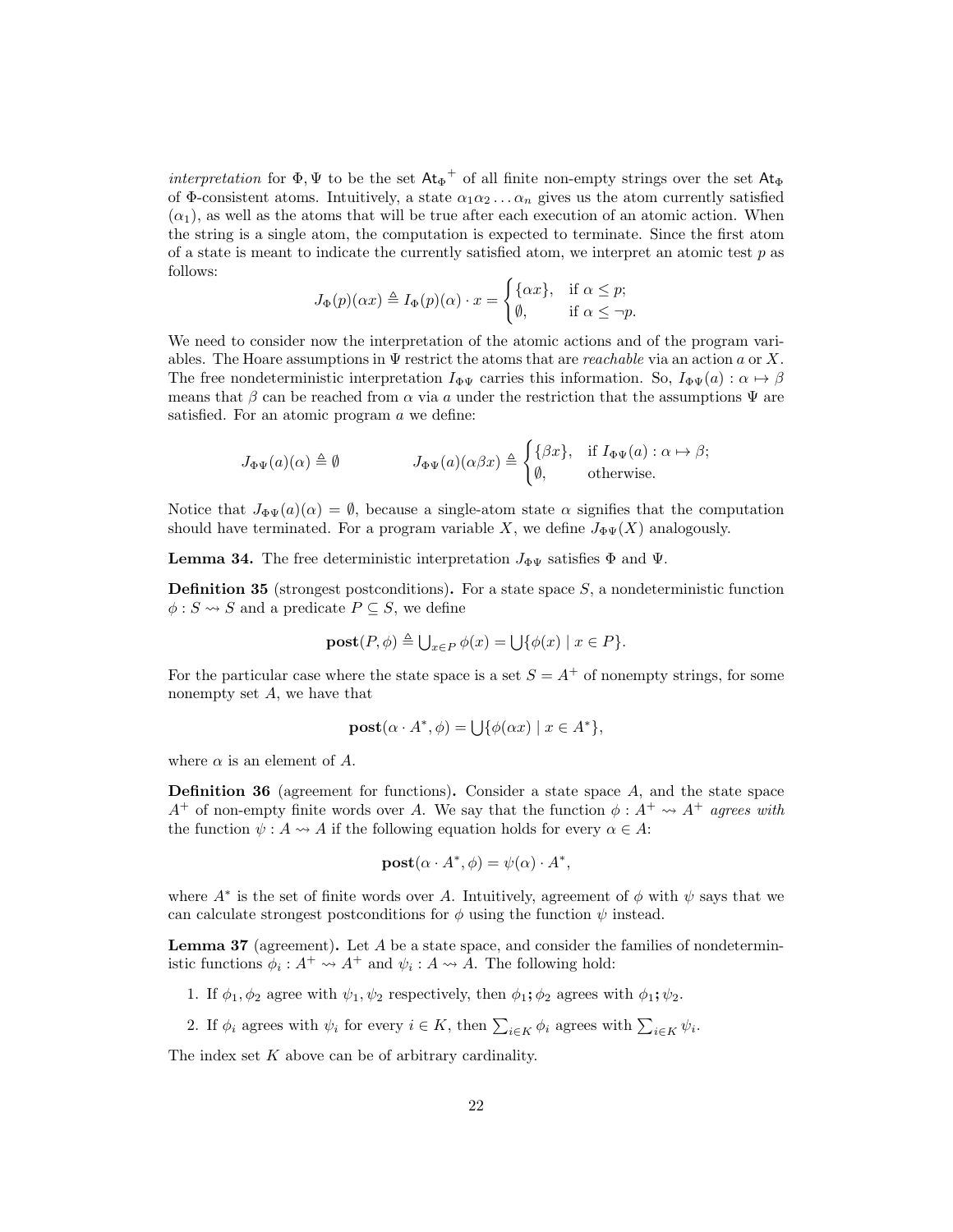**Definition 38** (agreement for interpretations). Let A be a state space, I be an interpretation over A, and J be an interpretation over  $A^+$ . We say that J agrees with I on the test p if the following holds:

$$
J(p)(\alpha x) = I(p)(\alpha) \cdot x \quad \text{for every state } \alpha x \in A^+.
$$

Equivalently, the equation above says that  $J, \alpha x \models p$  iff  $I, \alpha \models p$ . For a program term f, we say that J agrees with I on f if the function  $J(f)$ :  $A^+ \rightsquigarrow A^+$  agrees with the function  $I(f)$ :  $A \rightsquigarrow A$  (Definition 36). Finally, we say that J agrees with I if they agree on every (atomic) test and on every program term.

**Proposition 39** (agreement). Let A be a state space, I be an interpretation over A, and J be an interpretation over  $A^+$ . Suppose that J agrees with I on tests, as well as on atomic actions a and program variables X. Then,

$$
\mathbf{post}(\alpha \cdot A^*, J(f)) = I(f)(\alpha) \cdot A^*
$$

for every  $\alpha \in A$  and every program term f. That is, J agrees with I on all programs.

*Proof.* The proof is by induction on the structure of the program term f. We will only show here the case  $\mu X. f$  of recursion, which is the most interesting case. We recall the definition of the interpretation under I and J.

$$
I(\mu X.f) = \sum_{n\geq 0} \sigma_n
$$
  
\n
$$
J(\mu X.f) = \sum_{n\geq 0} \tau_n
$$
  
\n
$$
\sigma_0 = 0_{AA}
$$
  
\n
$$
\sigma_{n+1} = I[X \mapsto \sigma_n](f)
$$
  
\n
$$
\sigma_{n+1} = I[X \mapsto \sigma_n](f)
$$

The types of the recursion approximants are  $\sigma_n : A \rightarrow A$  and  $\tau_n : A^+ \rightarrow A^+$ . Now, we need to establish the following auxiliary claim:

**Claim 40.** For every  $n \geq 0$ , The function  $\tau_n$  agrees with  $\sigma_n$ .

*Proof.* For the base case  $n = 0$ , we observe that  $0_{A+A+}$  agrees with  $0_{AA}$ . For the step, we want to show that  $\tau_{n+1}$  agrees with  $\sigma_{n+1}$ . The inner I.H. says that  $\tau_n$  agrees with  $\sigma_n$ , which implies that the modified interpretations  $I[X \mapsto \sigma_n]$  and  $J[X \mapsto \tau_n]$  satisfy the assumptions of the proposition. Then, we invoke the outer I.H. to obtain that  $J[X \mapsto \tau_n]$  agrees with  $I[X \mapsto \sigma_n]$  on f. It follows that  $\tau_{n+1}$  agrees with  $\sigma_{n+1}$ , which concludes the proof of the claim. □

Using the above claim gives and Part (2) of Lemma 37, we conclude that  $J(\mu X.f)$  agrees with  $I(\mu X.f)$ .  $\Box$ 

**Theorem 41** (agreement of  $J_{\Phi\Psi}$  with  $I_{\Phi\Psi}$ ). Let  $\Phi$  and  $\Psi$  be finite sets of tests and simple Hoare assertions respectively. Then, the free deterministic interpretation  $J_{\Phi\Psi}$  agrees with the free nondeterministic interpretation  $I_{\Phi\Psi}$ .

*Proof.* Recall that the state space of  $I_{\Phi\Psi}$  is At<sub>Φ</sub> (Definition 26), and the state space of  $J_{\Phi\Psi}$ is  $At_{\Phi}$ <sup>+</sup> (Definition 33). By virtue of Proposition 39, it suffices to show:

- 1.  $J_{\Phi\Psi}$  agrees with  $I_{\Phi\Psi}$  on all (atomic) tests.
- 2.  $J_{\Phi\Psi}$  agrees with  $I_{\Phi\Psi}$  on every atomic program a and every program variable X.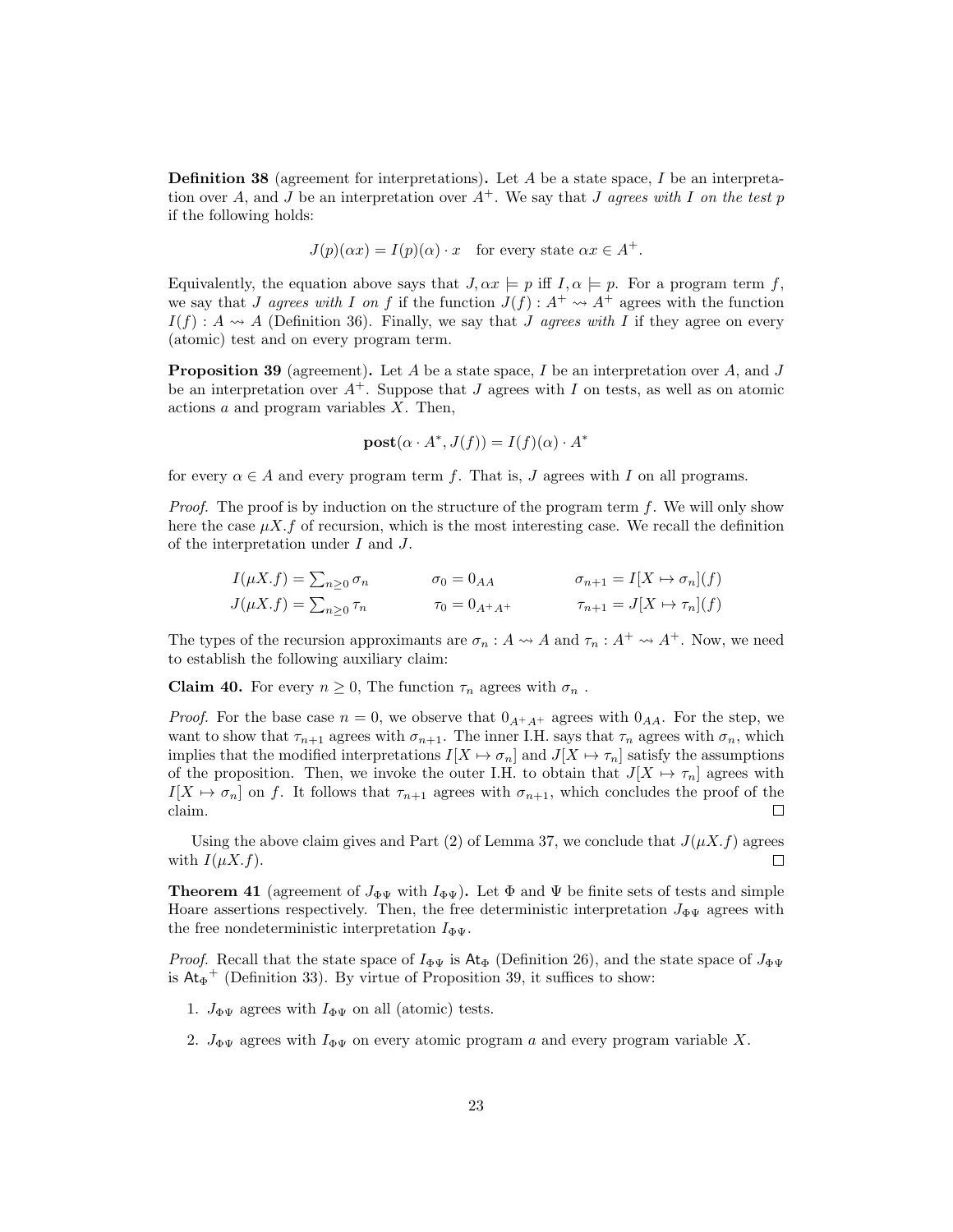Obligation (1) is easy to establish:  $J_{\Phi\Psi}(p)(\alpha x) = I_{\Phi\Psi}(p)(\alpha) \cdot x$  for every atomic test p, and every state  $\alpha x \in At_{\Phi}^+$ , according to Definition 33. Agreement on atomic tests then implies agreement on all tests. For obligation  $(2)$ , we consider an arbitrary action a and an atom  $\alpha \in \mathsf{At}_{\Phi}$ . It holds that:

$$
\begin{aligned}\n\text{post}(\alpha \cdot \text{At}_{\Phi}^*, J_{\Phi\Psi}(a)) &= \bigcup \{ J_{\Phi\Psi}(a)(\alpha x) \mid x \in \text{At}_{\Phi}^* \} \\
&= \bigcup \{ J_{\Phi\Psi}(a)(\alpha \beta x) \mid x \in \text{At}_{\Phi}^* \} \\
&= \bigcup \{ \{\beta x\} \mid I_{\Phi\Psi}(a) : \alpha \mapsto \beta, \ x \in \text{At}_{\Phi}^* \} \\
&= \{\beta x \mid I_{\Phi\Psi}(a) : \alpha \mapsto \beta, \ x \in \text{At}_{\Phi}^* \} \\
&= \{\beta \mid I_{\Phi\Psi}(a) : \alpha \mapsto \beta \} \cdot \text{At}_{\Phi}^* \\
&= I_{\Phi\Psi}(a)(\alpha) \cdot \text{At}_{\Phi}^*.\n\end{aligned}
$$

So,  $J_{\Phi\Psi}(a)$  agrees with  $I_{\Phi\Psi}(a)$ . The proof is analogous for the case of a variable X.  $\Box$ 

**Corollary 42** (completeness for Det). Let  $\Phi$  and  $\Psi$  be finite sets of tests and simple Hoare assertions respectively. The following are equivalent:

- (1)  $\Phi, \Psi \models_{Det} \{p\} f \{q\}.$
- (2)  $J_{\Phi\Psi} = \{p\} f\{q\}.$
- (3)  $I_{\Phi\Psi}(f)(\alpha) \subseteq {\beta \in \mathsf{At}_{\Phi} \mid \beta \leq q}$  for every atom  $\alpha \in \mathsf{At}_{\Phi}$  with  $\alpha \leq p$ .
- (4)  $\Phi, \Psi \vdash \{p\} f \{q\}.$

*Proof.* We show (1)  $\Rightarrow$  (2).  $J_{\Phi\Psi}$  is the free deterministic interpretation for  $\Phi$ ,  $\Psi$  (see Definition 33). We know from Lemma 34 that  $J_{\Phi\Psi}$  satisfies both  $\Phi$  and  $\Psi$ , and  $J_{\Phi\Psi}$  belongs to the class Det of deterministic interpretations. From the hypothesis  $\Phi, \Psi \models_{Det} \{p\} \{q\}$ we then obtain that  $J_{\Phi\Psi} \models \{p\} f \{q\}.$ 

Now, we show (2)  $\Rightarrow$  (3). Let  $\alpha$  be a  $\Phi$ -consistent atom with  $\alpha \leq p$ . In order to show the containment  $I_{\Phi\Psi}(f)(\alpha) \subseteq {\beta \in \mathsf{At}_{\Phi} \mid \beta \leq q}$ , we consider an atom  $\beta \in I_{\Phi\Psi}(f)(\alpha)$ . In different notation,  $I_{\Phi\Psi}(f) : \alpha \mapsto \beta$ . From the "agreement of  $J_{\Phi\Psi}$  with  $I_{\Phi\Psi}$ " result of Theorem 41, we get that the function  $J_{\Phi\Psi}(f)$  :  $\mathsf{At}_{\Phi}^{\dagger} \rightsquigarrow \mathsf{At}_{\Phi}^{\dagger}$  agrees with the function  $I_{\Phi\Psi}(f)$ : At<sub> $\Phi$ </sub>  $\leadsto$  At<sub> $\Phi$ </sub>. This means that

$$
\mathbf{post}(\alpha \cdot \mathsf{At}_{\Phi}^*, J_{\Phi\Psi}(f)) = \bigcup \{ J_{\Phi\Psi}(f)(\alpha x) \mid x \in \mathsf{At}_{\Phi}^* \} = I_{\Phi\Psi}(f)(\alpha) \cdot \mathsf{At}_{\Phi}^*.
$$

Since the atom  $\beta$  is in  $I_{\Phi\Psi}(f)(\alpha) \cdot At^*$ , the above equation implies that there exists some word  $x \in \mathsf{At}_{\Phi}^*$  such that  $\beta \in J_{\Phi\Psi}(f)(\alpha x)$ . That is,  $J_{\Phi\Psi}(f) : \alpha x \mapsto \beta$ . Since  $J_{\Phi\Psi}, \alpha x \models p$ , the assumption  $J_{\Phi\Psi} \models \{p\} f \{q\}$  gives us that  $J_{\Phi\Psi}$ ,  $\beta \models q$ . It follows that  $\beta \leq q$ . We have thus proved the desired containment.

The implication (3)  $\Rightarrow$  (4) has already been proved in Corollary 32. Finally, the implication (4)  $\Rightarrow$  (3) follows from the soundness result of Proposition 25, which establishes  $\Phi, \Psi \models_{All} \{p\} f\{q\}$ , and the fact that the class Det is contained in All, which gives us the desired  $\Phi, \Psi \models_{Det} \{p\} f \{q\}.$ П

As in  $\S6$ , the completeness result for the Hoare theory of  $Det$ , which is the same as the Hoare theory of All, extends to syntactic restrictions without  $\mu$  or without  $+$ . So, the results that are summarized in Figure 5 still apply.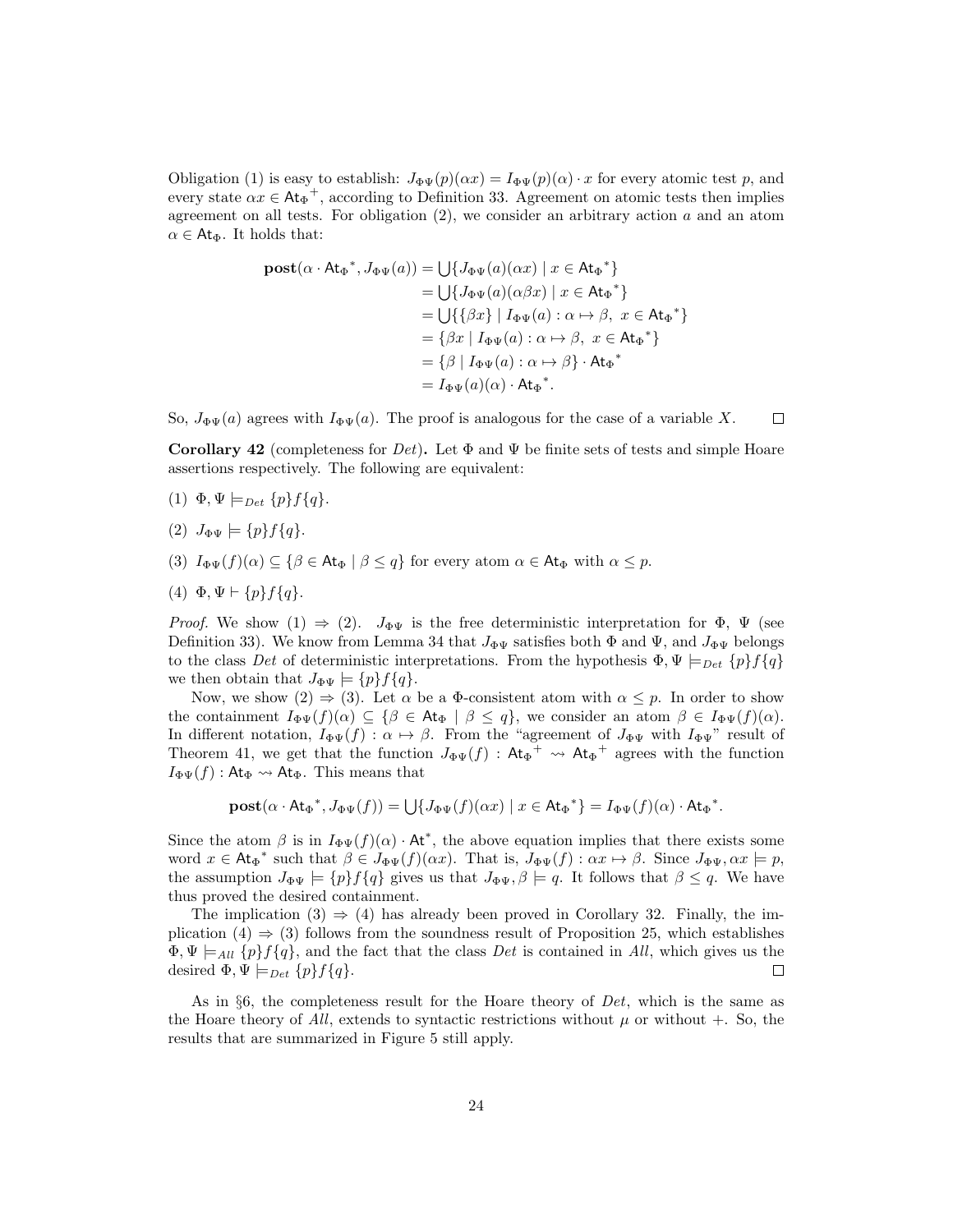# 8 Complexity of the Hoare theory

We investigate here the computational complexity of the problem  $\mu$ HOARE: "Given finite sets  $\Phi$ ,  $\Psi$  of tests and simple Hoare assertions respectively, and a Hoare assertion  $\{p\}f\{q\}$ , is it the case that  $\Phi, \Psi \vdash \{p\}f\{q\}$ ?". In order find an algorithmic solution to this problem, we make use of our completeness theorems. In particular, we consider the auxiliary characterization of the Hoare theory that they provide in terms of the free nondeterministic interpretation  $I_{\Phi\Psi}$ .

**Theorem 43.** The problem  $\mu$ HOARE is in **EXPTIME**.

*Proof.* The statement  $\Phi, \Psi \vdash \{p\} f\{q\}$  is equivalent to:  $\Phi, \Psi \vdash \{\alpha\} f\{q\}$  for every atom  $\alpha \in \mathsf{At}_{\Phi}$  with  $\alpha \leq p$ . It follows that we can restrict attention to Hoare consequences of the special form  $\{\alpha\}f\{q\}.$ 

As we showed in Corollary 32, the statement  $\Phi, \Psi \vdash {\alpha} f{q}$ , where  $\alpha$  is an atom in  $At_{\Phi}$ , is equivalent to the containment

$$
I_{\Phi\Psi}(f)(\alpha) \subseteq \{\beta \in \mathsf{At}_{\Phi} \mid \beta \leq q\},\
$$

where  $I_{\Phi\Psi}$  is the free nondeterministic interpretation (Definition 26). So, the problem amounts to computing the interpretation  $I_{\Phi\Psi}(f)$ :  $\mathsf{At}_{\Phi} \rightsquigarrow \mathsf{At}_{\Phi}$  for arbitrary programs f. We will give a procedure for computing an explicit representation of  $I_{\Phi\Psi}(f)$ .

Let k be the number of atomic tests that appear in the input  $\Phi$ ,  $\Psi$ ,  $\{p\}f\{q\}$ . The size N of the set  $At_{\Phi}$  of  $\Phi$ -consistent atoms is bounded above by  $2^k$ , which is equal to the number of all atoms. Given an arbitrary atom  $\alpha$ , we can decide in linear time whether  $\alpha$  is  $\Phi$ -consistent, because we simply check if  $\alpha$  satisfies all the tests in  $\Phi$ . Notice that we can represent a nondeterministic function  $At_{\Phi} \leadsto At_{\Phi}$  as a  $At_{\Phi} \times At_{\Phi}$  matrix with entries 0 or 1. With this representation the operation ; corresponds to matrix multiplication. Such a multiplication takes time  $O(N^3)$ . We define the "if" operation for a test p and matrices  $\sigma$ ,  $\tau$ as:

$$
p[\sigma, \tau]_{\alpha\beta} = \begin{cases} \sigma_{\alpha\beta}, & \text{if } \alpha \le p \\ \tau_{\alpha\beta}, & \text{if } \alpha \leq \neg p \end{cases}
$$

Computing  $p[\sigma, \tau]$  takes time  $O(N^2)$ . Moreover, the sum operation + on matrices is given by:  $(\sigma + \tau)_{\alpha\beta} = \sigma_{\alpha\beta} + \tau_{\alpha\beta}$ . Computing the sum  $\sigma + \tau$  also takes time  $O(N^2)$ . Since while loops  $Wpf$  can be encoded using recursion  $\mu X.p[f; X, id]$  (see Claim 8), we do not need to deal with them here.

We give a recursive algorithm  $PS(g, {\{\sigma_a\}_a, {\{\sigma_X\}_X\}})$  that takes as input a program g, a finite collection  $\{\sigma_a\}_a$  of matrices for all the atomic programs, and a finite collection  $\{\sigma_X\}_X$ of matrices for all the program variables. We use  $\bar{\sigma}$  as an abbreviation for  $\{\sigma_a\}_a$ ,  $\{\sigma_X\}_X$ . For most of the cases, the algorithm can be described with simple equations:

$$
PS(b, \bar{\sigma}) \triangleq \sigma_b
$$
  
\n
$$
PS(\bar{b}, \bar{\sigma}) \triangleq \sigma_Y
$$
  
\n
$$
PS(\bar{a}, \bar{\sigma}) \triangleq \mathbf{1}_{\text{At}_{\Phi}}
$$
  
\n
$$
PS(g; h, \bar{\sigma}) \triangleq PS(g, \bar{\sigma}); PS(h, \bar{\sigma})
$$
  
\n
$$
PS(p[g, h], \bar{\sigma}) \triangleq p[PS(g, \bar{\sigma}), PS(h, \bar{\sigma})]
$$
  
\n
$$
PS(g + h, \bar{\sigma}) \triangleq PS(g, \bar{\sigma}) + PS(h, \bar{\sigma})
$$

where  $0_{At_{\Phi}}$  is the matrix with 0's everywhere, and  $1_{At_{\Phi}}$  has 1's on the diagonal and 0's elsewhere. We describe the case  $\mu Y$ .g of recursion in a more operational way in Figure 6.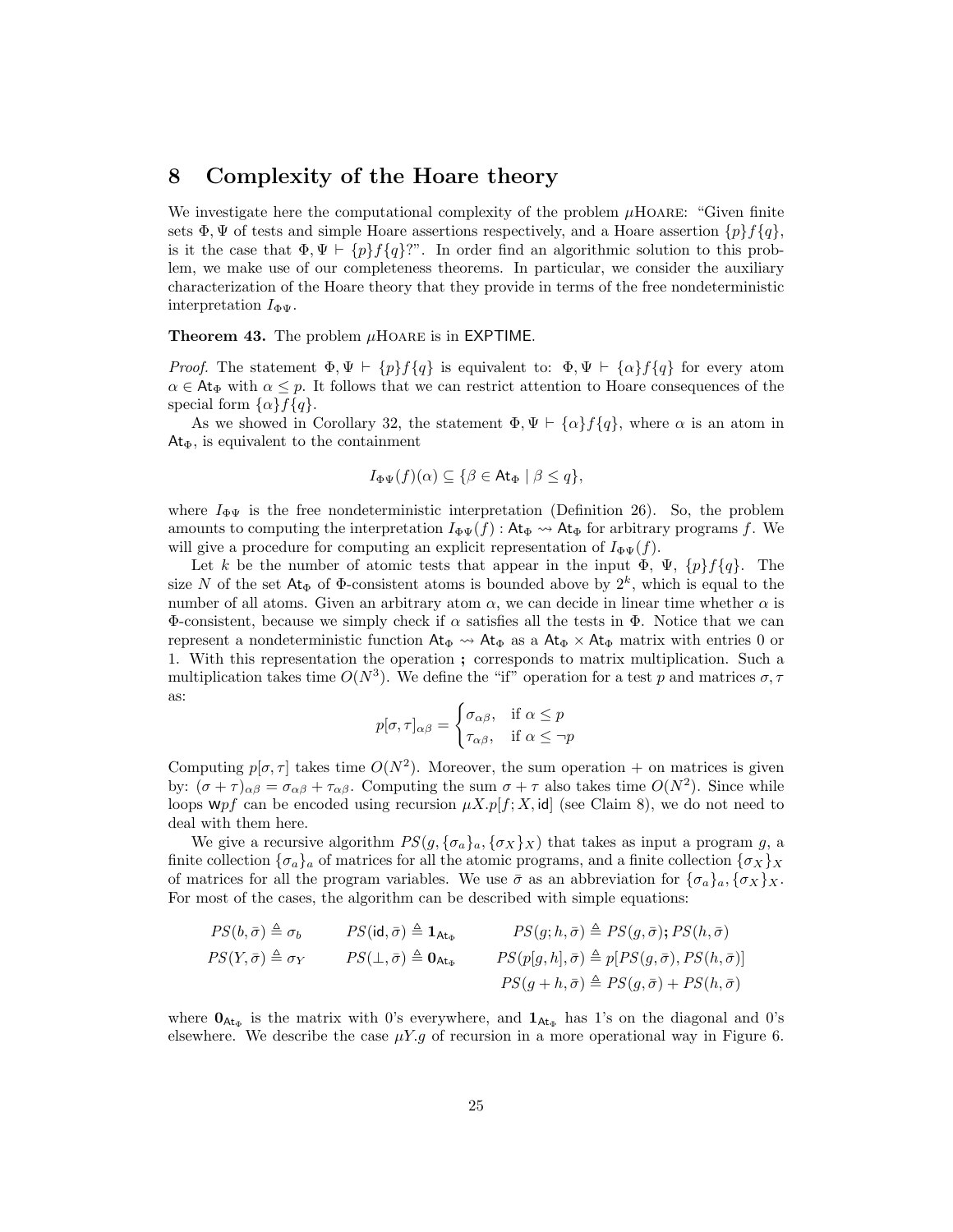$$
PS(\mu Y. g, \bar{\sigma}) \equiv \{ \nS := \mathbf{0}_{\mathsf{At}_{\Phi}} \nfor \ t = 1, ..., N \cdot N \text{ do} \nnewS := PS(g, \bar{\sigma}[Y \mapsto S]) \nS := newS \nreturn S
$$

 $P(X, Y, \tau)$ 

Figure 6: Definition of the recursive procedure  $PS(f, \bar{\sigma})$  for the case  $f = \mu Y.g.$ 

We write  $\bar{\sigma}[Y \mapsto S]$  to denote the modification of  $\bar{\sigma}$  that maps Y to the matrix S. It is straightforward to see that

$$
PS(f, \bar{\sigma}) = I_{\Phi\Psi}(f), \quad \text{where } \sigma_a = I_{\Phi\Psi}(a) \text{ and } \sigma_X = I_{\Phi\Psi}(X).
$$

In the case of recursion we just need to observe that a matrix has  $N \cdot N$  entries and therefore the fixpoint  $ps_{\Phi}(\mu Y.g)$  is reached within  $N \cdot N$  iterations.

We calculate an exponential upper bound for the running time of the recursive algorithm. We think of the tree of recursive calls. Let  $n$  be the size of the program  $q$ . At every recursive call the size of the program reduces strictly. So, the depth of the tree is bounded above by n. As far as branching of the tree is concerned, the worst case is when we have recursion. The branching in that case is  $N \cdot N$ . The time needed to combine the results of the recursive subtrees is  $O(N^3)$  (worst case when we have multiplication). So, we have an asymptotic upper bound  $N^3 \cdot (N \cdot N)^n$  for the running time of the algorithm. Since  $N \leq 2^k$ , we have a less tight bound  $(2^k)^3 \cdot (2^k \cdot 2^k)^n = 2^{3k+2kn}$ , which is exponential in the size of the input. Calculating the initial values for  $\bar{\sigma}$  from  $\Phi$  and  $\Psi$  can clearly be done in exponential time.  $\Box$ 

**Theorem 44.** The problem  $\mu$ HOARE is EXPTIME-hard.

Proof. We show how to encode the computations of polynomial-space bounded alternating Turing machines [7]. Consider a machine with states  $Q = Q_{\text{and}} \cup Q_{\text{or}}$  (partitioned into and-states & or-states), input alphabet  $\Sigma$ , tape alphabet  $\Gamma$ , blank symbol  $\Box$ , start state  $q_0$ , and transition relation

$$
\Delta \subseteq (Q \times \Gamma) \times (Q \times \Gamma \times \{-1, 0, +1\}).
$$

A transition  $\langle (q, a), (q', b, d) \rangle \in \Delta$  says that if the machine is in state q and is scanning the symbol a, then it spawns a new process with its own copy of the tape in which the state is set to  $q'$ , the symbol b is written over the current position, and the cursor moves by d. If  $d = -1$   $(d = +1)$  the cursor moves one position to the left (right), and if  $d = 0$  the cursor stays in the same position. The machine accepts (rejects) if it halts at an and-state (or-state).

The idea is to simulate the alternating machine with a recursive program, where recursive calls correspond to the existential and universal branching of the machine. After every recursive call the tape is restored to exactly what it was before the call. In this way we simulate parallel branching in which each process has its own copy of the tape. Without loss of generality we can assume that every computation path halts.

We introduce atomic tests  $P_i^a$  for every tape symbol a and every position i. Intuitively,  $P_i^a$  is true when the tape has symbol  $a$  at position  $i$ . The tests

$$
\bigwedge_i \bigvee_a P_i^a
$$
 and  $\bigwedge_i \bigwedge_{a \neq b} \neg (P_i^a \wedge P_j^b)$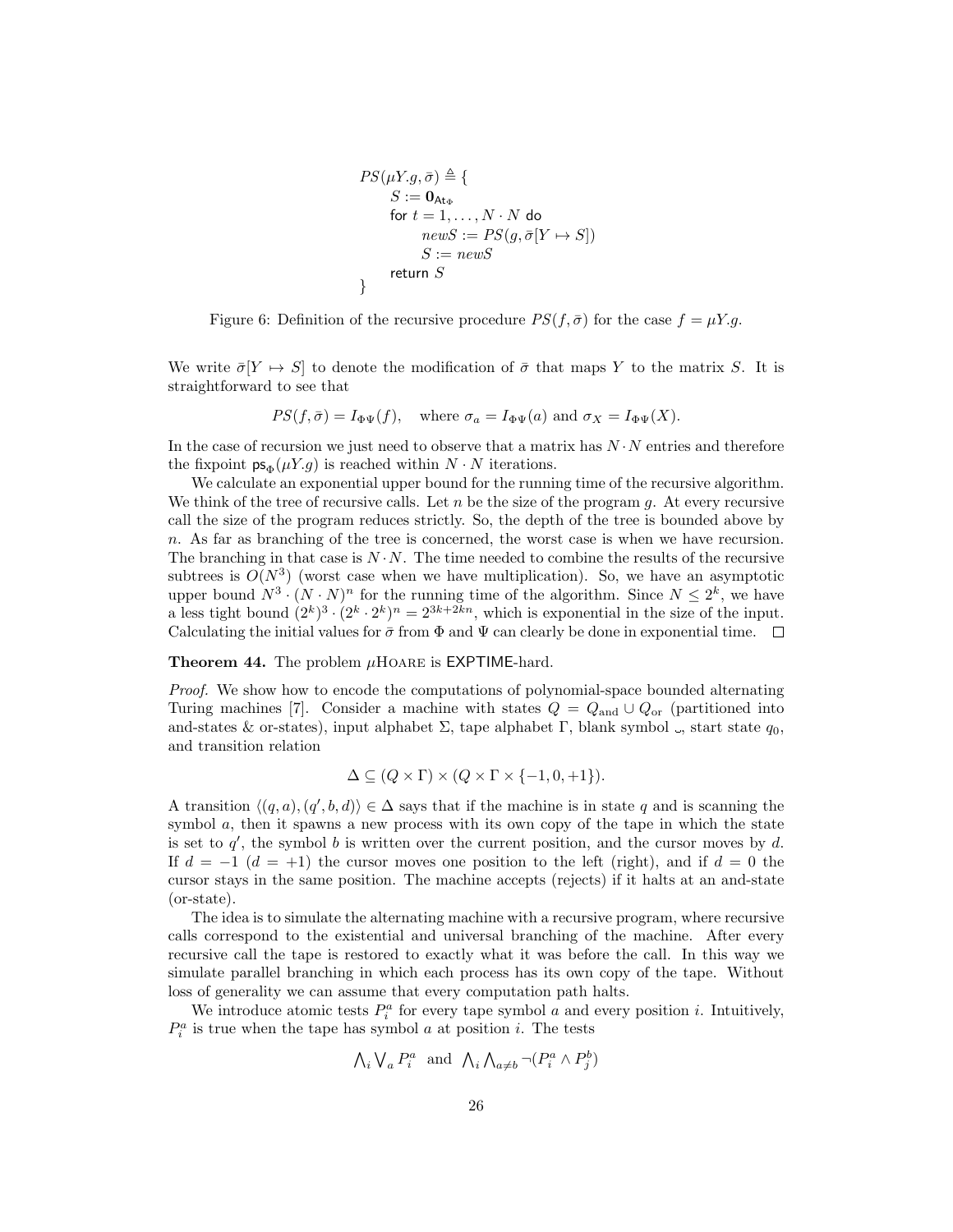```
Y[q, i, a] \triangleq write b_1 at i; // write b_1 at current position
          X[q_1, i + d_1]; // spawn first child process
          write a at i; \qquad // restore tape
          if A then \{ // first process accepted
              write b_2 at i; // write b_2 at current position
              X[q_2, i + d_2]; // spawn second child process
              write a at i; // restore tape
              // result = A} else { // first process rejected
              id // propagate failure upwards
           }
```
Figure 7: Encoding universal branching with recursive calls.

say that every position is associated with a unique symbol. The atomic test  $A$  is used for returning the result of each recursive call. The test  $A$  is true iff the machine accepts. We introduce program variables  $X[q, i]$  for every state q and every position i. We think of  $X[q, i]$ as the procedure corresponding to the machine being in state  $q$  and at position i. Similarly, we introduce the variables  $Y[q, i, a]$ , where q, i have the same interpretation as before and a corresponds to the currently scanned symbol. So, we define  $X[q, i]$  as a case statement that invokes the appropriate  $Y[q, i, a]$ :

$$
X[q, i] \triangleq \text{if } P_i^a \text{ then } Y[q, i, a]
$$
  
else if  $P_i^b$  then  $Y[q, i, b]$   
else ...

We introduce atomic programs accept and reject that set the test A to true and false respectively. Moreover, they leave all other tests unchanged. So, we want to take the following assumptions:

| $\{true\}$ accept $\{A\}$  | $\{true\}$ reject $\{\neg A\}$ |
|----------------------------|--------------------------------|
| ${P_i^a}$ accept ${P_i^a}$ | ${P_i^a}$ reject ${P_i^a}$     |

where i ranges over all positions and a over all tape symbols. Now, if  $(q, a)$  has no  $\Delta$ successor and q is an and-state we define  $Y[q, i, a] \triangleq$  accept. Similarly, if  $(q, a)$  has no  $\Delta$ -successor and q is an or-state we define  $Y[q, i, a] \triangleq$  reject. Suppose that q is an and-state and that  $(q, a)$  has exactly two  $\Delta$ -successors:

$$
(q, a) \Delta(q_1, b_1, d_1)
$$
 and  $(q, a) \Delta(q_2, b_2, d_2)$ .

We define the procedure  $Y[q, i, a]$  as shown in Figure 7. If q is an or-state with  $(q, a)$  having exactly two  $\Delta$ -successors  $(q_1, b_1, d_1)$  and  $(q_2, b_2, d_2)$ , the procedure  $Y[q, i, a]$  is defined analogously (see Figure 8). The generalization to more than two  $\Delta$ -successors is straightforward. The atomic program 'write b at i' writes the symbol b at the position i of the tape and leaves everything else unchanged. We can express this with the following assumptions:

$$
{\begin{aligned}\n\{\text{true}\} \text{write } b \text{ at } i \{P_i^b\} &\{\{A\} \text{write } b \text{ at } i \{A\} \\\n\{P_i^a\} \text{write } b \text{ at } i \{P_i^a\} &\text{ (for all } a \neq b) \\\n\end{aligned}}\n\quad\n\begin{aligned}\n\{A\} \text{write } b \text{ at } i \{A\} \\
\{\neg A\} \text{write } b \text{ at } i \{\neg A\} \end{aligned}
$$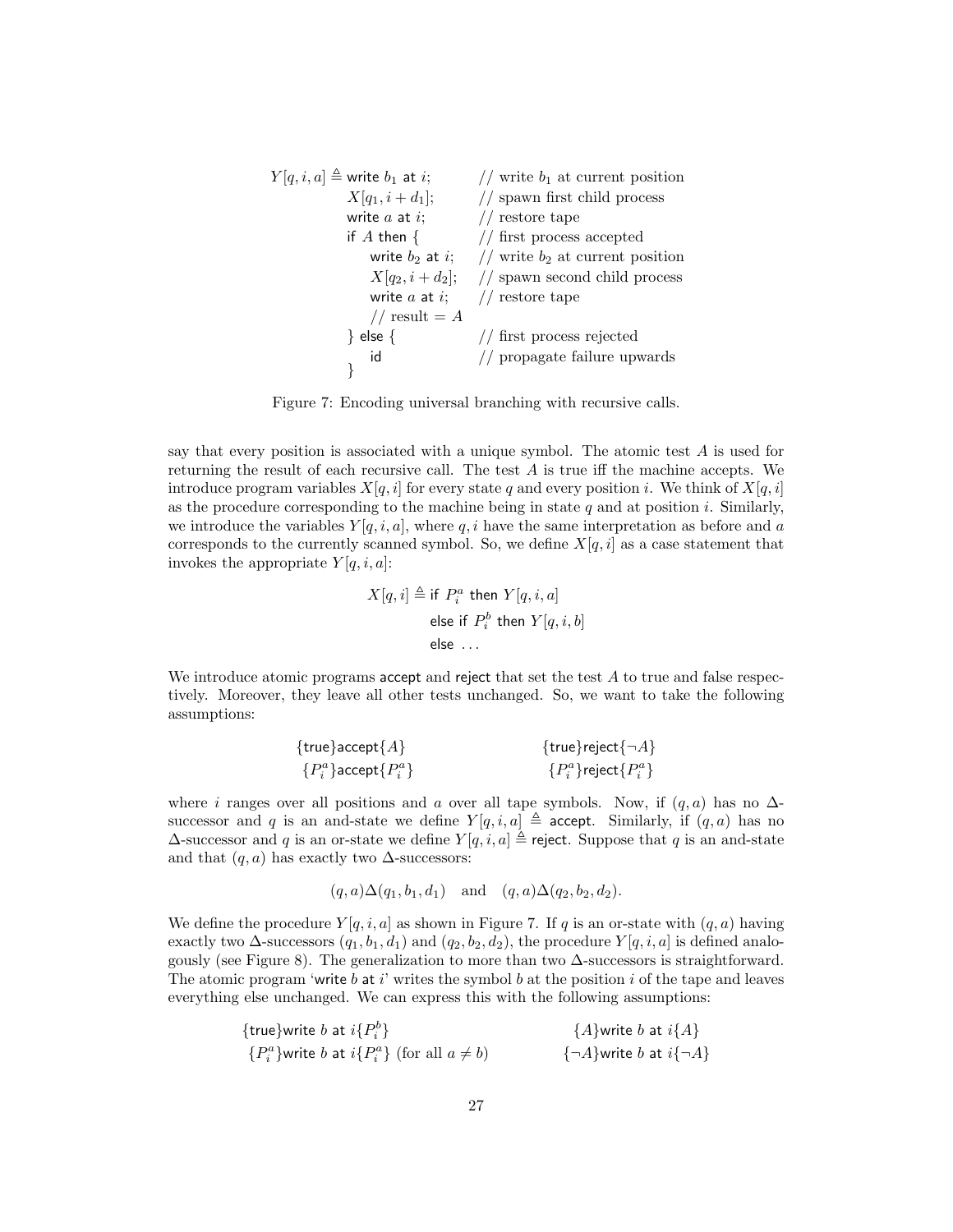| $Y[q, i, a] \triangleq$ write $b_1$ at i; | // write $b_1$ at current position                      |
|-------------------------------------------|---------------------------------------------------------|
| $X[q_1, i + d_1];$                        | // spawn first child process                            |
| write $a$ at $i$ ;                        | // restore tape                                         |
|                                           | if $(\neg A)$ then $\{\qquad\}/$ first process rejected |
|                                           | write $b_2$ at i; // write $b_2$ at current position    |
| $X[q_2, i + d_2];$                        | $//$ spawn second child process                         |
|                                           | write <i>a</i> at <i>i</i> ; // restore tape            |
| // result = $A$                           |                                                         |
| $\}$ else $\{$                            | $//$ first process accepted                             |
| id                                        | // propagate success upwards                            |
|                                           |                                                         |

Figure 8: Encoding existential branching with recursive calls.

| syntactic fragment        | complexity of Hoare theory |
|---------------------------|----------------------------|
| with $\mu$ , with +       | EXPTIME-complete [32]      |
| with $\mu$ , without +    | EXPTIME-complete [32]      |
| without $\mu$ , with +    | PSPACE-complete [27]       |
| without $\mu$ , without + | PSPACE-complete [27]       |

Figure 9: Complexity of the Hoare theory for several syntactic fragments.

For input string  $x_1x_2 \cdots x_n$  we define the test start, which encodes the initial tape, as

$$
start = P_1^{x_1} \wedge \cdots \wedge P_n^{x_n} \wedge P_{n+1} \wedge \cdots \wedge P_{\pi(n)},
$$

where  $\pi(n)$  is the polynomial that gives the space bound of the machine. We have given a collection of mutually recursive functions  $X[q, i]$  and  $Y[q, i, a]$ . This can be turned into a program term using the  $\mu$ -operator in the standard way. Since the space is bounded by a polynomial  $\pi(n)$ , there are polynomially many positions i. So, the size of the program is polynomial in the size of the machine. Finally, the claim is that the machine accepts the input string  $x_1x_2 \ldots x_n$  iff

$$
\Phi, \Psi \vdash \{start\} X[q_0, 1]\{A\},\
$$

where  $\Phi$  is the collection of our assumptions for the atomic tests, and  $\Psi$  is the collection of assumptions for the atomic programs. Showing this claim involves using the characterization of the Hoare theory in terms of  $I_{\Phi\Psi}$  (Corollary 32).  $\Box$ 

The proof of the EXPTIME upper bound accounts for program schemes that involve the recursion  $\mu$  and the nondeterministic choice + operations. For the lower bound of **EXPTIME**hardness, however, the presented encoding does not use the  $+$  operation. We thus obtain EXPTIME-completeness for the +-free fragment as well. See Figure 9. The first two results for EXPTIME-completeness are proved here and in the conference version of the present work [32]. The two last results were presented in [27, 28, 8].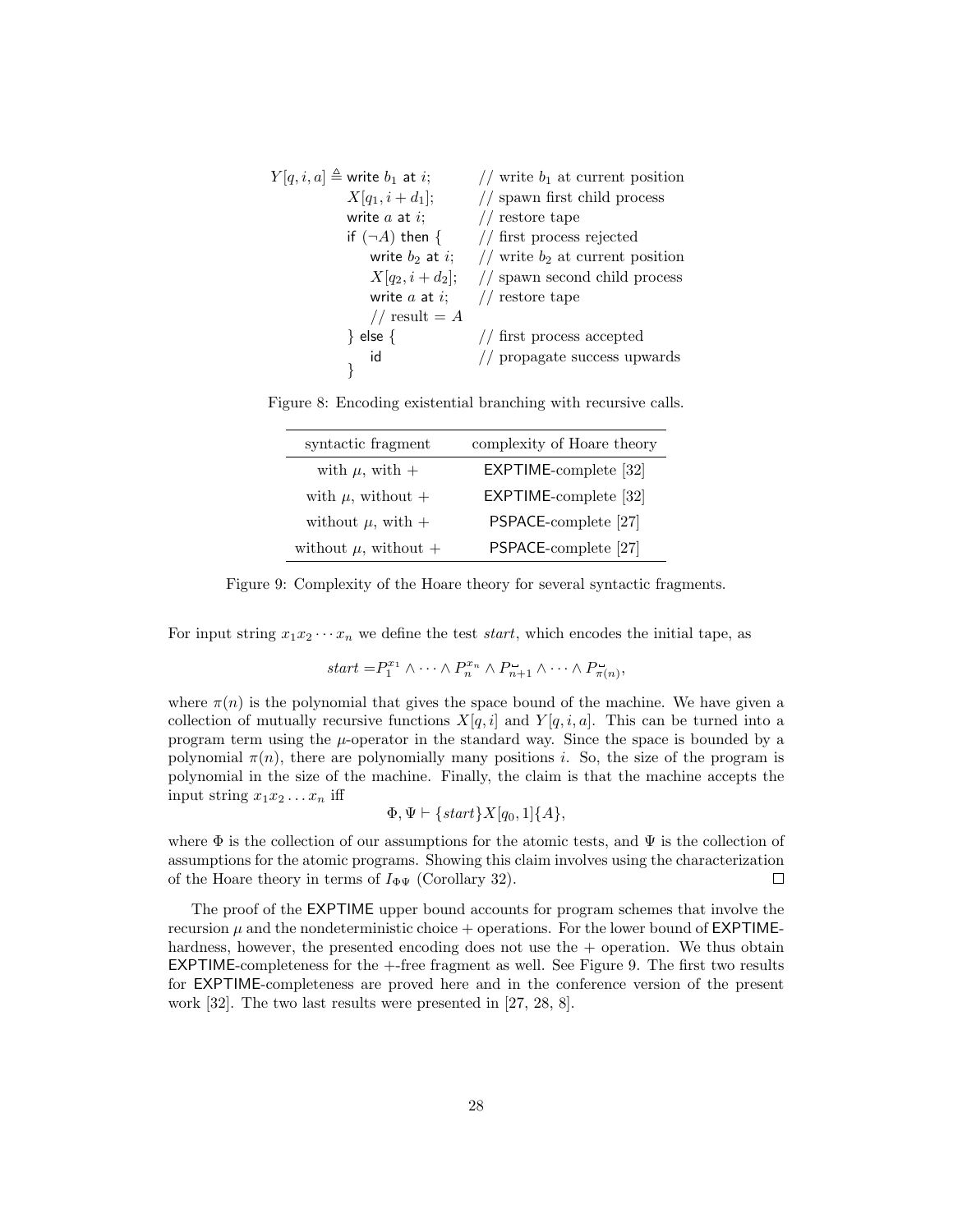# 9 Summary & Conclusion

In conclusion, we reiterate the remark that reasoning about mutually recursive programs presents some fundamental difficulties. We encounter this difficulty even at the abstract propositional level: the equational theory of CFGs is  $\Pi_1^0$ -complete, and therefore it is not amenable to an effective axiomatization. On the positive side, the equational theory of deterministic MRSs is decidable, but the best known algorithm for deciding this theory is nonelementary.

In order to accommodate program verification applications, we need to reason under hypotheses that capture useful properties of the domain of computation. Towards this end, we showed that the simple implicational theory of MRSs, which allows hypotheses of the form  $\{p\}a\{q\}$ , reduces to their equational theory. The reduction incurs an exponential blow-up.

In search of more computationally manageable fragments, we considered the class of properties that can be expressed as Hoare assertions  $\{p\}f\{q\}$  under extra hypotheses. For this subclass of properties, we saw that we can also handle nondeterminism without increasing the complexity or complicating the axiomatization.

We investigated the propositional Hoare theory of deterministic and nondeterministic MRSs, and we obtained sound and complete Hoare-style calculi. Our completeness results are unconditional (not relative completeness in the sense of Cook [9]). We believe that the proposed axiomatization is intuitive, and it lends itself both to the manual and automatic construction of proofs.

Finally, the Hoare theory of MRSs was shown to be EXPTIME-complete. This implies, in particular, that the proofs of valid Hoare implications can also be constructed in exponential time.

Building on ideas of the present work, the propositional Hoare theory of *dual nonde*terminism is investigated in [33]. An abstract programming language with while loops is considered, where two different kinds of nondeterminism are allowed: angelic and demonic. In this setting, the meaning of a program is a game between the angel and the demon, where the angel tries to satisfy the specification and the demon tries to falsify it. Two unconditional completeness results are obtained for the so-called *weak* and *strong Hoare* theory of dual nondeterminism. The computational complexity of the Hoare theory is investigated using operational models that correspond to safety games. Finally, a sound and complete Hoare-style calculus for synthesizing angelic strategies is presented. This provides a deductive approach for the synthesis of programs.

## References

- [1] Carolyn Jane Anderson, Nate Foster, Arjun Guha, Jean-Baptiste Jeannin, Dexter Kozen, Cole Schlesinger, and David Walker. NetKAT: Semantic foundations for networks. In Proceedings of the 41st annual ACM SIGPLAN-SIGACT Symposium on Principles of Programming Languages (POPL 2014), pages 113–126, 2014.
- [2] Krzysztof R. Apt. Ten years of Hoare's logic: A survey Part I. ACM Transactions on Programming Languages and Systems (TOPLAS), 3(4):431–483, 1981.
- [3] Krzysztof R. Apt. Ten years of Hoare's logic: A survey Part II: Nondeterminism. Theoretical Computer Science, 28(1):83–109, 1983.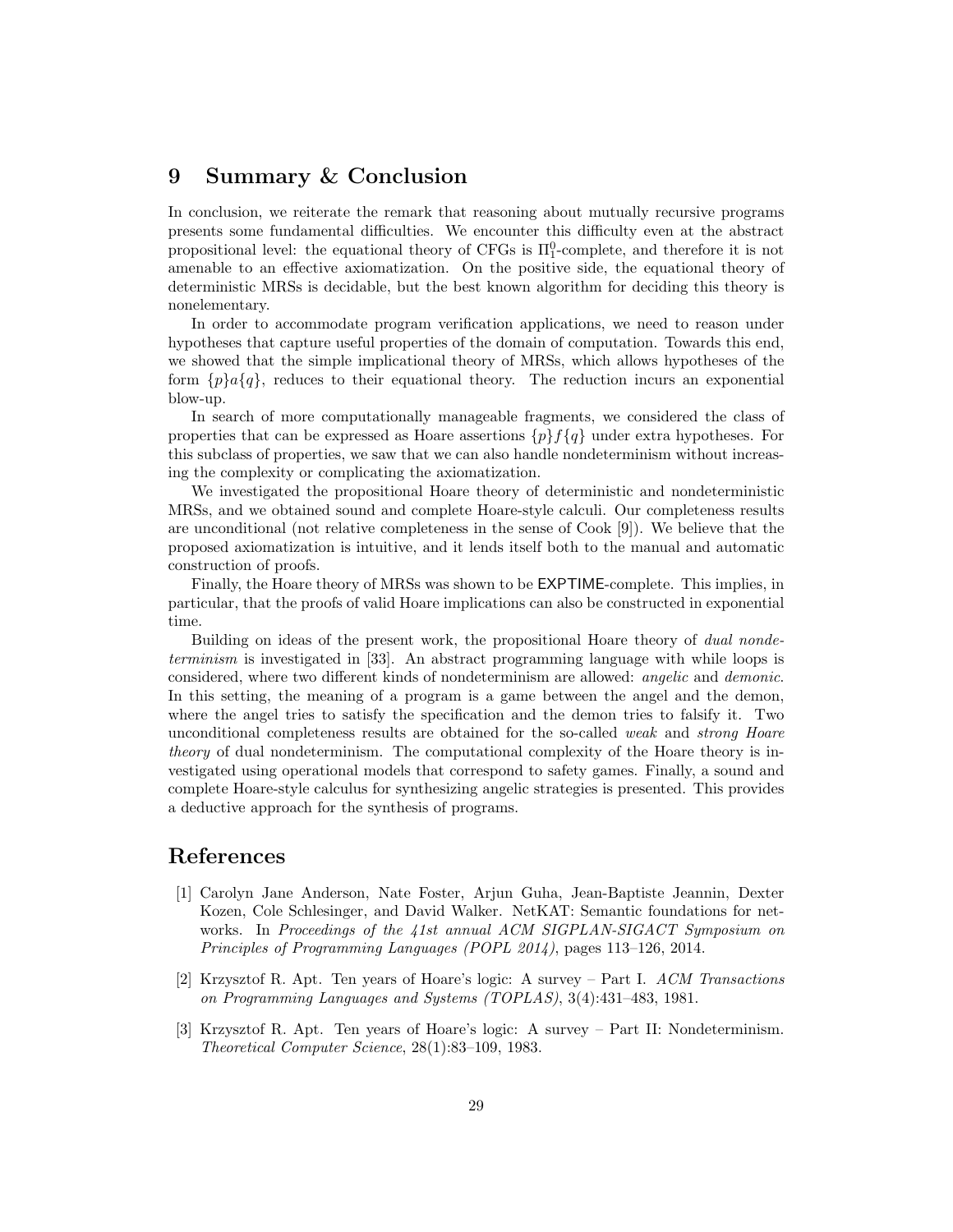- [4] Stanislav Böhm and Stefan Göller. Language equivalence of deterministic real-time onecounter automata is NL-complete. In Mathematical Foundations of Computer Science (MFCS 2011), pages 194–205. 2011.
- [5] Stanislav Böhm, Stefan Göller, and Petr Jančar. Equivalence of deterministic onecounter automata is NL-complete. In Proceedings of the 45th Annual ACM Symposium on Theory of Computing (STOC '13), pages 131–140, 2013.
- [6] Stanislav Böhm, Stefan Göller, and Petr Jancar. Equivalence of deterministic onecounter automata is NL-complete. CoRR, abs/1301.2181, 2013.
- [7] Ashok K. Chandra, Dexter C. Kozen, and Larry J. Stockmeyer. Alternation. Journal of the Association for Computing Machinery, 28(1):114–133, 1981.
- [8] Ernie Cohen and Dexter Kozen. A note on the complexity of propositional Hoare logic. ACM Transactions on Computational Logic, 1(1):171–174, 2000.
- [9] Stephen A. Cook. Soundness and completeness of an axiom system for program verification. SIAM Journal on Computing, 7(1):70–90, 1978.
- [10] Martin Davis. *Computability and Unsolvability*. Dover Publications, 1982.
- [11] Michael J. Fischer and Richard E. Ladner. Propositional modal logic of programs. In Proceedings of the Ninth Annual ACM Symposium on Theory of Computing (STOC '77), pages 286–294, 1977.
- [12] Michael J. Fischer and Richard E. Ladner. Propositional dynamic logic of regular programs. Journal of Computer and System Sciences, 18:194–211, 1979.
- [13] Robert W. Floyd. Assigning meanings to programs. In Mathematical Aspects of Computer Science, Proceedings of AMS Symposium in Applied Mathematics, volume 19, pages 19–32, 1967.
- [14] Emily P. Friedman. Equivalence problems for deterministic context-free languages and monadic recursion schemes. Journal of Computer and System Sciences, 14(3):344–359, 1977.
- [15] Stephen J. Garland and David C. Luckham. Program schemes, recursion schemes, and formal languages. Journal of Computer and System Sciences, 7(2):119–160, 1973.
- [16] Seymour Ginsburg and Sheila Greibach. Deterministic context free languages. Information and Control, 9(6):620–648, 1966.
- [17] Niels Bjørn Bugge Grathwohl, Fritz Henglein, and Dexter Kozen. Infinitary axiomatization of the equational theory of context-free languages. EPTCS, 126:44–55, 2013.
- [18] Niels Bjørn Bugge Grathwohl, Dexter Kozen, and Konstantinos Mamouras. KAT + B! In Proceedings of the Joint Meeting of the Twenty-Third EACSL Annual Conference on Computer Science Logic (CSL) and the Twenty-Ninth Annual ACM/IEEE Symposium on Logic in Computer Science (LICS), CSL-LICS '14, pages 44:1–44:10, 2014.
- [19] David Harel, Dexter Kozen, and Jerzy Tiuryn. Dynamic Logic. MIT Press, 2000.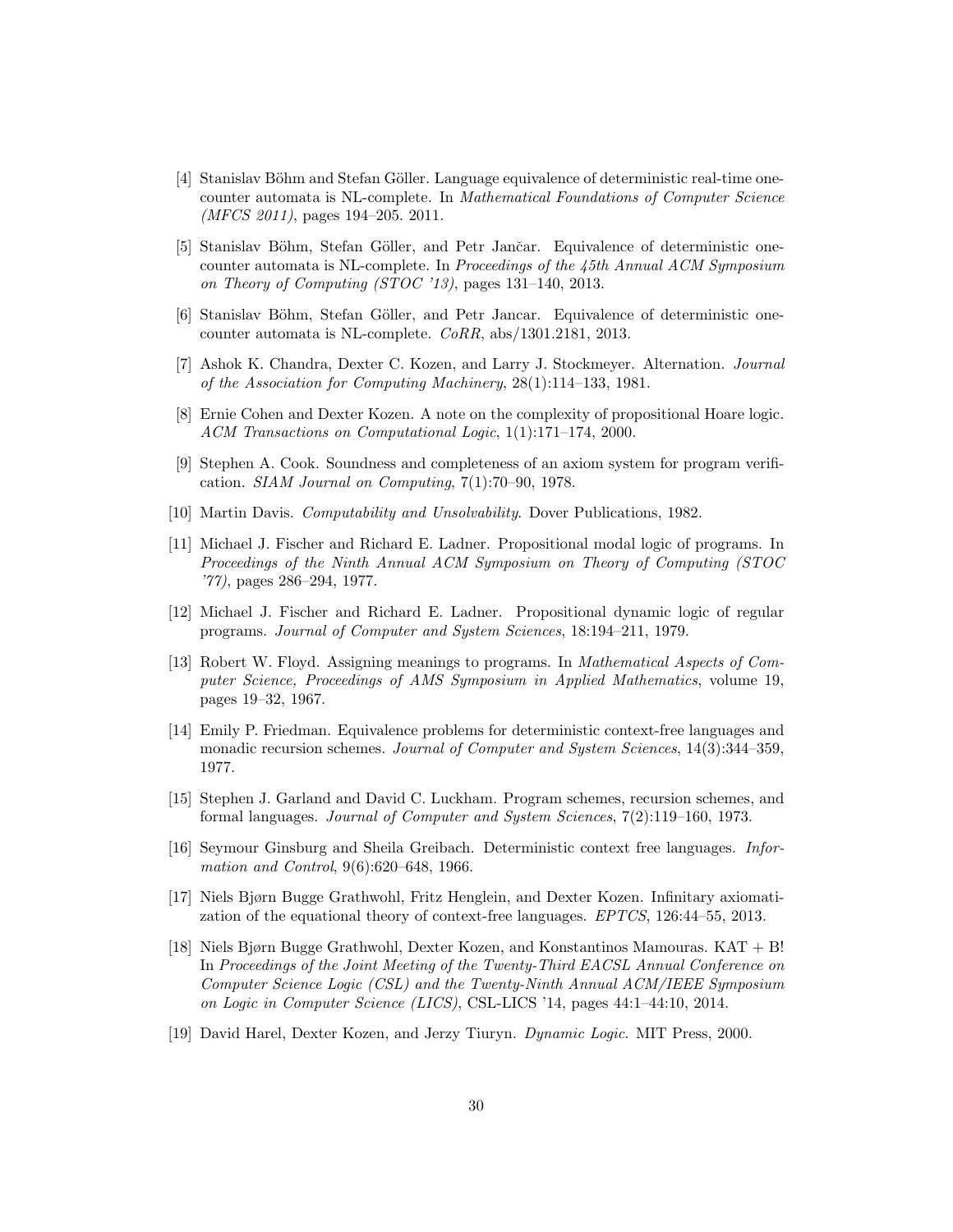- [20] C. A. R. Hoare. An axiomatic basis for computer programming. Communications of the ACM, 12(10):576–580,583, 1969.
- [21] Petr Jančar. A short decidability proof for DPDA language equivalence via first-order grammars. CoRR, abs/1010.4760, 2011.
- [22] Petr Janˇcar. Decidability of DPDA language equivalence via first-order grammars. In Proceedings of the 27th Annual IEEE Symposium on Logic in Computer Science (LICS 2012), pages 415–424, 2012.
- [23] Dexter Kozen. A completeness theorem for Kleene algebras and the algebra of regular events. In Proceedings of Sixth Annual IEEE Symposium on Logic in Computer Science (LICS '91), pages 214–225, 1991.
- [24] Dexter Kozen. A completeness theorem for Kleene algebras and the algebra of regular events. Information and Computation, 110(2):366–390, 1994.
- [25] Dexter Kozen. Kleene algebra with tests. Transactions on Programming Languages and Systems, 19(3):427–443, May 1997.
- [26] Dexter Kozen. Typed Kleene algebra. Technical report, Cornell University, 1998.
- [27] Dexter Kozen. On Hoare logic and Kleene algebra with tests. In Proceedings of the 14th Symposium on Logic in Computer Science (LICS 1999), pages 167–172, 1999.
- [28] Dexter Kozen. On Hoare logic and Kleene algebra with tests. ACM Transactions on Computational Logic, 1(1):60–76, 2000.
- [29] Dexter Kozen and Konstantinos Mamouras. Kleene algebra with products and iteration theories. In Proceedings of the 22nd EACSL Annual Conference on Computer Science Logic (CSL 2013), pages 415–431, 2013.
- [30] Dexter Kozen and Konstantinos Mamouras. Kleene algebra with equations. In Proceedings of the 41st International Colloquium on Automata, Languages and Programming (ICALP 2014), pages 280–292, 2014.
- [31] Dexter Kozen and Jerzy Tiuryn. On the completeness of propositional Hoare logic. Information Sciences, 139(3-4):187–195, 2001.
- [32] Konstantinos Mamouras. On the Hoare theory of monadic recursion schemes. In Proceedings of the Joint Meeting of the Twenty-Third EACSL Annual Conference on Computer Science Logic (CSL) and the Twenty-Ninth Annual ACM/IEEE Symposium on Logic in Computer Science (LICS), CSL-LICS '14, pages 69:1–69:10, 2014.
- [33] Konstantinos Mamouras. Synthesis of strategies and the Hoare logic of angelic nondeterminism. 2014. To be presented at FoSSaCS 2015, London, UK.
- [34] Emil L. Post. Recursive unsolvability of a problem of Thue. The Journal of Symbolic Logic,  $12(1):1-11$ , 1947.
- [35] Vaughan R. Pratt. Semantical considerations on Floyd-Hoare logic. In *Proceedings of* the 17th IEEE Annual Symposium on Foundations of Computer Science (FOCS 1976), pages 109–121, 1976.